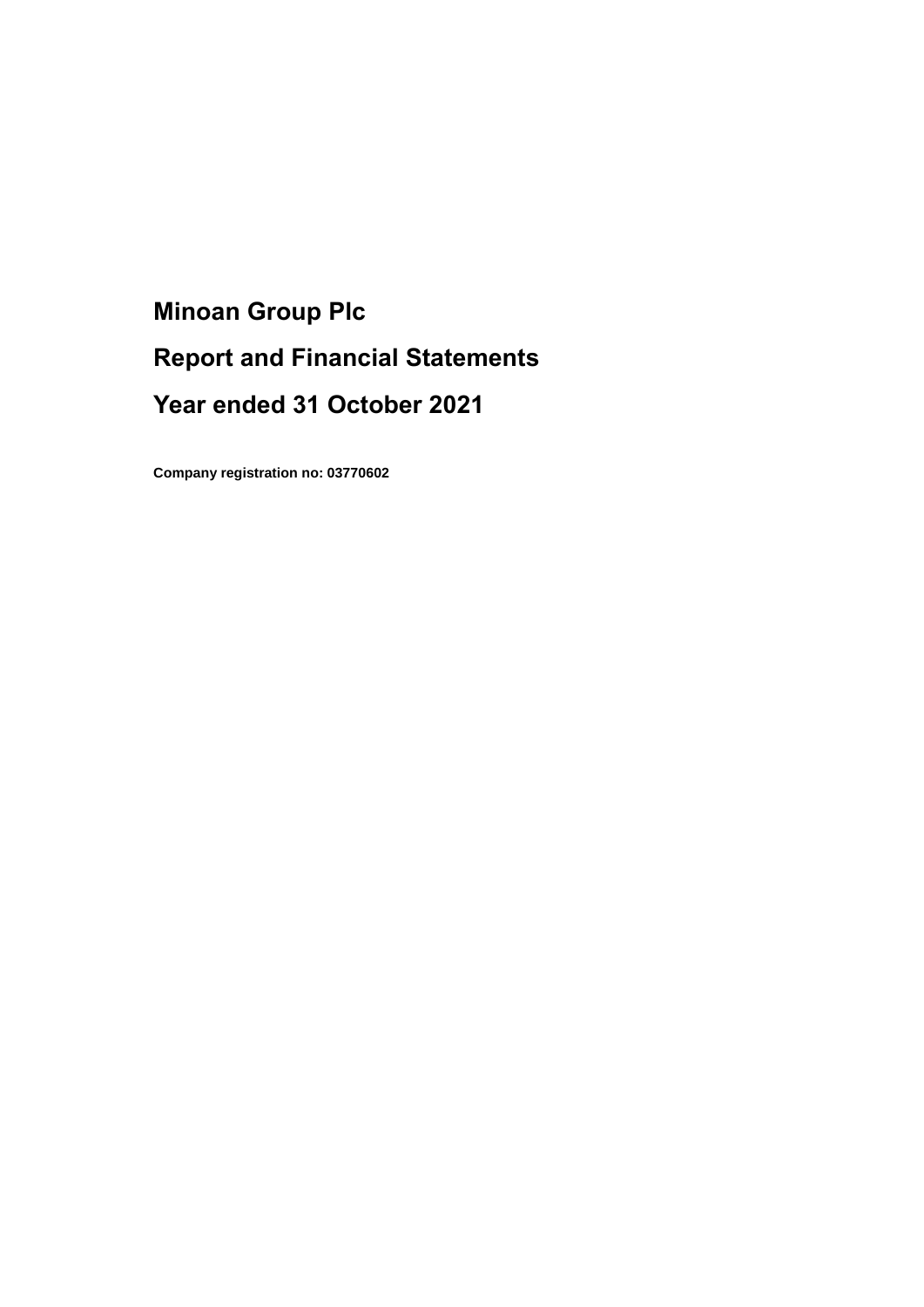# **Report and Financial Statements Year ended 31 October 2021**

# **Contents**

| Directors and Advisers                                            | 1         |
|-------------------------------------------------------------------|-----------|
| Statement of the Chairman of Loyalward Limited, the Project Owner | $2 - 3$   |
| Chairman's Statement                                              | $4 - 5$   |
| Strategic Report                                                  | $6 - 7$   |
| Directors' Report                                                 | $8-9$     |
| Independent Auditor's Report                                      | $10 - 14$ |
| Consolidated Statement of Comprehensive Income                    | 15        |
| Consolidated Statement of Changes in Equity                       | 16        |
| Company Statement of Changes in Equity                            | 17        |
| <b>Consolidated Statement of Financial Position</b>               | 18        |
| <b>Company Statement of Financial Position</b>                    | 19        |
| <b>Consolidated Cash Flow Statement</b>                           | 20        |
| <b>Company Cash Flow Statement</b>                                | 21        |
| Notes to the Financial Statements                                 | 22-39     |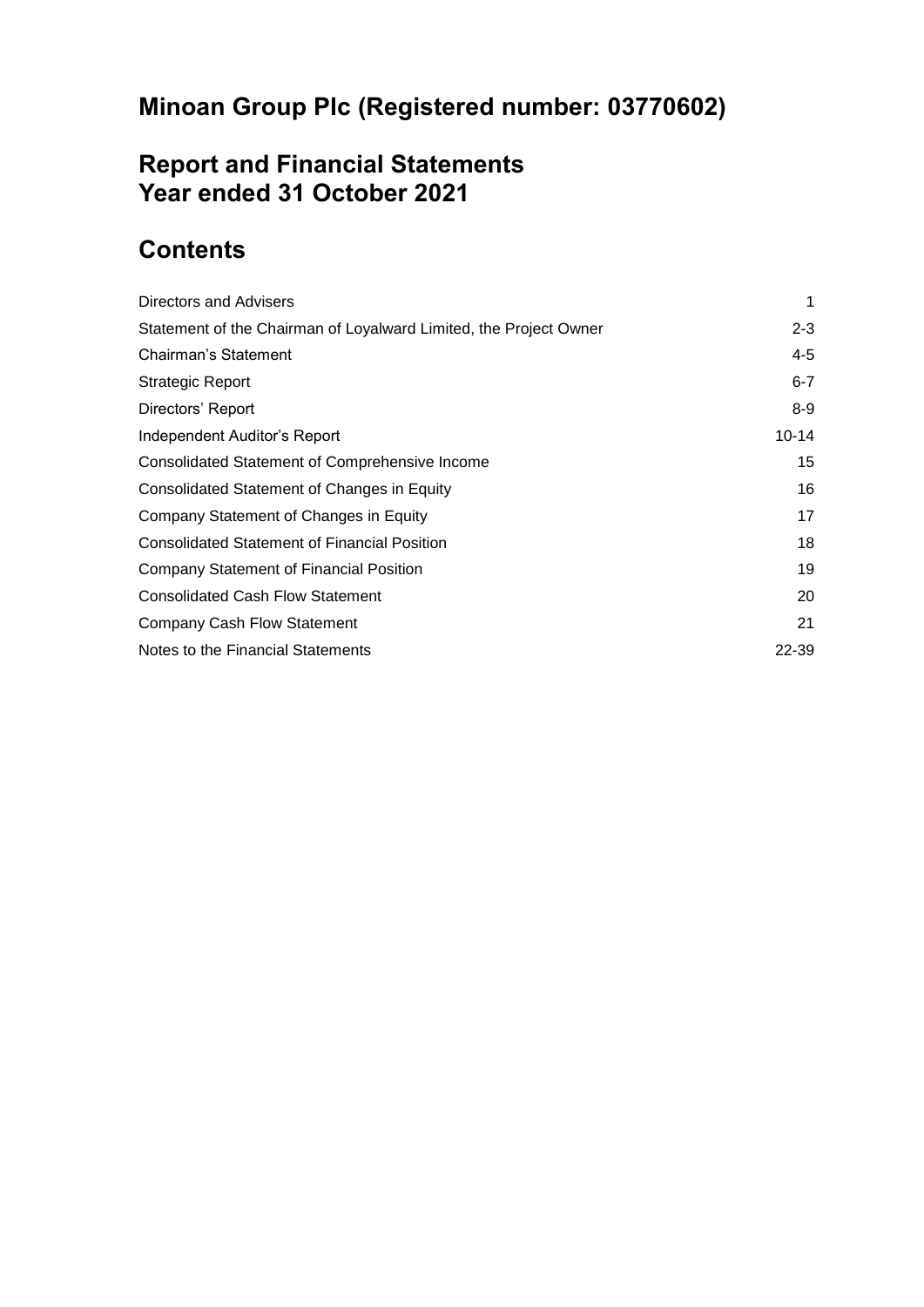# **Directors and Advisers**

### **Directors**

C W Egleton (Chairman) G D Cook MA, ACA T R C Hill B.Arch G Mergos

**Company secretary** W C Cole

30 Crown Place London AMP House<br>EC2A 4ES Dingwall Road

### **Registered office Administration office**

3<sup>rd</sup> Floor Dingwall Road **Croydon Surrey** CR0 2LX

### **Bankers**

HSBC Bank plc, London

## **Legal advisers**

Pinsent Masons LLP, London

#### **Nominated adviser and broker** WH Ireland Limited, London

## **Registrars**

Neville Registrars Limited, Halesowen, West Midlands

## **Independent auditor**

Anstey Bond LLP Statutory Auditors & Chartered Accountants 1-2 Charterhouse Mews London EC1M 6BB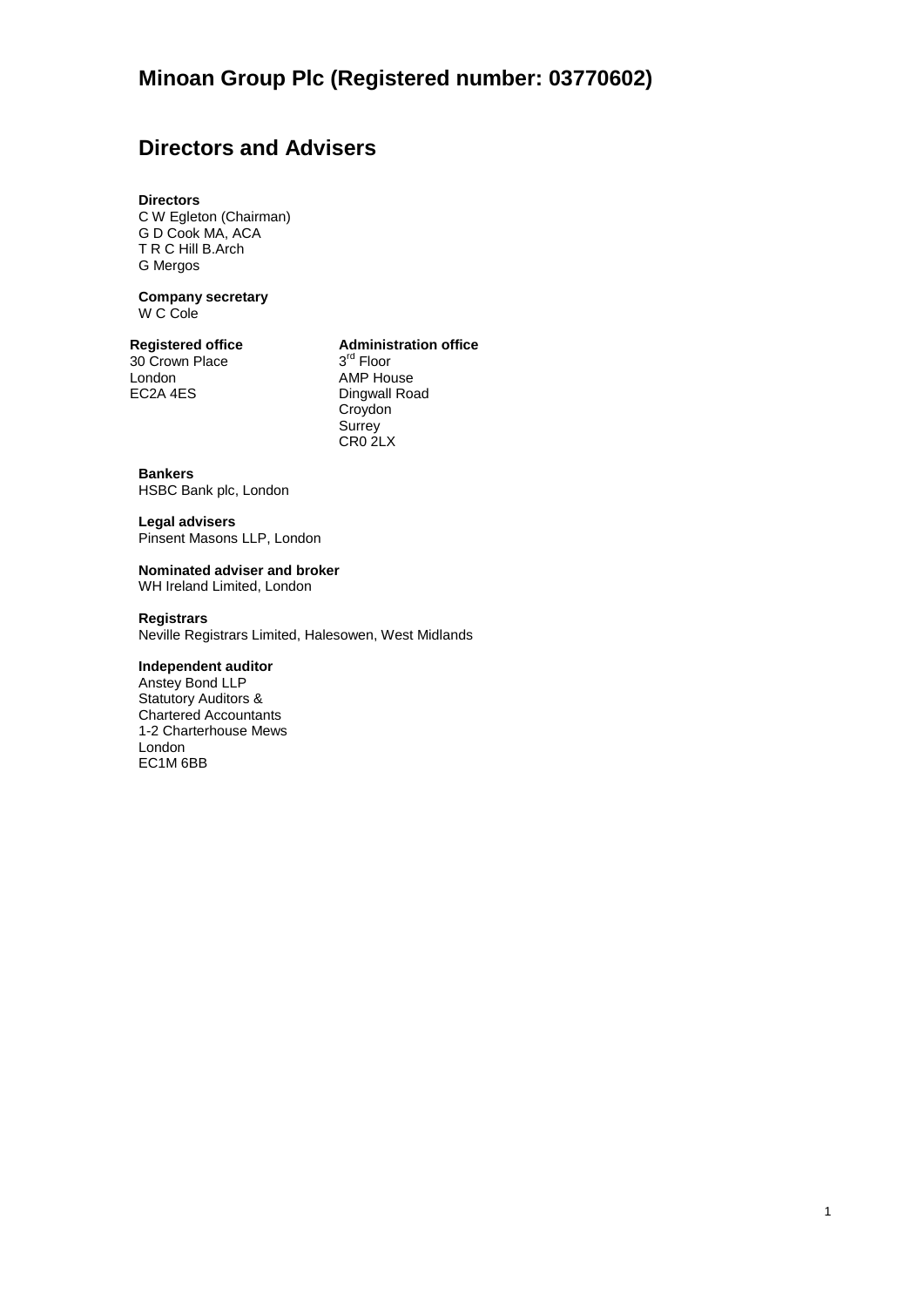## **Statement of the Chairman of Loyalward Limited, the Project Owner**

I was very pleased to accept the invitation to join the Boards of both Minoan Group Plc ("Minoan") and Loyalward Limited ("Loyalward"). Further, I was delighted to take on the role of Chairman of Loyalward at this time of major progress and as it approaches the culmination of the long and sometimes difficult journey to the start of the development of what, undoubtedly, will be one of the best luxury projects in the Mediterranean.

The past few months have, amongst other things, enabled me to oversee the completion of the new business plans as we move forward with the Foundation regarding adjustments to the existing Contract and associated legal documentation. I am looking forward to the next period as the one which will enable me and my team to complete the steps necessary to see the Project's partners contracted and start to see real progress on site.

### **Masterplan**

As shareholders will be aware, the main planning legislation for the Project is the Presidential Decree ("PD") which was issued in 2016 and became unappealable in the following year.

The PD sets out detailed guidelines which govern the Project and include, inter alia, its size (108,000 square metres of built space) and the environmental terms and conditions to be followed at all times. More detail is given on Minoan's website at [www.minoangroup.com.](http://www.minoangroup.com/)

After taking into account recent trends in the tourism and hospitality market including, most recently, the effects of the pandemic, our architects, land planners, designers and engineers have produced a revised Masterplan for what I believe will become the best resort in Greece and the Eastern Mediterranean.

The key points of the design are that all buildings will be low rise and consist largely of independent units with this combination leading to a level of privacy not usually available in such resorts. Allied to the planned level of luxury, with an emphasis on wellbeing as well as wellness and the multitude of activities which will be available, Itanos Gaia at Cavo Sidero will create new standards for modern tourism as well as appeal to new types of demand now becoming evident, particularly in relation to the working from home trend. It will be a unique place for all visitors, whether for a few days, weeks, months, or even years.

As we move forward it is my intention to ensure that the Company's website reflects as much of our thinking as possible, both in terms of the Project design and the commercial arrangements being discussed and completed.

### **The Business Plans**

With the revised Masterplan now complete, we and Deloitte have re-examined all the key assumptions and numbers included in the Business Plans for the Project.

I refer to Plans rather than Plan in order to make it clear that we have examined the Project and the flexibility which the architects have incorporated into the design to allow for changes in the composition of the hotel and tourist residence elements. The purpose of these exercises has been to ensure that we can adjust to market forces as we move forward in the post pandemic and 'working from home' world.

In December 2021 the Company submitted the new Masterplan and detailed designs to the Foundation. This was followed in March 2022 by the presentation of proposals for adjustments to the Contract for the lease of the Cavo Sidero site together with a full presentation of the Business Plans prepared by Deloitte.

The proposals included one which was based on an acceptance by Loyalward of a set of principles and documentation set out by the Foundation as being their preferred basis of cooperation.

All of the models chosen produce good returns even though we have used a conservative approach and a Gross Operating Profit which is below the industry standard, particularly in the early years. The following should be taken in context as a guide only and will depend on the final choice of hotel partners and the normal risks associated with long term forecasts. In order to give some idea of the scale of the Project, the current business plans forecast, once the resort becomes fully operational, a stabilised turnover for hotel and villa rental rooms in excess of €100m.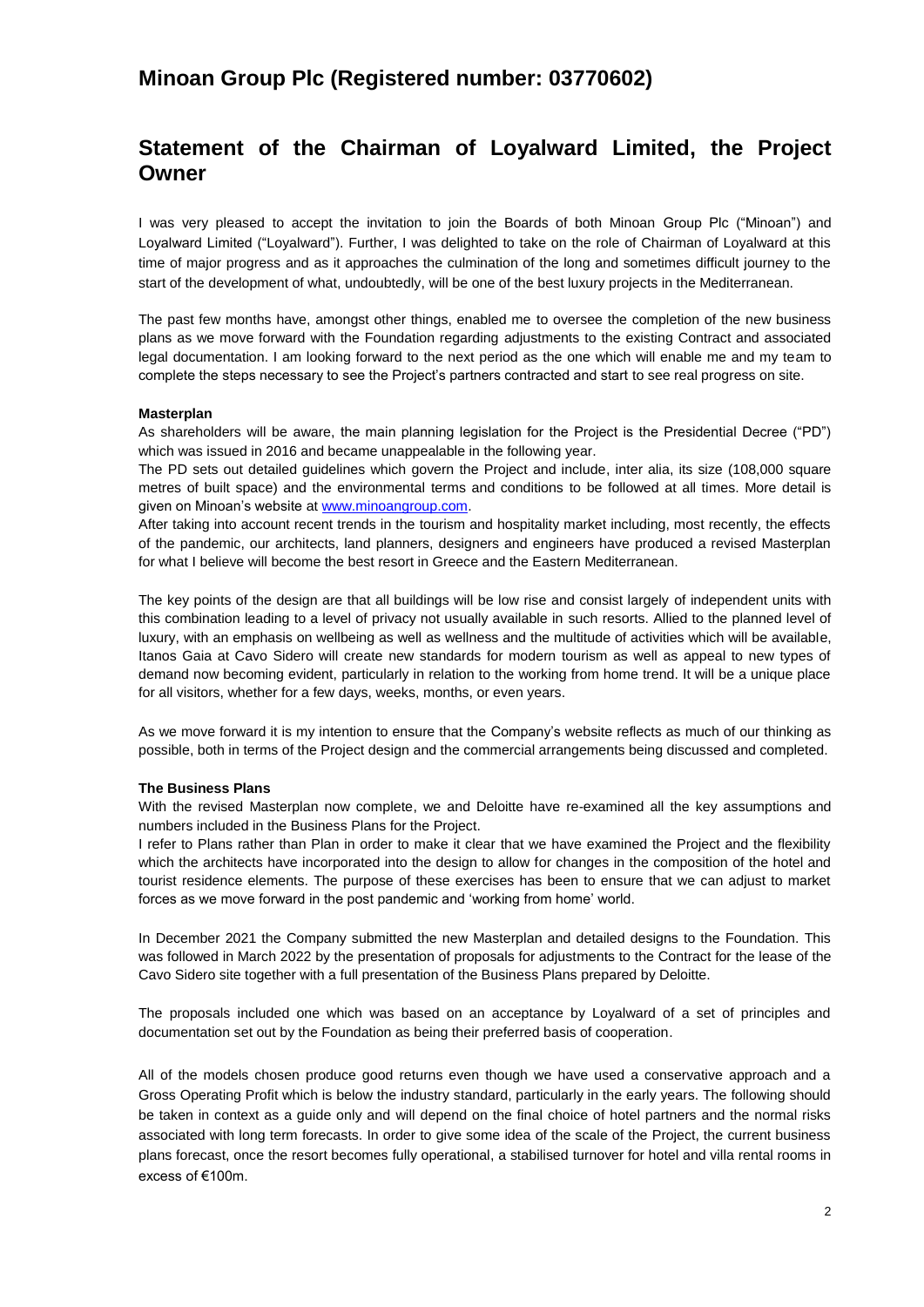# **Statement of the Chairman of Loyalward Limited, the Project Owner (continued)**

My team and I are very satisfied with the progress made and the potential returns of the Project. We are now engaged in the process of discussing the next stages of the Project with the Foundation.

**George Mergos** Chairman, Loyalward Limited 28 April 2022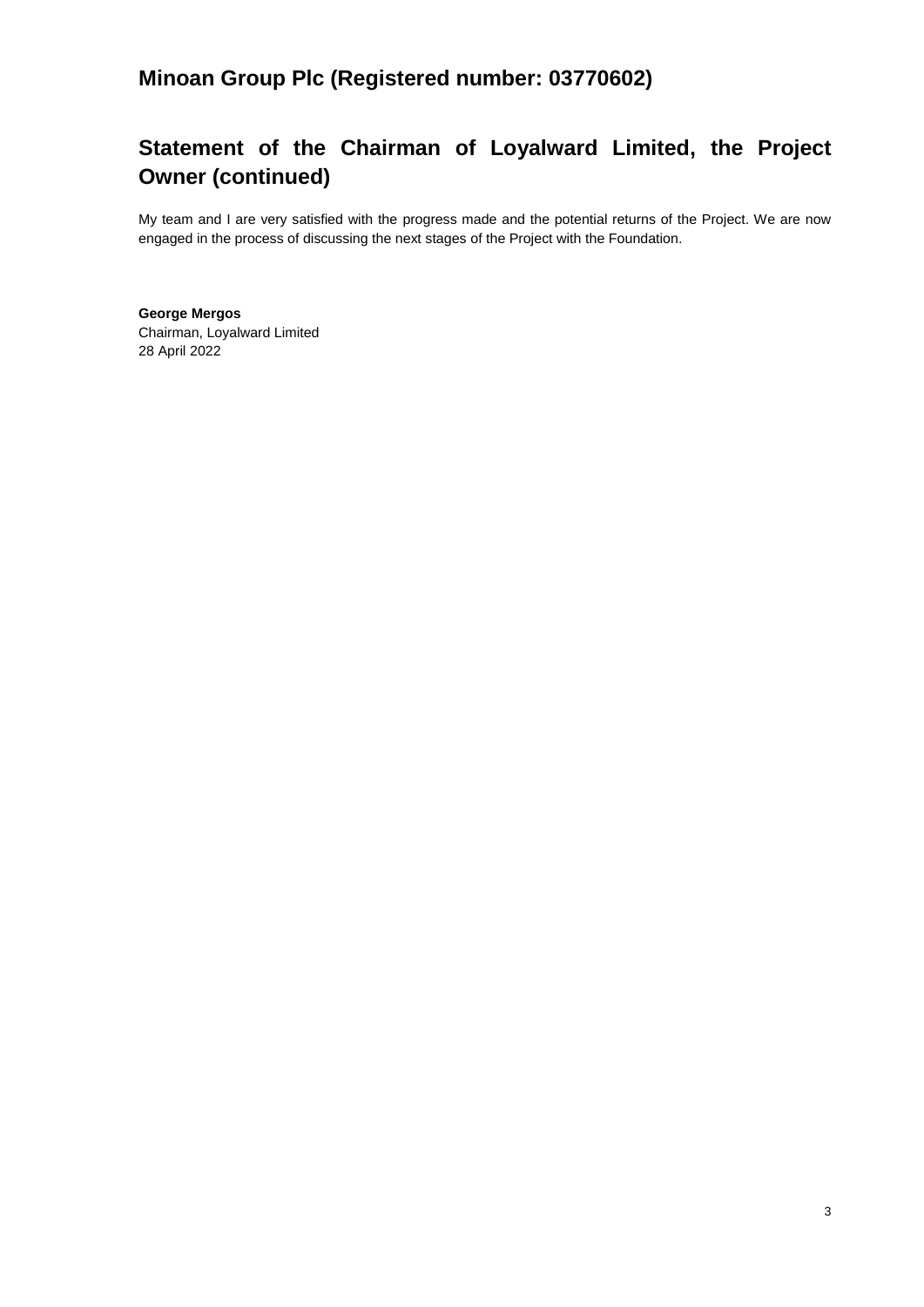# **Chairman's Statement**

## **Introduction**

For the year ended 31 October 2021, against the backdrop of the ongoing global pandemic, the Group continued to progress significantly its Crete project (the "Project") whilst reducing its overall cost base. Since the year end, the progress on the Project has accelerated and includes, inter alia, senior executive management changes, completion of a new Project Masterplan, revised Business Plans, constructive negotiations with our Foundation partners and a welcome return of site visits with potential commercial partners.

The Board recognises the need to demonstrate unequivocal progress in terms of the Project's development in the immediate future. We fully acknowledge that such progress has been slower than expected and we are grateful to shareholders and stakeholders for their patience. The Board now believes that this patience will be rewarded; with a new Chairman of our wholly owned subsidiary now in place, our business plans updated to reflect the current market potential, a resilient investment environment, encapsulated in the new Development law and with Covid restrictions receding, Minoan is now exceptionally well placed to finally progress the Project towards activation.

### **Financial Review**

The loss before taxation for the year of £749,000 was improved compared to the £876,000 recorded for the year to 31 October 2020 despite a large credit last year relating to the non-cash fair value adjustment for warrants.

Operating costs fell by over 69% to £511,000 from £864,000 as a result of reductions in UK salary costs and in legal and professional fees. The Company's net assets at 31 October 2021 increased to £42,406,000 from £41,942,000.

The Company is continuing discussions with its major lender and reports that both parties are working towards a mutually acceptable solution to help to ensure the Company has sufficient working capital for the next year. The Board fully expects, subject to detailed agreement, that the repayment date of the borrowing will be further extended.

#### **The Project and Greece**

During the year, new studies for the detailed environmental assessment of the Project and the Project Site were commissioned which, in part, enabled the preparation of the Masterplan for the new and more luxurious development as envisaged when the Project was successful in being granted its coveted 'Strategic Investment' status. The Company worked extensively with Deloitte in Greece, with both the financial advisory and specialist hospitality divisions, on the financial modelling and business case to inform its discussions with the Public Welfare Ecclesiastical Foundation Panagia Akrotiriani (the "Foundation") concerning the Contract and the lease agreement as well as with different types of commercial partners for the Project.

Further details of the new Masterplan, the accompanying Business Plans and the Project generally are set out in the statement by George Mergos as Chairman of the Project Company, Loyalward Limited.

#### **Boards and Management**

In February this year the Board was pleased to welcome George Mergos to the boards of both Minoan Group Plc and Loyalward Limited, the Group's wholly owned subsidiary and owner of the Project. In March we announced that George had also been appointed Chairman of Loyalward Limited. With his extensive management experience at the highest levels in the public and the private sector within Greece in both complex projects and finance, George is ideally qualified to lead the Project as it moves towards its development stage.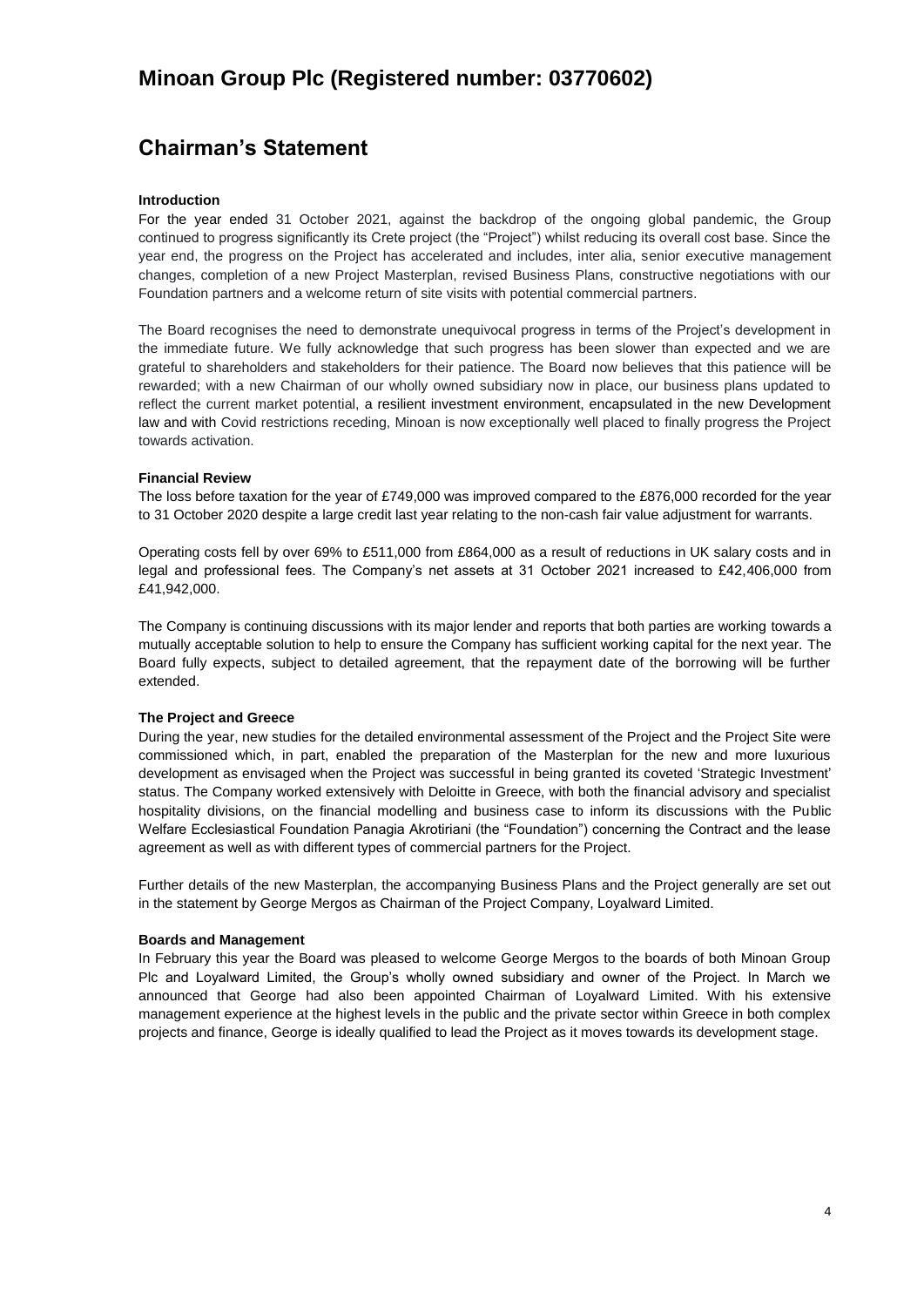# **Chairman's Statement (continued)**

Although my thanks to Barry Bartman were set out in the announcement at the time, I would like to repeat them here. Barry, who retired as a director in February, has been a stalwart of the Company for many years providing invaluable advice and support to the Group during what have sometimes been difficult times as we have overcome numerous obstacles including, most recently, the delays caused by the Covid pandemic.

The skills, competence and balance of the Boards and the management teams are regularly under review to ensure they serve the companies appropriately. As we move to the next phase of the Project, I expect to be announcing further changes to ensure that the right balance is achieved both within Minoan and Loyalward.

## **Outlook**

The Group continues to discuss and work with the Foundation to bring the Contract and the lease of the site more into line with modern practice and the new Project. As this work progresses, the Company will pursue and then complete discussions with hotel and other commercial partners.

George Mergos and I are looking forward to updating shareholders on what we believe will be substantive progress over the coming weeks and months.

**Christopher W Egleton** Chairman 28 April 2022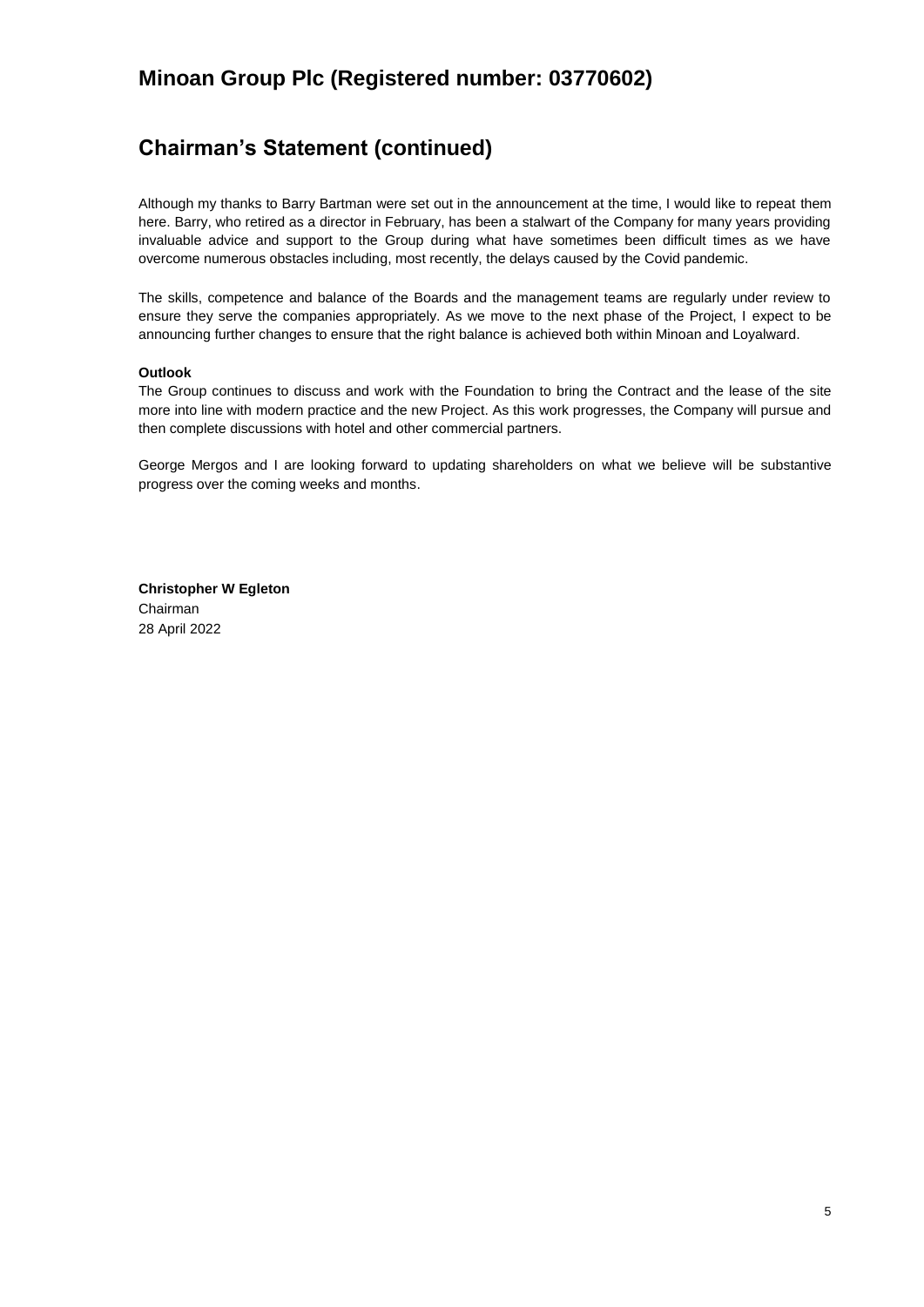# **Strategic Report**

The directors present their Strategic Report and the audited consolidated financial statements for the year ended 31 October 2021.

### **Review of business**

A review of the Group's business is given in the Statements on page 2 to 5.

Total equity as at 31 October 2021 was £42,406,000 (2020: £41,942,000).

The Key Performance Indicator for the Group is the Monetisation of the Project and this is where the vast majority of management's time is focused. Monetisation means the extraction of value from the Project for the benefit of shareholders and other stakeholders.

## **Principal risks and uncertainties**

The Group's key risks remain centred on the Project. The Group has an ongoing requirement to raise capital to finance its working capital. As has been the case for the past several years, the Group is in continual discussions with a variety of individuals and commercial parties regarding the provision of funding to enable the Group's current and future obligations and requirements to be met. These discussions are at varying stages of development and the Board is confident that all necessary funding will be forthcoming within a timescale which will enable the Group to move forward and provide a return to shareholders.

As the Project now moves towards its implementation stage, the normal risks associated with a development of its size and nature will apply. These include, inter alia, detailed planning consents, availability of project finance, construction costs and market demand.

## **Going concern**

The Board is confident that the value of the Group's asset in Crete, combined with its capital raising ability and the future prospects for development in other areas of activity, justifies the conclusion that it is appropriate to prepare the financial statements on the going concern basis (as described further in note 1).

The directors envisage that any joint venture or partnership arrangements will preserve the nature of the Group's long term commitment to the Project.

## **Corporate governance**

The Board supports the principles of good governance. The Group is committed to high standards of corporate governance and has adopted procedures from the Quoted Companies Alliance Corporate Governance Code to institute good governance insofar as they are practical and appropriate for a business of the size of Minoan Group Plc. The Board has a Remuneration and Audit Committee, in each case comprising a majority of Nonexecutive directors and chaired by a Non-executive director.

## **Board effectiveness**

The Group supports the concept of an effective Board leading and providing effective governance over the Group. The Board is responsible for approving Group policy and strategy. It meets regularly and has a schedule of matters specifically reserved to it for decision. Management supplies the Board with appropriate and timely information and the directors are free to seek any further information that they consider necessary. All directors have access to advice from independent professionals at the Group's expense.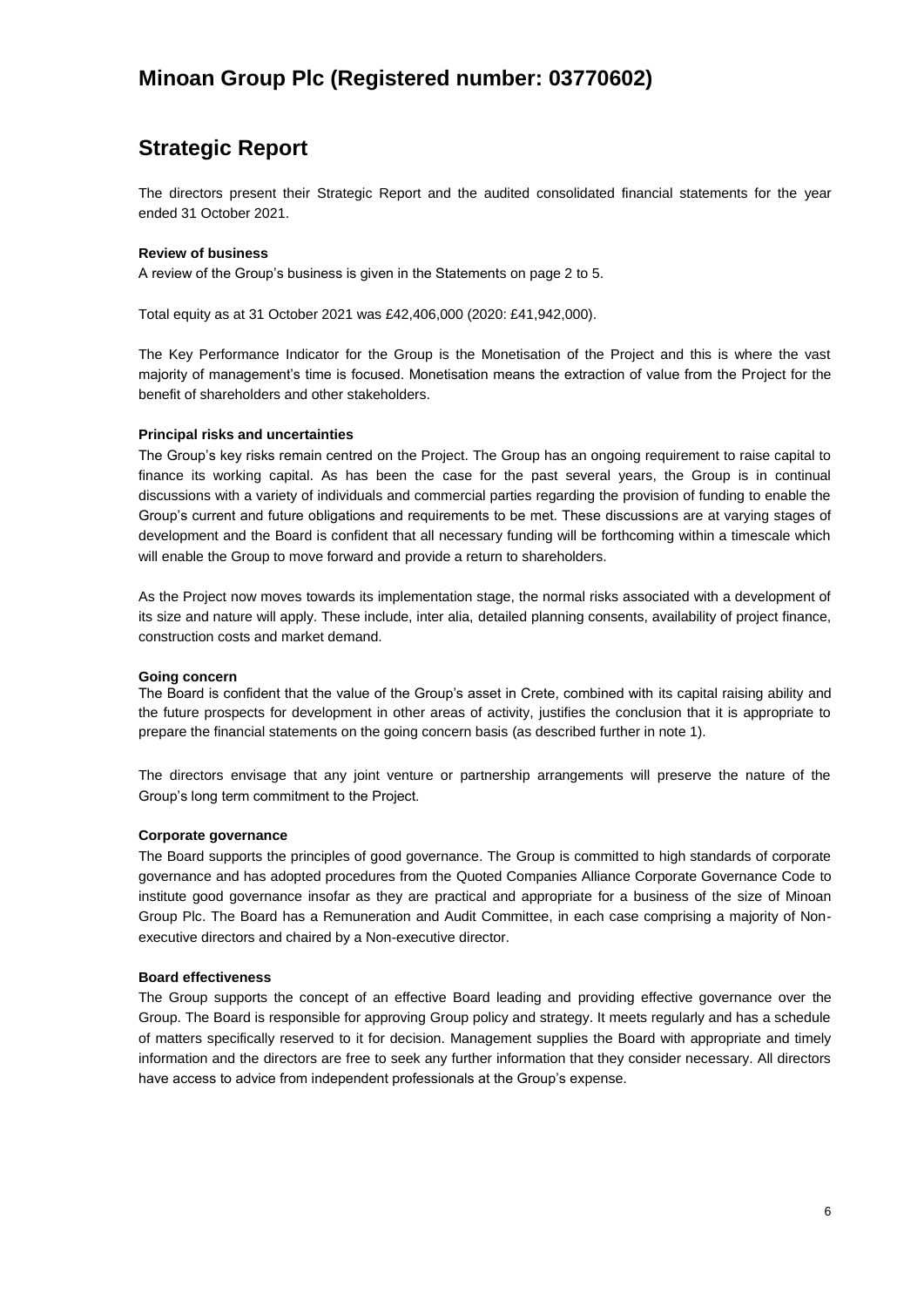# **Strategic Report (continued)**

### **Corporate social responsibility**

The Group has demonstrated its social responsibilities through its iterative approach to the evolution of the Project, which has involved a transparent process and extensive consultation with stakeholders. The Project design embraces the principles of the five capitals of sustainable development (i.e. natural, human, social, manufactured and financial) to ensure that all related matters have been taken into account. Thus the more usual concerns related to the protection of the environment, flora, fauna, hydrogeology and the ecology generally have drawn in considerations of wider issues including social, cultural, human and economic matters as well as those related to the extensive use of renewable energy and many other items contributing to a healthy carbon footprint. The Project is strictly focused on the long term restoration and preservation of the environment as a whole and puts in place a sustainable management plan, involving local representatives and experts, to ensure a robust, pro-active management system is implemented aimed at protecting the area for future generations.

In conducting its business the Group ensures that it is compliant with all appropriate regulations.

Approved by the Board of Directors and signed on behalf of the Board.

**C W Egleton** Director 28 April 2022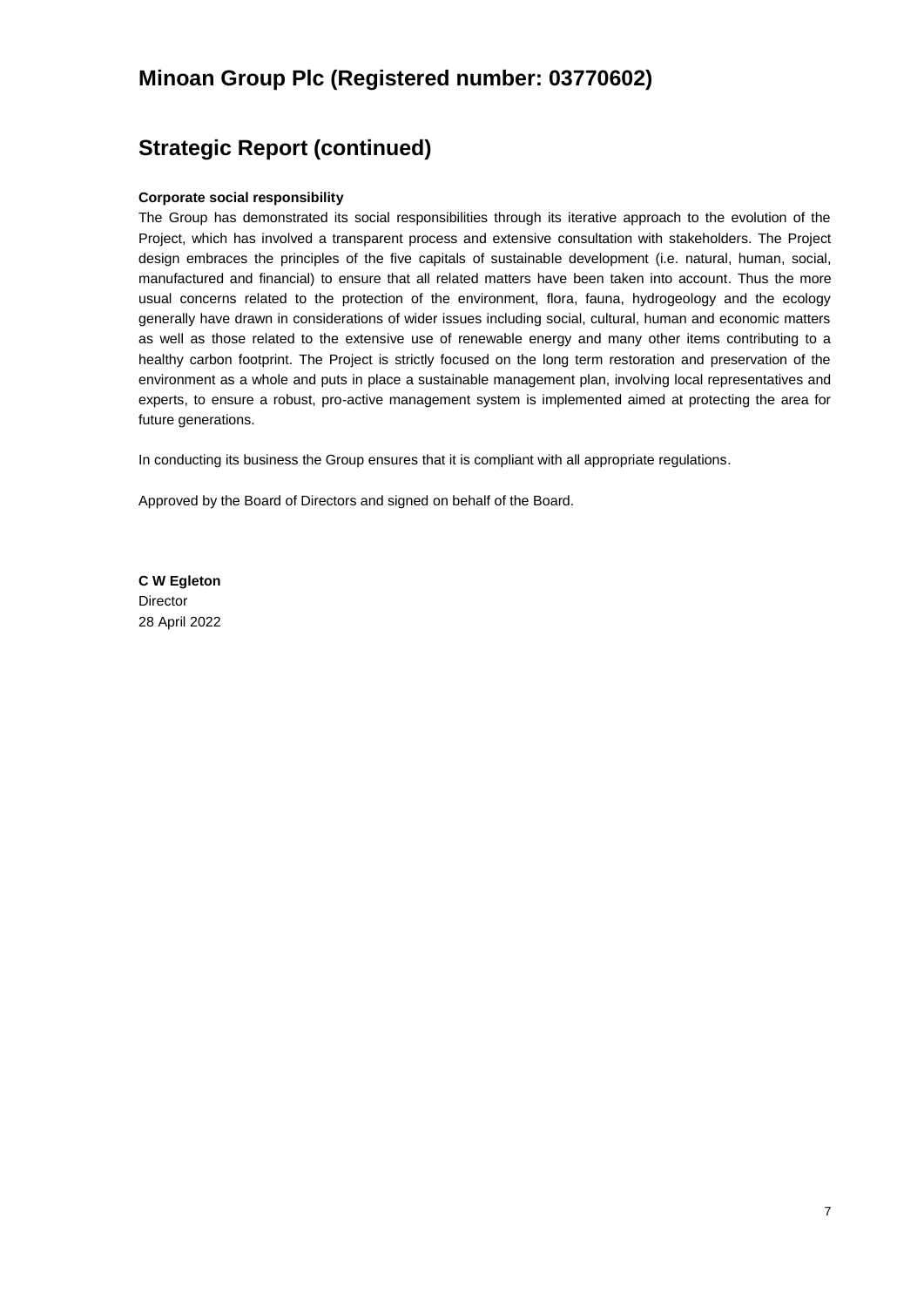# **Directors' Report**

The directors present their annual report for the year ended 31 October 2021.

#### **Directors**

The directors shown below, unless otherwise stated, have held office during the whole of the period from 1 November 2020 to the date of this report:

C W Egleton (Chairman) B D Bartman BSc (Econ), FCA Retired 15 February 2022 G D Cook MA, ACA T R C Hill B.Arch G Mergos **Appointed 15 February 2022** 

#### **Principal activities**

The Company is a public limited company incorporated in England and Wales and quoted on AIM. The Company's principal activity in the year under review was that of a holding and management company of a Group involved in the design, creation, development and management of environmentally friendly luxury hotels and resorts.

### **Results and dividends**

The financial statements are prepared in accordance with European Union adopted International Financial Reporting Standards ("IFRS") and the Companies Act 2006.

The Group made a loss for the year, after taxation, of £749,000 (31 October 2020: £876,000). The loss includes a non-cash finance cost in respect of warrants issued in the amount of £44,000 (31 October 2020: Reduction £567,000) (see note 17).

The Group's loss per share was 0.14p (31 October 2020: 0.20p).

No dividend is proposed for the year (31 October 2020: Nil).

The Group's financial instruments and risk management are discussed in note 15.

#### **Statement of directors' responsibilities**

The directors are responsible for preparing and reporting the financial statements in accordance with applicable laws and regulations.

Company law requires the directors to prepare financial statements for each financial year. Under that law the directors have prepared the Group and Parent Company financial statements in accordance with IFRS as adopted by the European Union. The financial statements are required by law to give a true and fair view of the state of affairs of the Company and the Group as at the end of the financial period and of the profit or loss of the Group for that period.

In preparing the financial statements, the directors are required to:

- select suitable accounting policies and then apply them consistently;
- make judgements and accounting estimates that are reasonable and prudent;
- state the financial statements comply with IFRS as adopted by the European Union; and
- prepare the financial statements on the going concern basis unless it is inappropriate to presume that the Group will continue in business.

The directors confirm that they have complied with the above requirements in preparing the financial statements.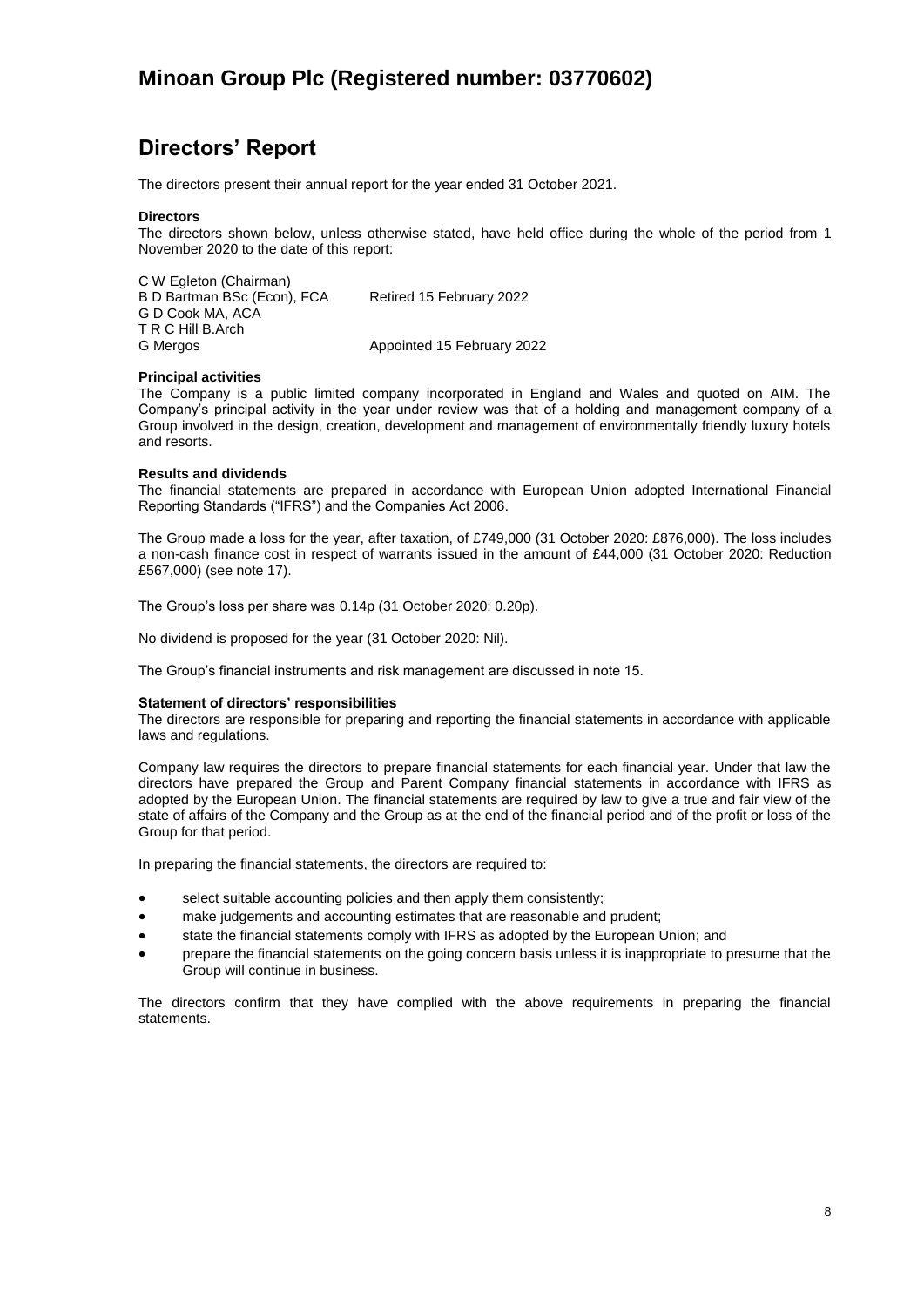# **Directors' Report (continued)**

### **Statement of directors' responsibilities (continued)**

The directors are responsible for keeping adequate accounting records that are sufficient to show and explain the Group's transactions and disclose with reasonable accuracy at any time the financial position of the Company and Group and enable them to ensure that the financial statements comply with the Companies Act 2006.

They are also responsible for safeguarding the assets of the Company and the Group and hence for taking reasonable steps for the prevention and detection of fraud and other irregularities.

The directors are responsible for the maintenance and integrity of the Group website, [www.minoangroup.com.](http://www.minoangroup.com/)  Legislation in the UK governing the preparation and dissemination of financial statements may differ from legislation in other jurisdictions.

Each director as at the date of this report has confirmed that, to the best of his knowledge, the Group financial statements, which have been prepared in accordance with IFRS as adopted by the European Union,

- give a true and fair view of the assets, liabilities, financial position and loss of the Group; and
- include in the Chairman's Statement, the Strategic Report and Directors' Report a fair review of the development, performance and position or the Group, together with a description of the principal risks and uncertainties it faces.

Under company law the directors must not approve the financial statements unless they are satisfied that they give a true and fair view of the state of affairs of the Company and the Group and of the profit or loss of the Group for that year.

#### **Insurance**

The Group has maintained Directors and Officers Liability Insurance on behalf of the directors of all group companies indemnifying them against certain liabilities which may be incurred by them in relation to the Group.

#### **Events after the statement of financial position date**

The directors draw attention to the events disclosed in note 21.

#### **Auditor and disclosure of information to the auditor**

Each director, as at the date of this report, has confirmed that insofar as they are aware there is no relevant audit information (that is, information needed by the Group's auditor in connection with preparing their report) of which the Group's auditor is unaware, and that they have taken all the steps that they ought to have taken as directors in order to make themselves aware of any relevant audit information and to establish that the Group's auditor is aware of that information.

A resolution to appoint Anstey Bond LLP as the auditor for the ensuing year will be proposed at the Annual General Meeting.

Approved by the Board of Directors and signed on behalf of the Board by:

**C W Egleton Director** 28 April 2022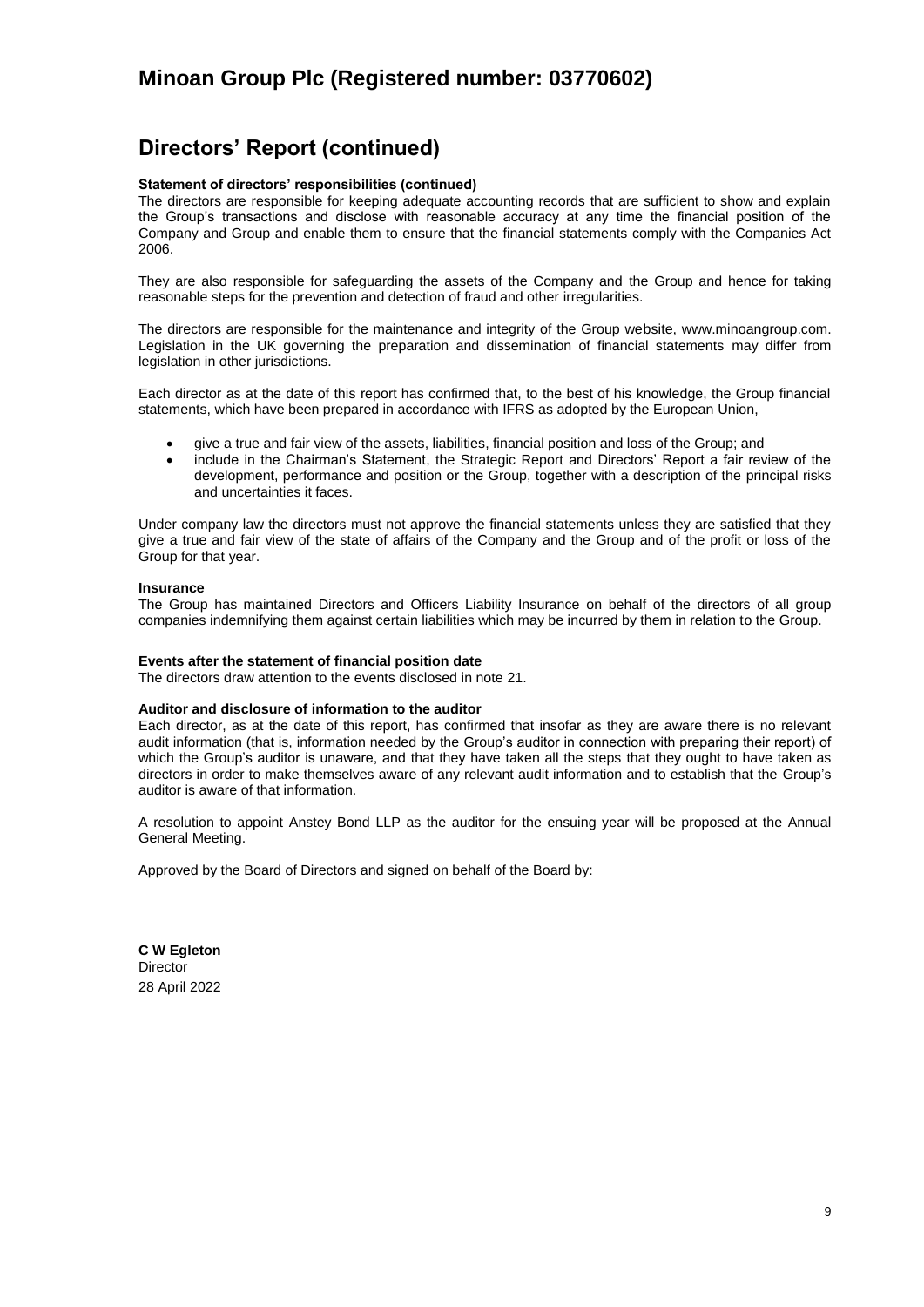# **Independent Auditor's Report to the members of Minoan Group Plc**

#### **Our opinion**

We have audited the financial statements of Minoan Group Plc ("the Group") for the year ended 31 October 2021 which comprise; the consolidated statement of profit or loss and other comprehensive income, the consolidated and parent company's statement of financial position, the consolidated and parent company's statement of changes in equity, the consolidated and company's statement of cash flows and notes to the consolidated financial statements, including a summary of significant accounting policies. The financial reporting framework that has been applied in their preparation is applicable law and International Financial Reporting Standards (IFRSs) as adopted by the European Union.

In our opinion:

- The financial statements give a true and fair view of the state of the group's and the parent company's affairs as at 31 October 2021 and of the group's loss for the year then ended;
- The group financial statements have been properly prepared in accordance with IFRS as adopted by the European Union;
- The parent company financial statements have been properly prepared in accordance with IFRS as adopted by the European Union and as applied in accordance with the provisions of the Companies Act 2006;
- The financial statements have been prepared in accordance with the requirements of the Companies Act 2006.

### **Basis for opinion**

We conducted our audit in accordance with International Standards on Auditing (UK) (ISAs (UK)) and applicable law. Our responsibilities under those standards are further described in the Auditor's responsibilities for the audit of the financial statements section of our report below. We are independent of the group in accordance with the ethical requirements that are relevant to our audit of the financial statements in the UK, including the FRC's Ethical Standard as applied to listed entities, and we have fulfilled our other ethical responsibilities in accordance with these requirements. We believe that the audit evidence we have obtained is sufficient and appropriate to provide a basis for our opinion.

#### **Material uncertainty relating to going concern**

We draw attention to the disclosures made in the Strategic Report and in note 1 to the financial statements concerning the uncertainty regarding the group's need to secure project finance in order to bring its Crete project to fruition and to continue as a going concern. As stated in these disclosures, these events and conditions indicate that a material uncertainty exists that may cast doubt on the company's ability to continue as a going concern. Our opinion is not modified in respect of this matter.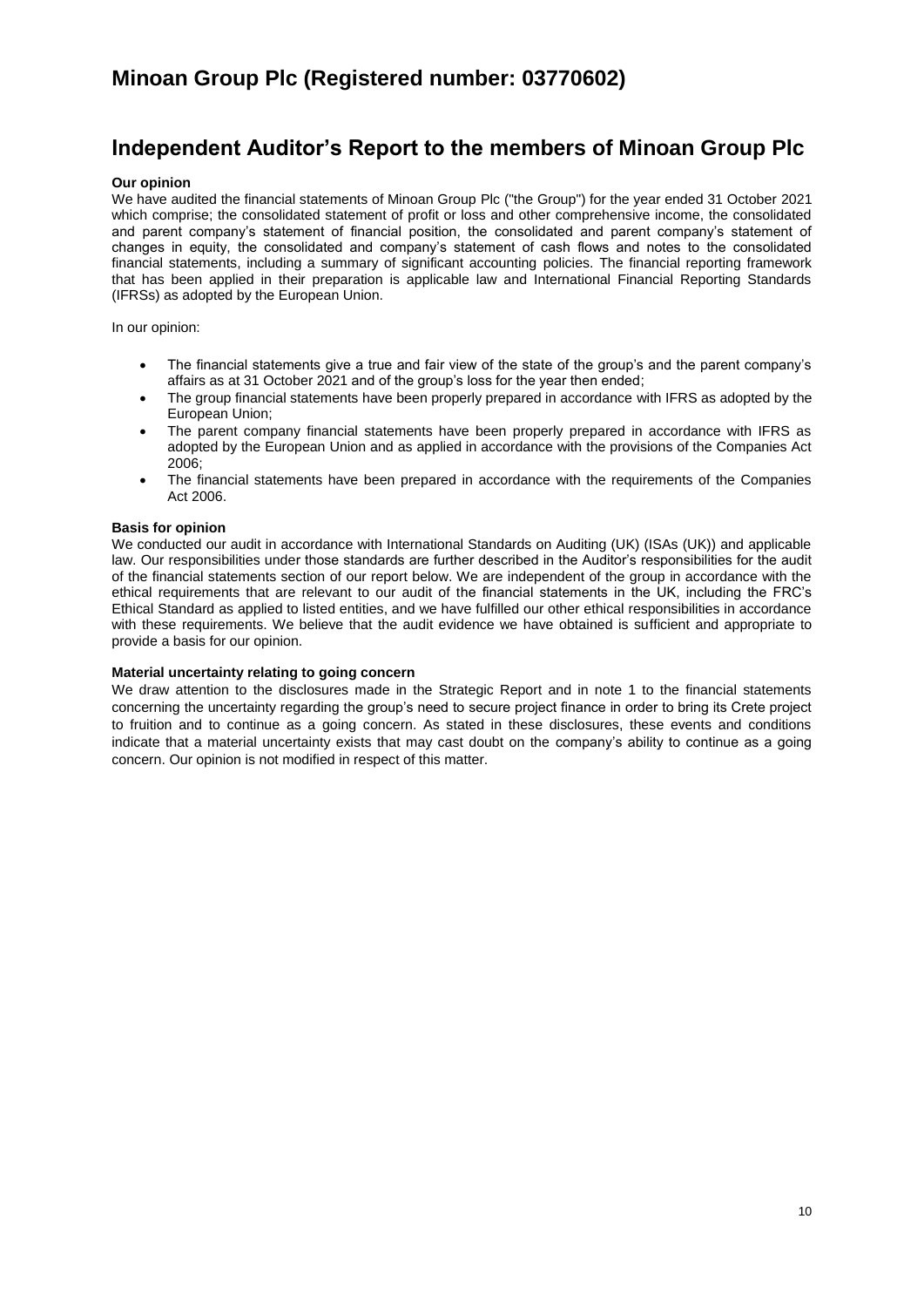# **Independent Auditor's Report to the members of Minoan Group Plc (continued)**

## **Overview of our audit approach**

| Key audit matters  | $\triangleright$ Capitalisation and valuation of inventories, being the Crete<br>project costs.<br>$\triangleright$ Going concern |
|--------------------|-----------------------------------------------------------------------------------------------------------------------------------|
| <b>Materiality</b> | Materiality is £350,000 which is based on the benchmark of $>$<br>1% net assets                                                   |

### **An overview of the scope of our audit**

The group consists of the parent company and its subsidiaries. It largely operates through two trading subsidiary undertakings which were considered to be significant components for the purposes of the group financial statements. The financial statements consolidate these entities together with other non-trading subsidiary undertakings. As part of designing our group audit, we determined materiality and assessed the risks of material misstatement in the financial statements. In establishing our overall approach to the group audit, we determined the type of work that needed to be performed in respect of each subsidiary or entity. This consisted of us carrying out a full audit of all significant components of the group.

An audit involves obtaining evidence about the amounts and disclosures in the financial statements sufficient to give reasonable assurance that the financial statements are free from material misstatement, whether caused by fraud or error. This includes an assessment of:

- whether the accounting policies are appropriate to the company's circumstances and have been consistently applied and adequately disclosed;
- the reasonableness of significant accounting estimates made by the directors; and
- the overall presentation of the financial statements.

We have designed our audit approach to identify possible fraud in relation to the associated fraud risk of the group. We consider the most likely areas where fraud might arise to be within the valuation of the project costs and in relation to incorrect revenue recognition. Our approach to these areas has been addressed within the Key audit matters section.

#### **Key audit matters**

Key audit matters are those matters that, in the auditors' professional judgement, were of most significance in the audit of the financial statements of the current period and include the most significant assessed risks of material misstatement (whether or not due to fraud) that we identified, including those which had the greatest effect on: the overall audit strategy; the allocation of resources in the audit; and directing the efforts of the engagement team. These matters were addressed in the context of our audit of the financial statements as a whole, and in forming our opinion thereon, and we do not provide a separate opinion on these matters. In arriving at our opinion, the key audit matters considered were as follows.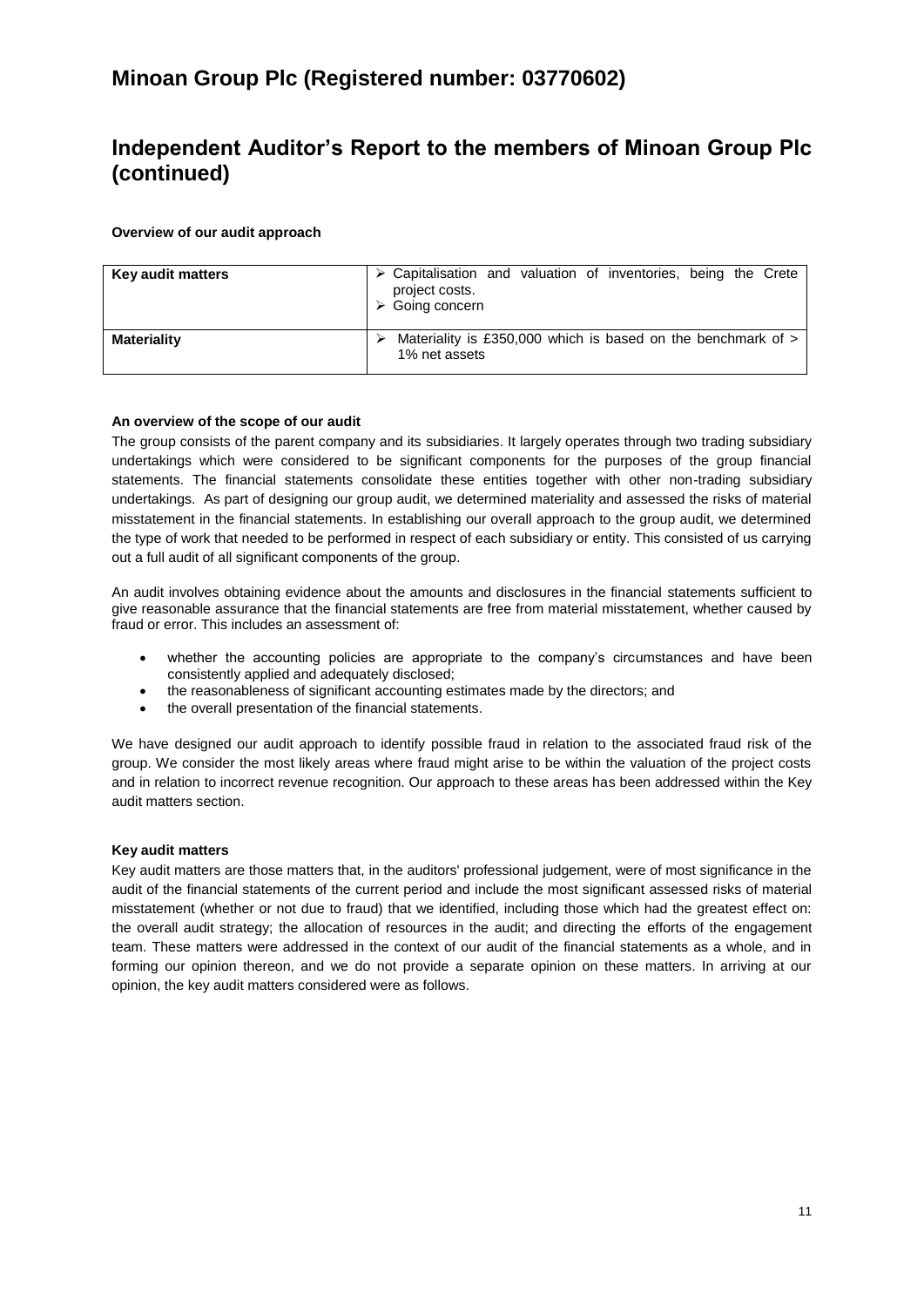## **Independent Auditor's Report to the members of Minoan Group Plc (continued)**

## *Risk 1: Capitalisation and valuation of Crete Project costs*

The group inventories, held in respect of the Crete project, represent the most significant asset on the statement of financial position totalling £46.8 million as at 31 October 2021 (2020: £46.4 million). There is a risk that inappropriate expenditure may be capitalised that is not in accordance with IAS 2. Furthermore, given that the Presidential Decree has been issued granting planning consent and that the Directors appear to be actively marketing the property, any lack of buyer interest in the property would be an indication of impairment. Therefore, there is a significant risk over the valuation of these inventories.

In this area, our audit procedures included:

- Testing a sample of capitalised costs in the year to ensure accuracy and appropriateness for capitalisation as project costs under IAS 2;
- Reviewing correspondence and other third party documentation in relation to the project to confirm that the expected value of the project is in excess of the costs to date;
- Reviewing and assessing the marketing activities for the site post grant of the Presidential Decree;

From the work performed, we did not identify any transactions which indicated that capitalised costs were incorrectly stated.

### **Risk 2 –** *Going concern of the Group*

Several risks were identified surrounding the company's ability to continue as a going concern. Attention has been drawn to these matters in notes 1 and 21 of the financial statements.

In this area, our audit procedures included:

- We obtained and reviewed the post year end cash-flow forecasts, bank statements and statutory documentation;
- We assessed the level of equity financing received during the six months after the balance sheet date, and whether this was sufficient to ensure the group's liquidity;
- We reviewed the Group's refinancing of debt taking place post year end:
- We obtained the Board of Directors' assessment of the groups' going concern;
- We reviewed the disclosures included within these statements and confirmed that they were in line with regulatory reporting standards.

From the work performed, we did not identify any instances from which to conclude that the disclosure or accounting treatment was incorrectly stated.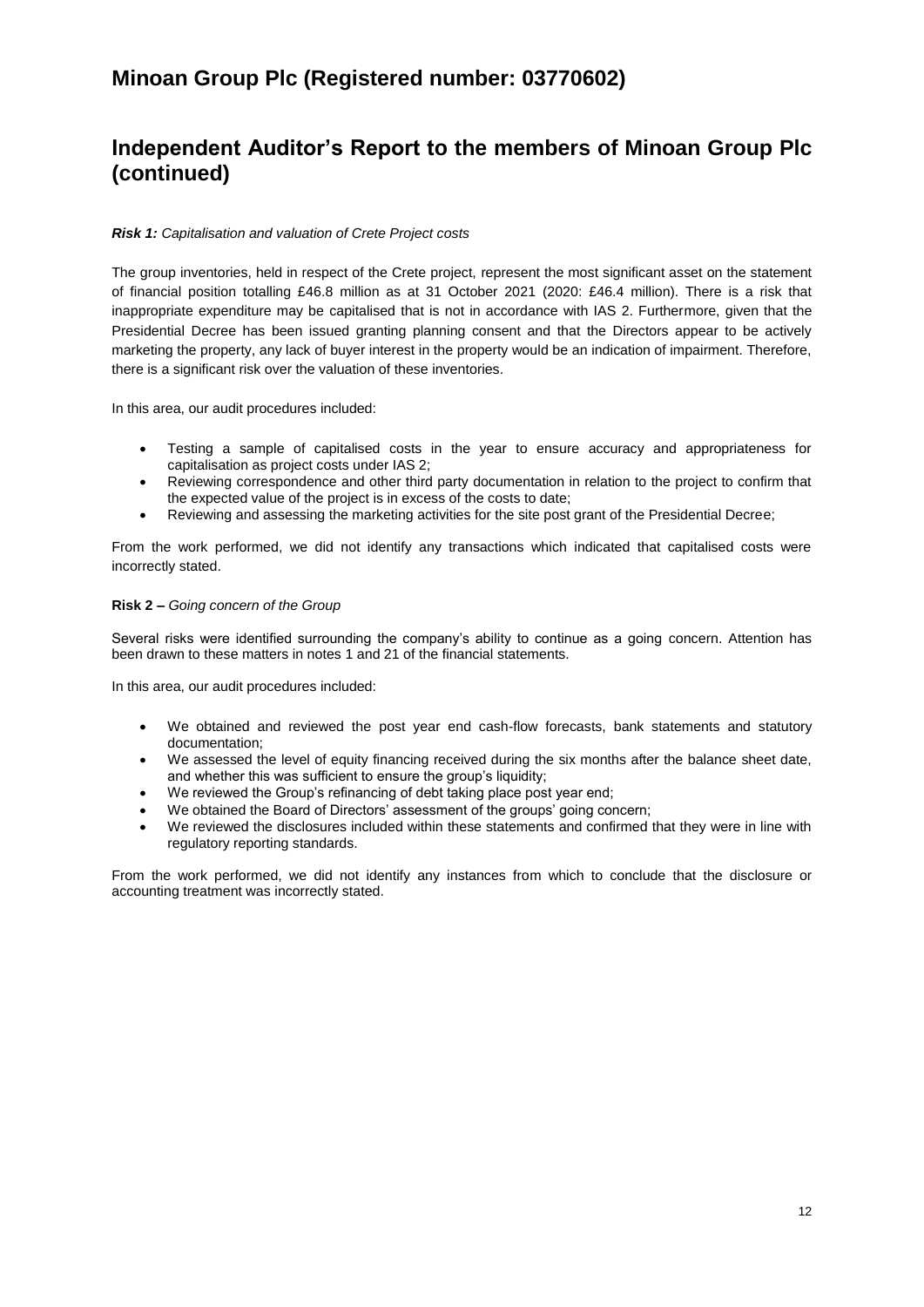# **Independent Auditor's Report to the members of Minoan Group Plc (continued)**

## **Our application of materiality**

We set certain thresholds for materiality. These help us to establish transactions and misstatements that are significant to the financial statements as a whole, to determine the nature, timing and extent of our audit procedures and to evaluate the effect of misstatements, both individually on balances and on the financial statements as a whole.

We determined the materiality for the group financial statements to be £350,000, calculated with reference to a benchmark of the Crete project costs included within the gross assets, the overall materiality calculation was the >1% of net assets. This is the threshold above which missing or incorrect information in the financial statements is considered to have an impact on the decision making of users. We determined the materiality for the company as a whole to be £175,000, calculated with reference to a benchmark of total company expenses.

### **Other information**

The Directors are responsible for the other information. The other information comprises the information included in the annual report other than the financial statements and our auditor's report thereon. Our opinion on the financial statements does not cover the other information and, except to the extent otherwise explicitly stated in this report, we do not express any form of assurance conclusion thereon.

In connection with our audit of the financial statements, our responsibility is to read the other information and, in doing so, consider whether the other information is materially inconsistent with the financial statements or our knowledge obtained in the audit or otherwise appears to be materially misstated. If we identify such material inconsistencies or apparent material misstatements, we are required to determine whether there is a material misstatement in the financial statements or a material misstatement of the other information. If, based on the work we have performed, we conclude that there is a material misstatement of the other information, we are required to report that fact. We have nothing to report in this regard.

#### **Opinion on other matters prescribed by the Companies Act 2006**

In our opinion, based on the work undertaken in the course of the audit:

- the information given in the Strategic Report and the Directors' Report for the financial year for which the financial statements are prepared is consistent with the financial statements; and
- the Strategic Report and the Directors' Report have been prepared in accordance with applicable legal requirements.

#### **Matters on which we are required to report by exception**

In the light of the knowledge and understanding of the company and its environment obtained in the course of the audit, we have not identified material misstatements in the Strategic Report or the Directors' Report.

We have nothing to report in respect of the following matters in relation to which the Companies Act 2006 requires us to report to you if, in our opinion:

- adequate accounting records have not been kept, or returns adequate for our audit have not been received from branches not visited by us; or
- the financial statements are not in agreement with the accounting records and returns; or
- certain disclosures of directors' remuneration specified by law are not made; or
- we have not received all the information and explanations we require for our audit.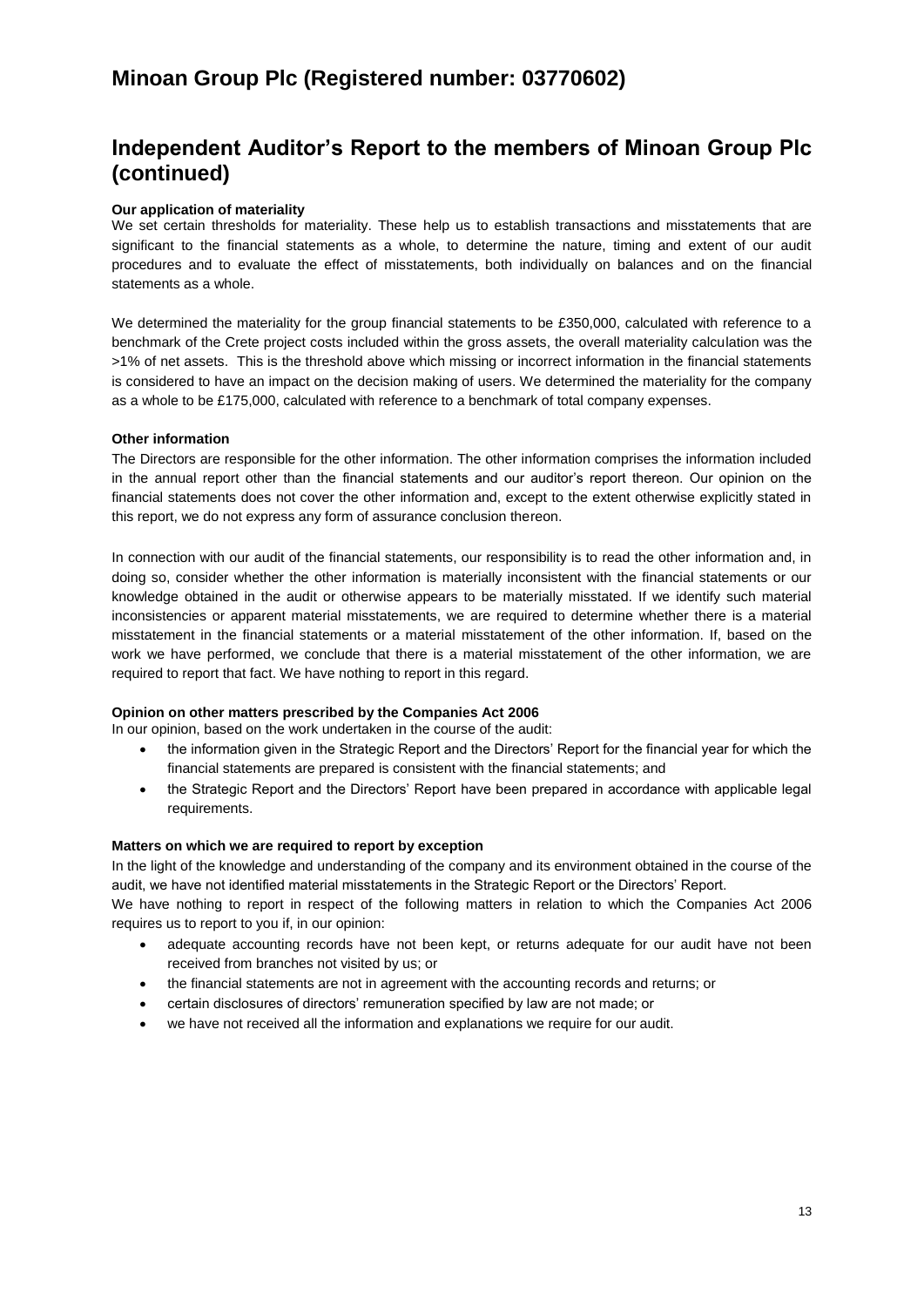# **Independent Auditor's Report to the members of Minoan Group Plc (continued)**

### **Responsibilities of Directors**

As explained more fully in the Directors' responsibilities statement, set out on pages 6 and 7, the Directors are responsible for the preparation of the financial statements and for being satisfied that they give a true and fair view, and for such internal control as the Directors determine is necessary to enable the preparation of financial statements that are free from material misstatement, whether due to fraud or error.

In preparing the financial statements, the Directors are responsible for assessing the group's ability to continue as a going concern, disclosing, as applicable, matters related to going concern and using the going concern basis of accounting unless the directors either intend to liquidate the company or to cease operations, or have no realistic alternative but to do so.

#### **Auditor's responsibilities for the audit of the financial statements**

Our objectives are to obtain reasonable assurance about whether the consolidated financial statements as a whole are free from material misstatement, whether due to fraud or error, and to issue an auditor's report that includes our opinion. Reasonable assurance is a high level of assurance, but is not a guarantee that an audit conducted in accordance with ISAs (UK) will always detect a material misstatement when it exists. Misstatements can arise from fraud or error and are considered material if, individually or in the aggregate, they could reasonably be expected to influence the economic decisions of users taken on the basis of these financial statements.

A further description of our responsibilities for the audit of the financial statements is located on the Financial Reporting Council's website at: [www.frc.org.uk/auditorsresponsibilities.](http://www.frc.org.uk/auditorsresponsibilities) This description forms part of our auditor's report.

### **Use of report**

This report is made solely to the company's members, as a body, in accordance with Chapter 3 of Part 16 of the Companies Act 2006. Our audit work has been undertaken so that we might state to the company's members those matters we are required to state to them in an auditor's report and for no other purpose. To the fullest extent permitted by law, we do not accept or assume responsibility to anyone other than the company and the company's members as a body, for our audit work, for this report, or for the opinions we have formed.

**Colin Ellis FCCA CF** (Senior Statutory Auditor) For and on behalf of **ANSTEY BOND LLP,**  Statutory Auditors & Chartered Accountants 1-2 Charterhouse Mews London EC1M 6BB Date 28 April 2022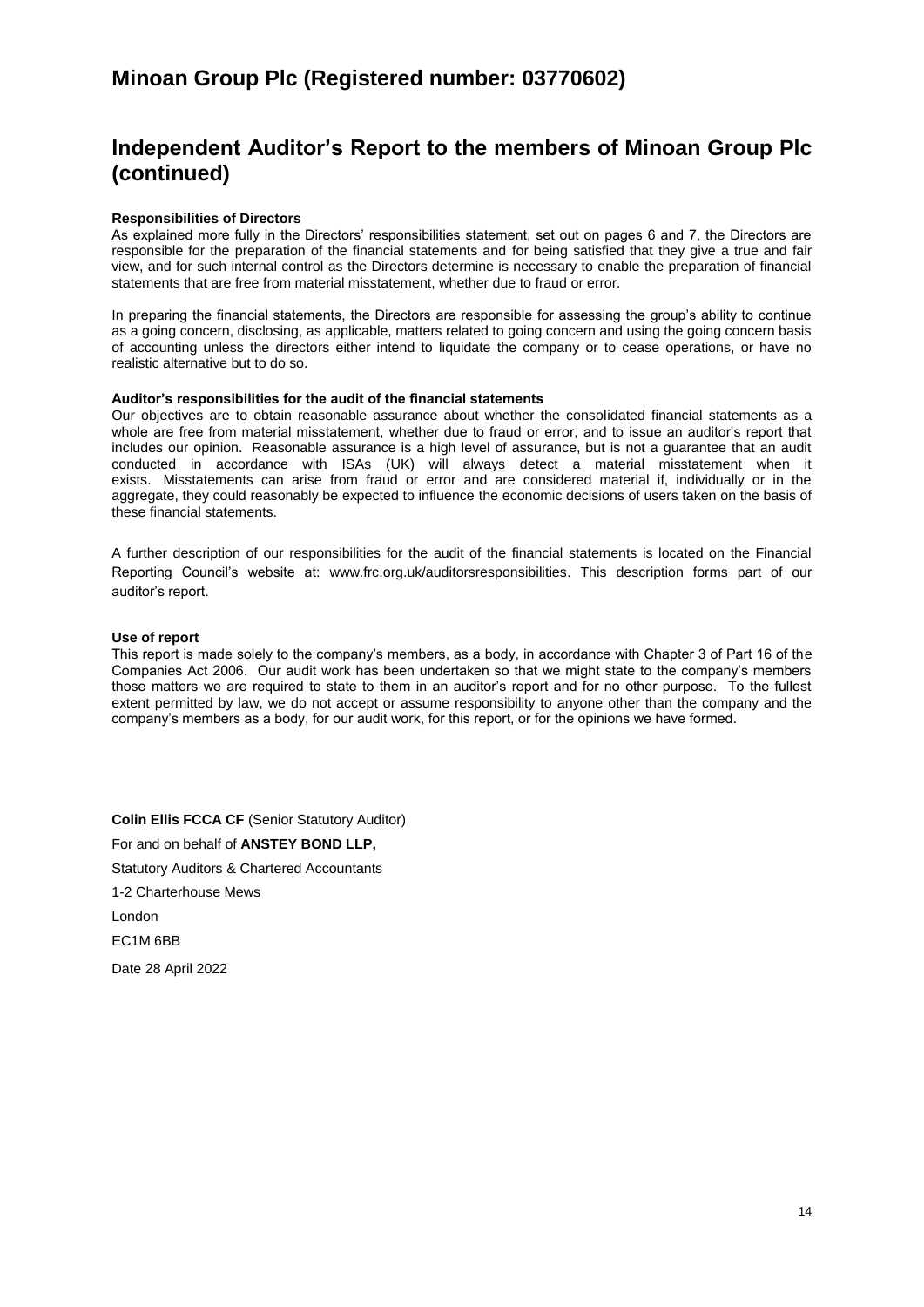## **Consolidated Statement of Comprehensive Income Year ended 31 October 2021**

|                                                                | <b>Note</b> | 2021    | 2020    |
|----------------------------------------------------------------|-------------|---------|---------|
|                                                                |             | £'000   | £'000   |
| <b>Revenue</b>                                                 |             |         |         |
| Cost of sales                                                  |             |         |         |
| <b>Gross profit</b>                                            |             |         |         |
|                                                                |             |         |         |
| Operating expenses                                             |             | (511)   | (864)   |
| Other operating expenses:                                      |             |         |         |
| Corporate development costs                                    |             |         |         |
| <b>Operating loss</b>                                          |             | (511)   | (864)   |
| Finance costs                                                  | 17          | (238)   | (12)    |
| Loss before taxation                                           | 4           | (749)   | (876)   |
| Taxation                                                       | 5           |         |         |
| Loss after taxation                                            |             | (749)   | (876)   |
| Other Comprehensive income for the year                        |             |         |         |
| Total Comprehensive income for the year                        |             | (749)   | (876)   |
| Loss for year attributable to equity holders of the<br>Company |             | (749)   | (876)   |
| Loss per share attributable to equity holders of               |             |         |         |
| the Company: Basic and diluted                                 | 6           | (0.14)p | (0.20)p |

All of the activities of the Group are classed as continuing.

The notes on pages 22 to 39 form part of these financial statements.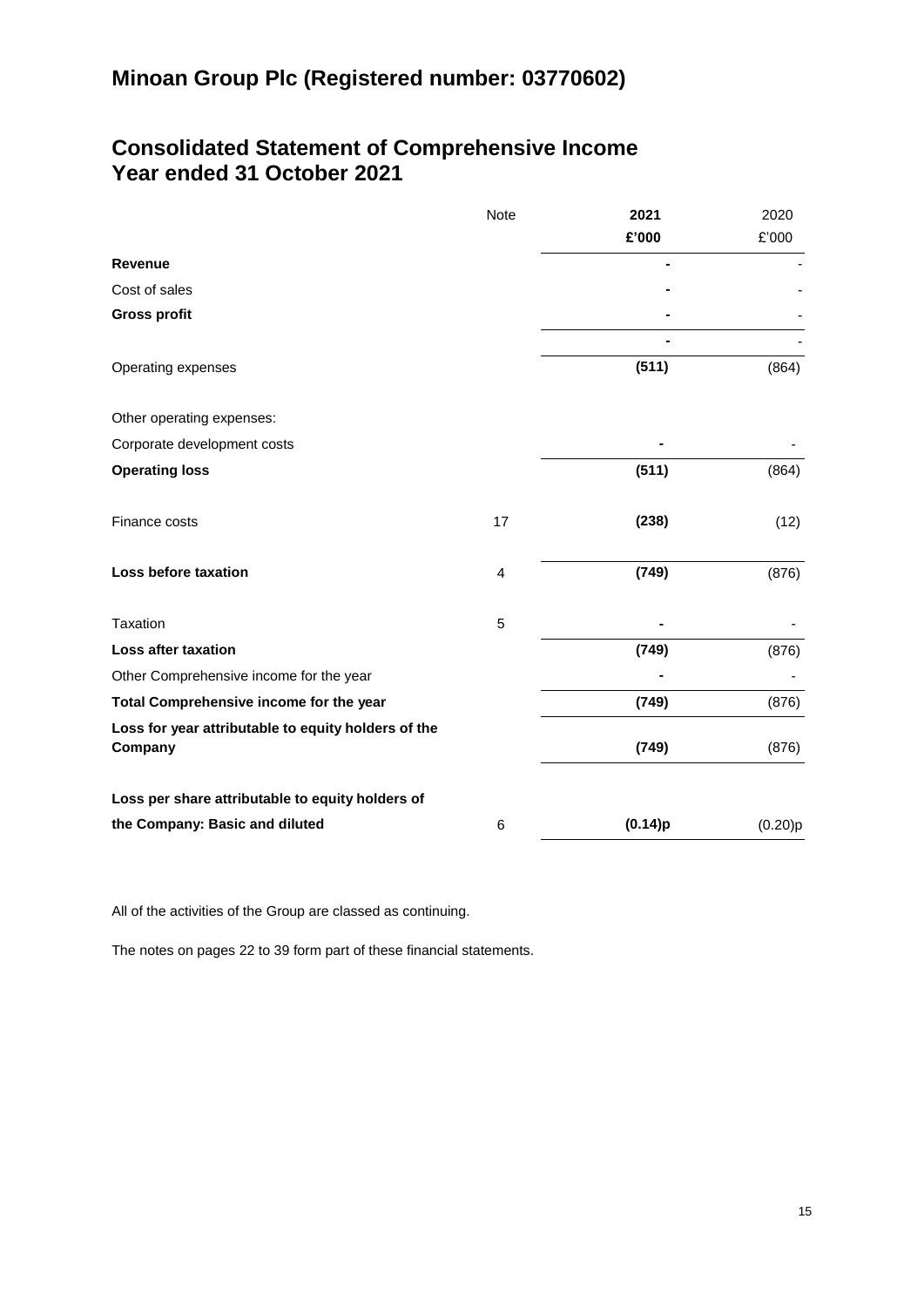## **Consolidated Statement of Changes in Equity Year ended 31 October 2021**

**Year ended 31 October 2021**

|                                       | <b>Share</b><br>£'000 | <b>Share</b><br>capital premium<br>£'000 | Merger<br>reserve<br>£'000 | Warrant<br>Reserve<br>£'000 | <b>Retained</b><br>earnings<br>£'000 | Total<br>equity<br>£'000 |
|---------------------------------------|-----------------------|------------------------------------------|----------------------------|-----------------------------|--------------------------------------|--------------------------|
| Balance at 1 November 2020            | 17.959                | 36,476                                   | 9.349                      | 2.527                       | (24,369)                             | 41,942                   |
| Loss for the year                     |                       |                                          | ۰                          | ۰                           | (749)                                | (749)                    |
| Issue of ordinary shares at a premium | 1,062                 | 107                                      | ۰                          | $\blacksquare$              | ٠.                                   | 1,169                    |
| Increase in Warrant Reserve (note 17) |                       |                                          | ۰                          | 44                          |                                      | 44                       |
| <b>Balance at 31 October 2021</b>     | 19.021                | 36.583                                   | 9.349                      | 2.571                       | (25,118)                             | 42.406                   |

Year ended 31 October 2020

|                                        | Share<br>capital<br>£'000 | Share<br>premium<br>£'000 | Merger<br>reserve<br>£'000 | Warrant<br>Reserve<br>£'000 | Retained<br>earnings<br>£'000 | Total<br>equity<br>£'000 |
|----------------------------------------|---------------------------|---------------------------|----------------------------|-----------------------------|-------------------------------|--------------------------|
| Balance at 1 November 2019             | 17.188                    | 36,119                    | 9.349                      | 3.094                       | (23,493)                      | 42,257                   |
| Loss for the year                      |                           |                           | ٠                          | ٠                           | (876)                         | (876)                    |
| Issue of ordinary shares at a premium  | 771                       | 357                       | -                          | $\overline{\phantom{a}}$    |                               | 1,128                    |
| Reduction in Warrant Reserve (note 17) | -                         |                           | ۰                          | (567)                       |                               | (567)                    |
| Balance at 31 October 2020             | 17.959                    | 36,476                    | 9,349                      | 2,527                       | (24,369)                      | 41,942                   |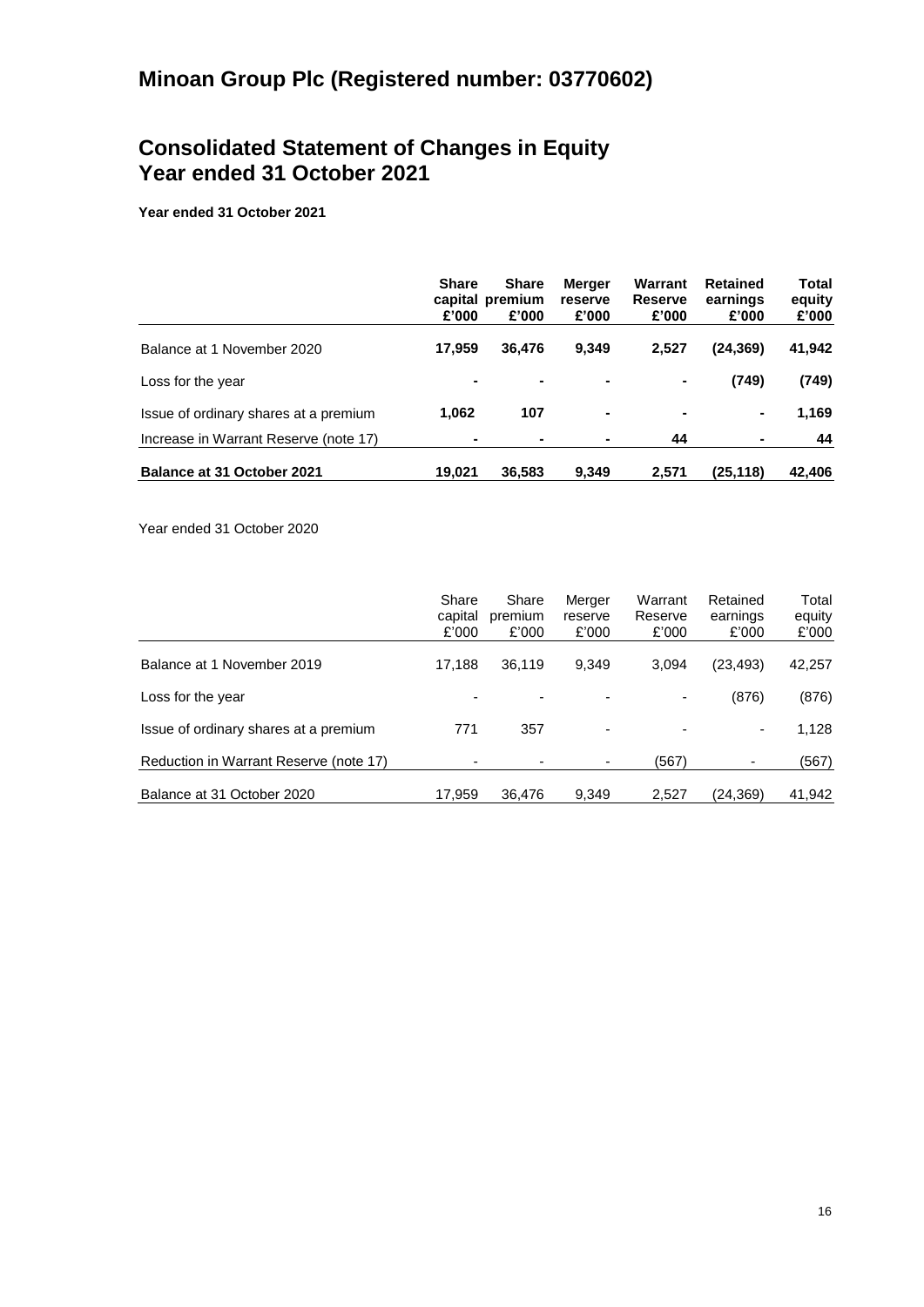## **Company Statement of Changes in Equity Year ended 31 October 2021**

## **Year ended 31 October 2021**

|                                       | <b>Share</b><br>capital<br>£'000 | <b>Share</b><br>premium<br>£'000 | Warrant<br><b>Reserve</b><br>£'000 | <b>Retained</b><br>earnings<br>£'000 | <b>Total</b><br>equity<br>£'000 |
|---------------------------------------|----------------------------------|----------------------------------|------------------------------------|--------------------------------------|---------------------------------|
| <b>Balance at 1 November 2020</b>     | 17,959                           | 36.476                           | 2,527                              | (5,709)                              | 51,253                          |
| Loss for the year                     | ۰                                |                                  |                                    | (551)                                | (551)                           |
| Issue of ordinary shares at a premium | 1,062                            | 107                              |                                    | $\blacksquare$                       | 1,169                           |
| Increase in Warrant Reserve (note 17) |                                  |                                  | 44                                 |                                      | 44                              |
| Balance at 31 October 2021            | 19.021                           | 36,583                           | 2,571                              | (6, 260)                             | 51,915                          |

Year ended 31 October 2020

|                                        | Share<br>capital<br>£'000 | Share<br>premium<br>£'000 | Warrant<br>Reserve<br>£'000 | Retained<br>earnings<br>£'000 | Total<br>equity<br>£'000 |
|----------------------------------------|---------------------------|---------------------------|-----------------------------|-------------------------------|--------------------------|
| Balance at 1 November 2019             | 17,188                    | 36,119                    | 3.094                       | (4,981)                       | 51,420                   |
| Loss for the year                      |                           |                           |                             | (728)                         | (728)                    |
| Issue of ordinary shares at a premium  | 771                       | 357                       |                             |                               | 1,128                    |
| Reduction in Warrant Reserve (note 17) |                           |                           | (567)                       | ٠                             | (567)                    |
| Balance at 31 October 2020             | 17,959                    | 36.476                    | 2,527                       | (5,709)                       | 51,253                   |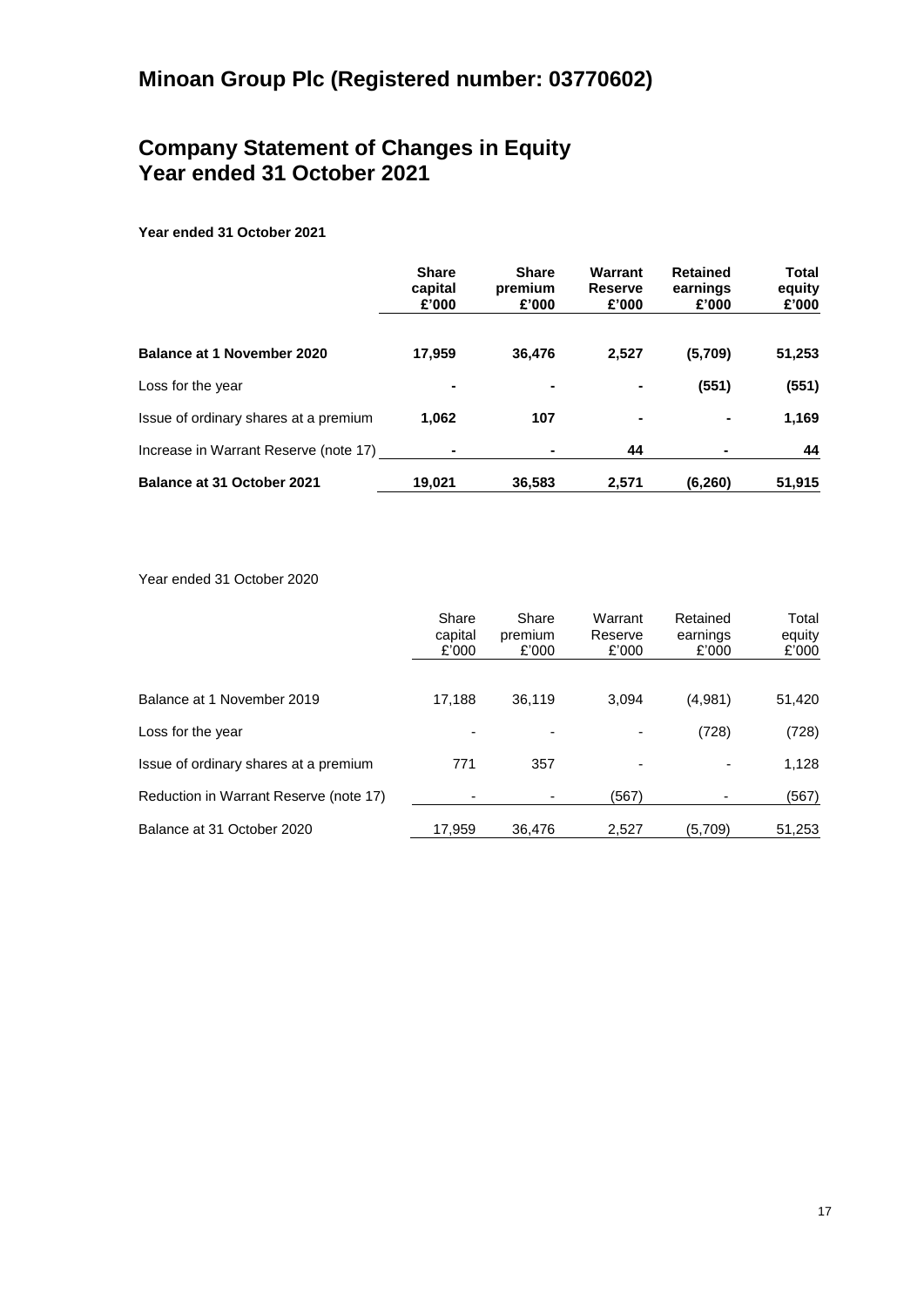# **Consolidated Statement of Financial Position as at 31 October 2021**

|                                     | Note           | 2021<br>£'000 | 2020<br>£'000 |
|-------------------------------------|----------------|---------------|---------------|
| <b>Assets</b>                       |                |               |               |
| <b>Non-current assets</b>           |                |               |               |
| Intangible assets                   | $\overline{7}$ | 3,583         | 3,583         |
| Property, plant and equipment       | 8              | 157           | 157           |
| <b>Total non-current assets</b>     |                | 3,740         | 3,740         |
| <b>Current assets</b>               |                |               |               |
| Inventories                         | 10             | 46,758        | 46,431        |
| Receivables                         | 11             | 162           | 225           |
| Cash and cash equivalents           |                | 20            | 6             |
| <b>Total current assets</b>         |                | 46,940        | 46,662        |
| <b>Total assets</b>                 |                | 50,680        | 50,402        |
| <b>Equity</b>                       |                |               |               |
| Share capital                       | 14             | 19,021        | 17,959        |
| Share premium account               |                | 36,583        | 36,476        |
| Merger reserve account              |                | 9,349         | 9,349         |
| Warrant reserve                     |                | 2,571         | 2,527         |
| Retained earnings                   |                | (25, 118)     | (24, 369)     |
| <b>Total equity</b>                 |                | 42,406        | 41,942        |
| <b>Liabilities</b>                  |                |               |               |
| <b>Current liabilities</b>          | 12             | 8,274         | 8,460         |
| <b>Total equity and liabilities</b> |                | 50,680        | 50,402        |

The financial statements on pages 15 to 39 were approved by the Board of Directors and authorised for issue on 28 April 2022

Signed on behalf of the Board of Directors

**C W Egleton Director**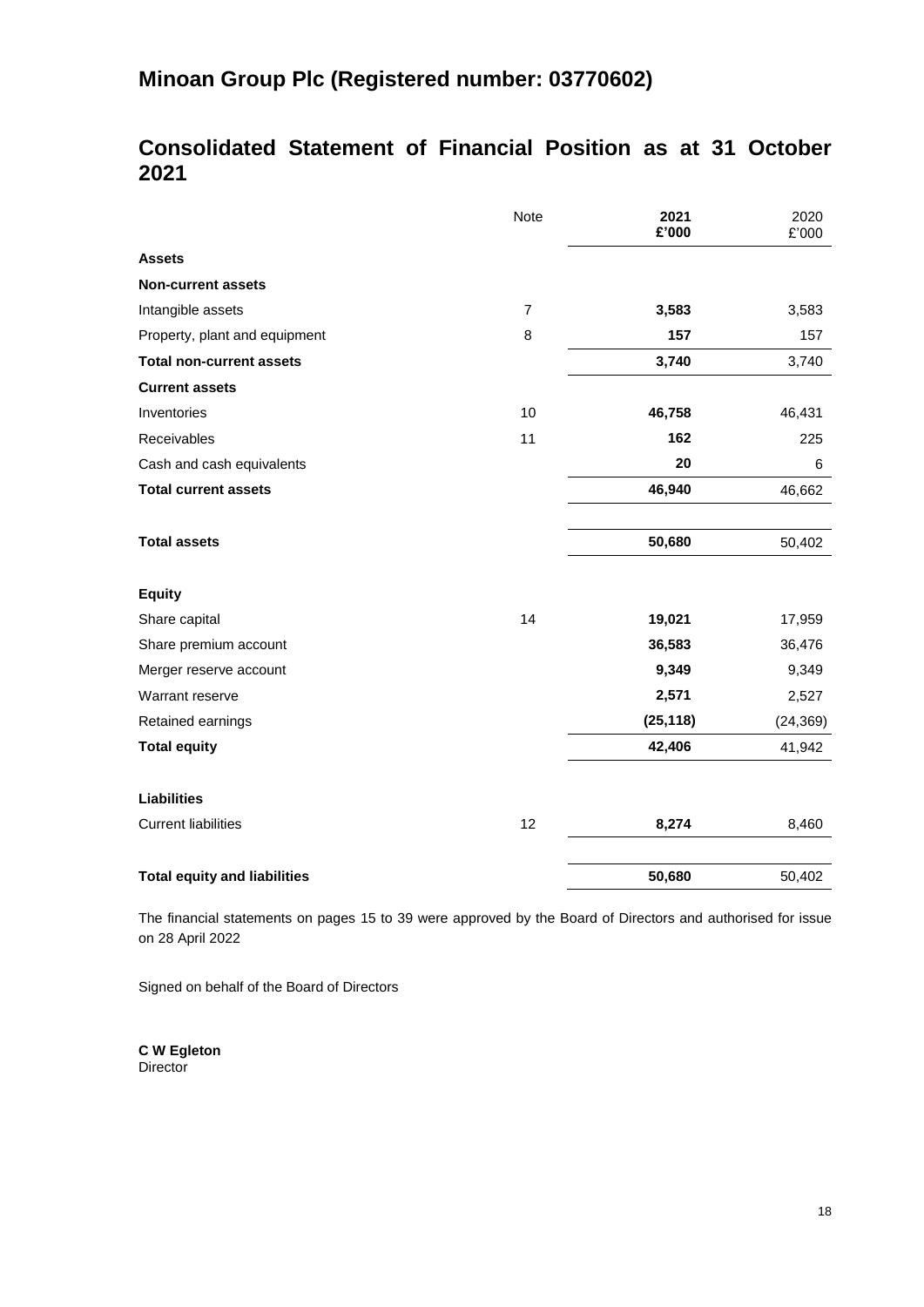# **Company Statement of Financial Position as at 31 October 2021**

|                                     | Note | 2021<br>£'000 | 2020<br>£'000 |
|-------------------------------------|------|---------------|---------------|
| <b>Assets</b>                       |      |               |               |
| <b>Non-current assets</b>           |      |               |               |
| Investments                         | 9    | 31,736        | 21,736        |
| <b>Total non-current assets</b>     |      | 31,736        | 21,736        |
| <b>Current assets</b>               |      |               |               |
| Receivables                         | 11   | 23,326        | 32,686        |
| Cash and cash equivalents           |      | $\mathbf 2$   | 1             |
| <b>Total current assets</b>         |      | 23,328        | 32,687        |
|                                     |      |               |               |
| <b>Total assets</b>                 |      | 55,064        | 54,423        |
| <b>Equity</b>                       |      |               |               |
| Share capital                       | 14   | 19,021        | 17,959        |
| Share premium account               |      | 36,583        | 36,476        |
| Warrant reserve                     |      | 2,571         | 2,527         |
| Retained earnings                   |      | (6, 260)      | (5,709)       |
| <b>Total equity</b>                 |      | 51,915        | 51,253        |
| <b>Liabilities</b>                  |      |               |               |
| <b>Current liabilities</b>          | 12   | 3,149         | 3,170         |
|                                     |      |               |               |
| <b>Total equity and liabilities</b> |      | 55,064        | 54,423        |

## **Company registration number: 3770602**

As permitted by Section 408 of the Companies act 2006, the income statement is not presented as part of these financial statements, The Company's loss for the year ended 31 October 2021 was £551,000 (2020: £728,000).

The financial statements on pages 15 to 39 were approved by the Board of Directors and authorised for issue on 28 April 2022

Signed on behalf of the Board of Directors

**C W Egleton** Director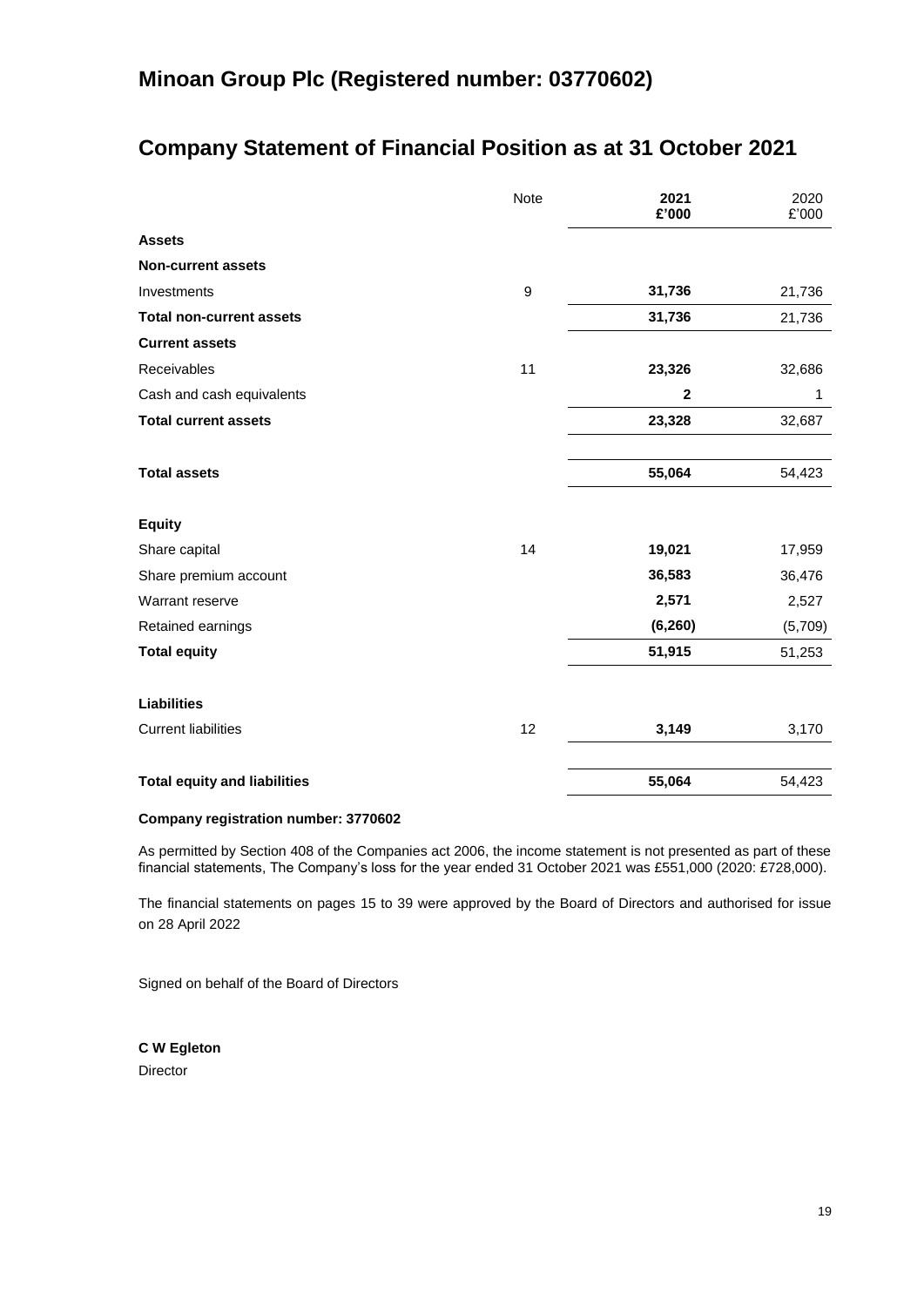# **Consolidated Cash Flow Statement Year ended 31 October 2021**

|                                                | 2021     | 2020  |
|------------------------------------------------|----------|-------|
|                                                | £'000    | £'000 |
| Cash flows from operating activities           |          |       |
| Loss before taxation                           | (749)    | (876) |
| Finance costs                                  | 238      | 12    |
| Depreciation                                   |          |       |
| Increase in inventories                        | (327)    | (583) |
| Decrease / (Increase) in receivables           | 63       | (14)  |
| (Decrease) / Increase in current liabilities   | (514)    | 894   |
| Net cash (outflow) from operations             | (1, 289) | (567) |
| Finance costs                                  | (194)    | (12)  |
| Net cash used in operating activities          | (1, 483) | (579) |
| Cash flows from investing activities           |          |       |
| Purchase of property, plant and equipment      |          |       |
| Net cash used in investing activities          |          |       |
| Cash flows from financing activities           |          |       |
| Net proceeds from the issue of ordinary shares | 1,169    | 1,128 |
| Loans received / (repaid)                      | 328      | (567) |
| Net cash generated from financing activities   | 1,497    | 561   |
| Net increase / (decrease) in cash              | 14       | (18)  |
|                                                | 14       | (18)  |
| Cash at beginning of year                      | 6        | 24    |
| Cash at end of year                            | 20       | 6     |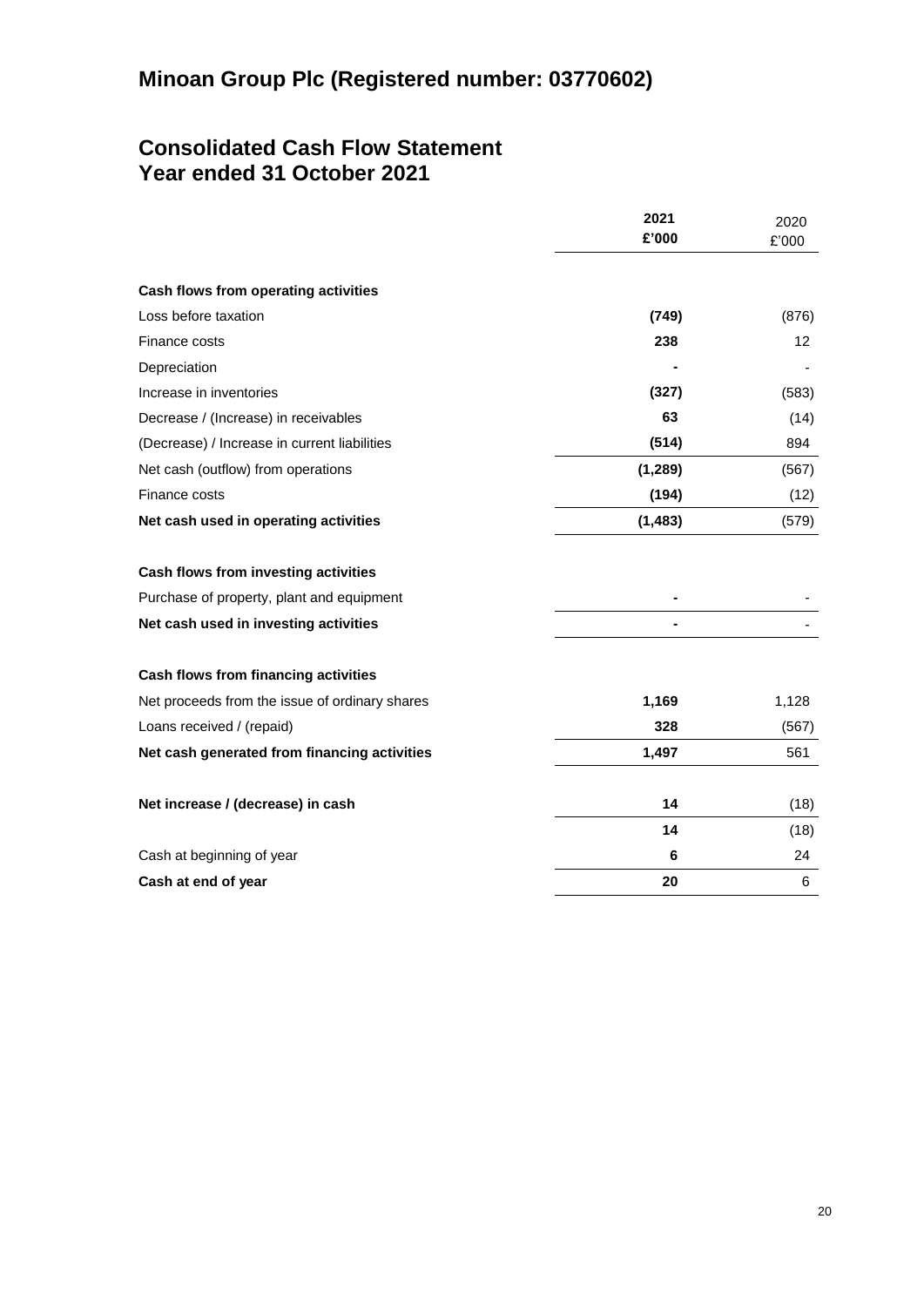## **Company Cash Flow Statement Year ended 31 October 2021**

|                                                | 2021         | 2020  |
|------------------------------------------------|--------------|-------|
|                                                | £'000        | £'000 |
| Cash flows from operating activities           |              |       |
| Loss before taxation                           | (551)        | (728) |
| Finance costs                                  | 238          | 11    |
| Depreciation                                   |              |       |
| Increase in receivables                        | (640)        | (211) |
| Increase in current liabilities                | 8            | 378   |
| Net cash outflow from continuing operations    | (945)        | (550) |
| Finance costs                                  | (194)        | (11)  |
| Net cash used in operating activities          | (1, 139)     | (561) |
| Cash flows from investing activities           |              |       |
| Purchase of property, plant and equipment      |              |       |
| Net cash used in investing activities          |              |       |
| Cash flows from financing activities           |              |       |
| Net proceeds from the issue of ordinary shares | 1,169        | 1,128 |
| Loans repaid                                   | (29)         | (567) |
| Net cash generated from financing activities   | 1,140        | 561   |
| Net increase in cash                           | 1            |       |
| Cash at beginning of year                      | 1            | 1     |
| Cash at end of year                            | $\mathbf{2}$ | 1     |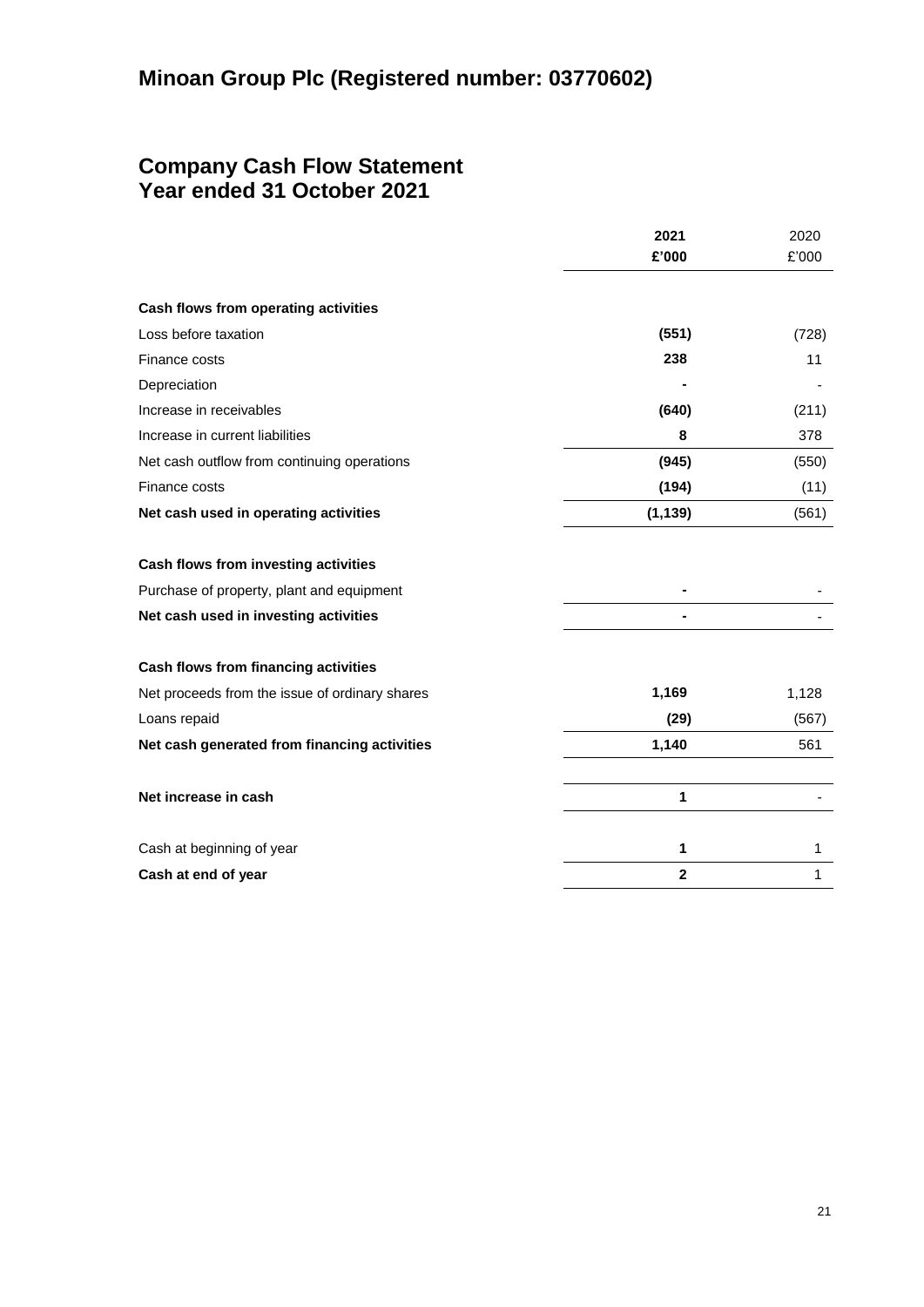## **Notes to the Financial Statements Year ended 31 October 2021**

## **1 Accounting policies**

These consolidated financial statements have been prepared in accordance with International Financial Reporting Standards, International Accounting Standards, IFRIC interpretations (collectively IFRS), and with those parts of the Companies Act 2006 applicable to companies reporting under IFRS, as adopted by the European Union. The financial statements have been prepared under the historical cost convention.

The financial statements are prepared in sterling, which is the functional currency of the Group. Monetary amounts in these financial statements are rounded to the nearest thousand, unless stated otherwise.

### **Basis of preparation**

The financial statements are prepared under the historical cost convention except for where financial instruments are stated at fair value.

#### **Adoption of new and revised Standards**

The International Accounting Standards Board and IFRIC have issued the following new and revised standards and interpretations with an effective date after the date of these financial statements, which have been endorsed and issued by the European Union at 31 October 2021:

| <b>Standard</b>  |                                                                | <b>Details of amendment</b>                                                                                                                                                                                           | <b>Effective date</b> |
|------------------|----------------------------------------------------------------|-----------------------------------------------------------------------------------------------------------------------------------------------------------------------------------------------------------------------|-----------------------|
| IFRS 3           | <b>Business Combinations</b>                                   | Amendments updating a reference to the<br>Conceptual Framework                                                                                                                                                        | 1 January 2022        |
| IAS <sub>1</sub> | <b>Presentation of Financial</b><br>statements                 | Amendments regarding the classification of<br>liabilities                                                                                                                                                             | 1 January 2023        |
| IAS <sub>1</sub> | <b>Presentation of Financial</b><br>statements                 | IASB defers effective date of Classification of<br>Liabilities as Current or Non-current<br>(Amendments to IAS 1) to 1 January 2022                                                                                   | 1 January 2023        |
| <b>IAS 12</b>    | Income Taxes                                                   | Amended by Deferred Tax related to Assets<br>and Liabilities arising from a Single<br>Transaction (Amendments to IAS 12)                                                                                              | 1 January 2023        |
| <b>IAS 16</b>    | Property, Plant and<br>Equipment                               | Amendments prohibiting a company from<br>deducting from the cost of property, plant<br>and equipment amounts received from<br>selling items produced while the company is<br>preparing the asset for its intended use | 1 January 2022        |
| IAS 37           | Provisions, Contingent<br>Liabilities and Contingent<br>Assets | Amendments regarding the costs to include<br>when assessing whether a contract is<br>onerous                                                                                                                          | 1 January 2022        |

## **Going concern**

The directors have considered the financial and commercial position of the Group in relation to its project in Crete (the "Project"). In particular, the directors have reviewed the matters referred to below.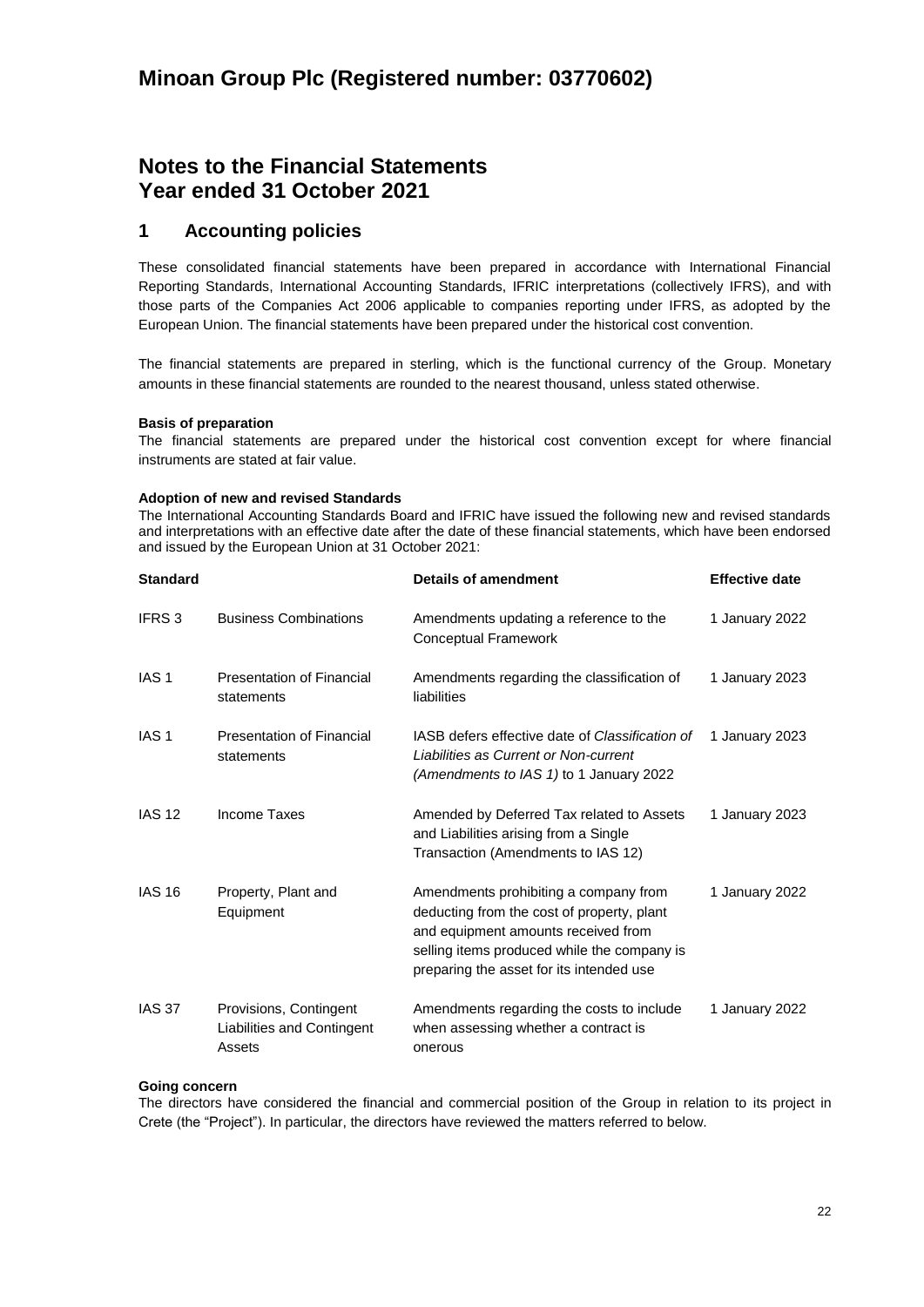## **Notes to the Financial Statements (continued) Year ended 31 October 2021**

## **1 Accounting policies (continued)**

## **Going concern (continued)**

Following the unanimous approval of a Plenum of the Greek Council of State, the highest court in Greece, the Presidential Decree granting land use approval for the Project was issued on 11 March 2016 and was published in the Government Gazette. The planning rules for the Project are now enshrined in law. The appeals lodged against the Presidential Decree have been rejected by the Greek Supreme Court. Accordingly, the directors consider that they will conclude further Project joint venture agreements in the near term.

In addition to specific Project related matters as noted above, and as has been the case in the past, the Group continues to need to raise capital in order to meet its existing finance and working capital requirements. While the directors consider that any necessary funds will be raised as required, the ability of the Company to raise these funds is, by its nature, uncertain.

Having taken these matters into account, the directors consider that the going concern basis of preparation of the financial statements is appropriate.

### **Basis of consolidation**

The consolidated financial statements incorporate the financial statements of the Company and all its subsidiaries as at 31 October 2021 using uniform accounting policies. The Group's policy is to consolidate the result of subsidiaries acquired in the year from the date of acquisition to the Group's next accounting reference date. Intra-group balances are eliminated on consolidation.

Acquisitions of subsidiaries and businesses are accounted for using the acquisition method. The consideration for each acquisition is measured at the aggregate of the fair values of the assets given, liabilities incurred and equity instruments issued by the Group in exchange for control of the acquired business. Acquisition related costs are recognised in the consolidated statement of comprehensive income as incurred.

## **Critical accounting estimates and judgements**

The preparation of the financial statements in accordance with generally accepted financial accounting principles requires the directors to make critical accounting estimates and judgements that affect the amounts reported in the financial statements and accompanying notes. The estimates and assumptions that have a significant risk of causing material adjustments to the carrying value of assets and liabilities within the next financial year are discussed below:

- in capitalising the costs directly attributable to the Project (see inventories below), and continuing to recognise goodwill relating to the Project, the directors are of the opinion that the Project will be brought to fruition and that the carrying value of inventories and goodwill is recoverable; and
- as set out above, the directors have exercised judgement in concluding that the Company and Group is a going concern.

## **Goodwill**

Goodwill arising on acquisitions represents the difference between the fair value of the net assets acquired and the consideration paid and is recognised as an asset (see note 7).

Goodwill arising on acquisition is allocated to cash-generating units. The recoverable amount of the cashgenerating unit to which goodwill has been allocated is tested for impairment annually, or on such other occasions that events or changes in circumstances indicate that it might be impaired. Any impairment is recognised immediately as an expense and is not subsequently reversed.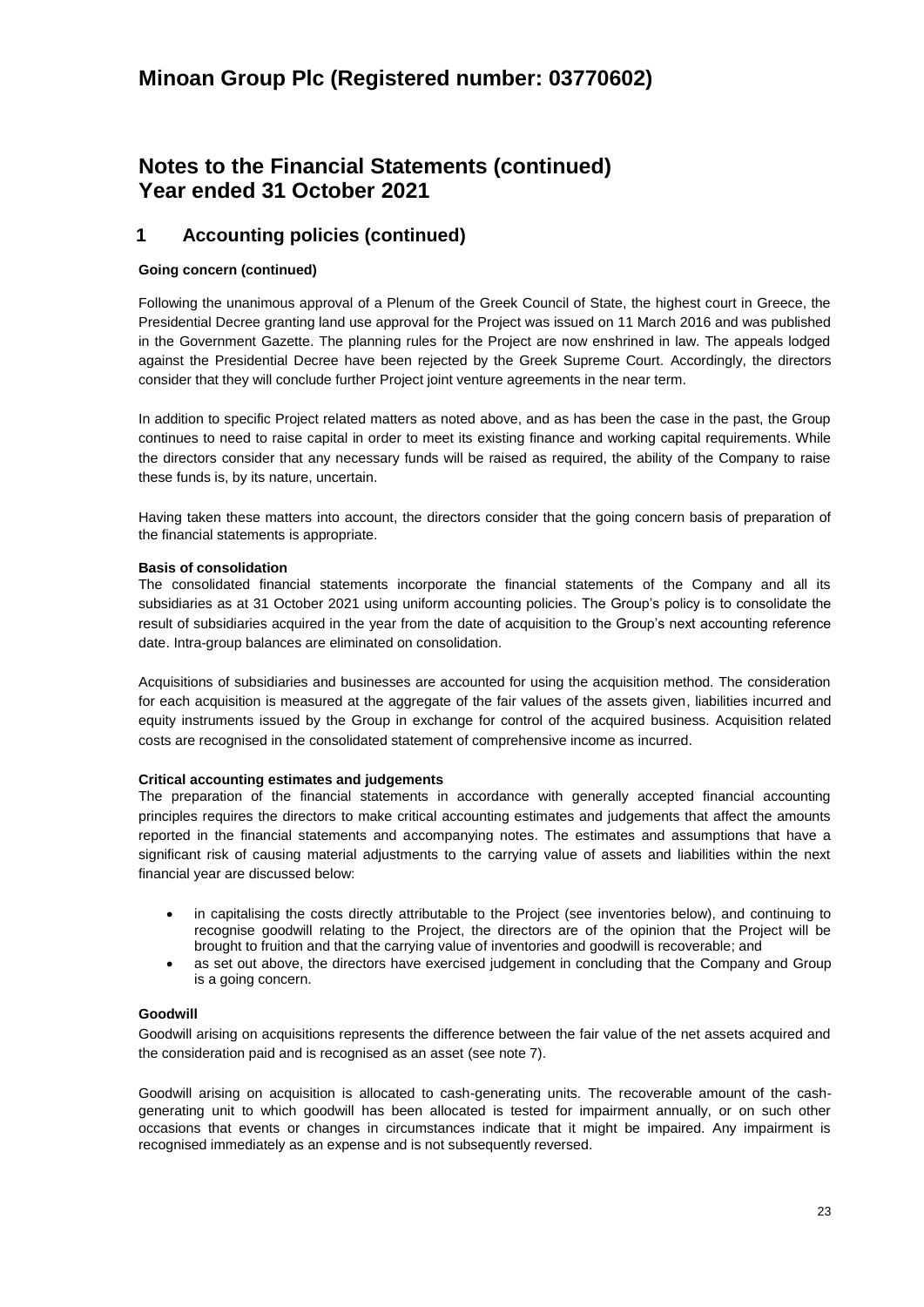## **Notes to the Financial Statements (continued) Year ended 31 October 2021**

## **1 Accounting policies (continued)**

### **Property, plant and equipment**

Property, plant and equipment is stated at historical cost less accumulated depreciation and any recognised impairment loss.

Depreciation is provided in order to write off the cost of each asset, less its estimated residual value, over its estimated useful life on a straight line basis as follows:

| Plant and equipment:   | 3 to 5 years |
|------------------------|--------------|
| Fixtures and fittings: | 3 years      |

Where the carrying amount of an asset is greater than its estimated recoverable amount, it is written down immediately to its recoverable amount.

#### **Investments**

Investments in subsidiaries are stated at cost less any impairment deemed necessary.

#### **Inventories**

Inventories represent the actual costs of goods and services directly attributable to the acquisition and development of the Project and are stated at the lower of cost and net realisable value.

#### **Foreign currency**

A foreign currency transaction is recorded, on initial recognition in Sterling, by applying to the foreign currency amount the spot exchange rate between the functional currency and the foreign currency at the date of the transaction.

At the end of the reporting period:

- foreign currency monetary items are translated using the closing rate;

- non-monetary items that are measured in terms of historical cost in a foreign currency are translated using the exchange rate at the date of the transaction; and

- non-monetary items that are measured at fair value in a foreign currency are translated using the exchange rates at the date when the fair value was determined.

Exchange differences arising on the settlement of monetary items or on translating monetary items at rates different from those at which they were translated on initial recognition during the period or in previous annual financial statements are recognised in profit or loss in the period in which they arise.

When a gain or loss on a non-monetary item is recognised to other comprehensive income and accumulated in equity, any exchange component of that gain or loss is recognised to other comprehensive income and accumulated in equity. When a gain or loss on a non-monetary item is recognised in profit or loss, any exchange component of that gain or loss is recognised in profit or loss.

Cash flows arising from transactions in a foreign currency are recorded in Sterling, by applying to the foreign currency amount to the exchange rate between the Sterling and the foreign currency at the date of the cash flow.

#### **Cash and cash equivalents**

Cash and cash equivalents include cash in hand and short-term deposits, with a maturity of less than three months, held with banks.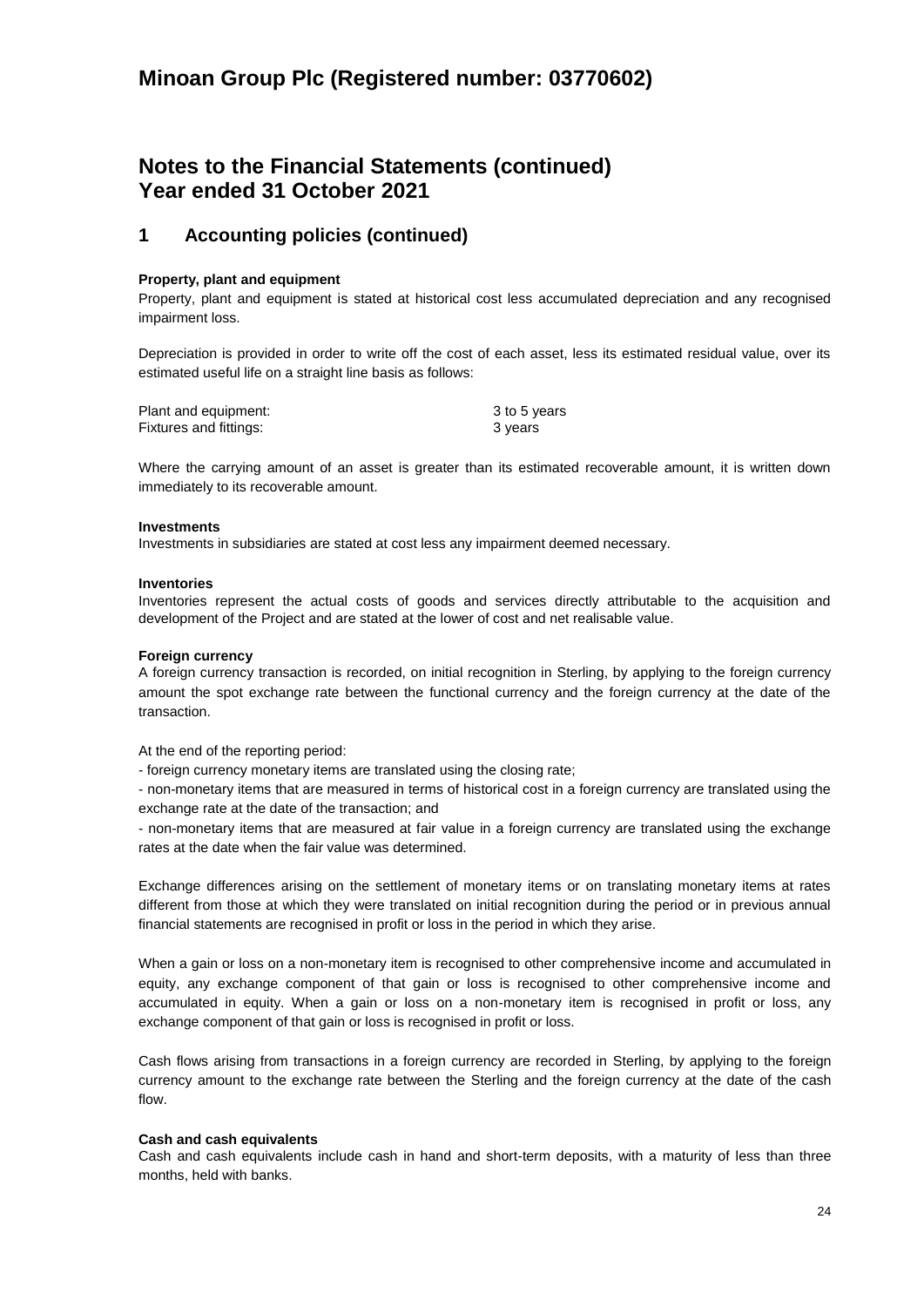## **Notes to the Financial Statements (continued) Year ended 31 October 2021**

## **1 Accounting policies (continued)**

### **Trade and other receivables**

Trade and other receivables are recognised initially at fair value and shown less any provision for amounts considered irrecoverable. They are subsequently measured at an amortised cost using the effective interest rate method, less irrecoverable provision for receivables.

### **Trade and other payables**

Trade and other payables are recognised initially at fair value and subsequently measured at amortised cost using the effective interest rate method.

#### **Loans**

Loan borrowings are recognised initially at fair value net of transaction costs incurred. Borrowings are subsequently stated at amortised cost and any difference between the proceeds (net of transaction costs) and the redemption value is recognised as a borrowing cost over the period of the borrowings using the effective interest method.

### **Share-based payments**

The Company has granted options and warrants to purchase Ordinary Shares. The fair values of the options and warrants are calculated using the Black-Scholes and Binomial option pricing models as appropriate at the grant date. The fair value of the options is charged to profit or loss with a corresponding entry recognised in equity. This charge does not involve any cash payment by the Group.

Where warrants are issued in conjunction with a loan instrument, the fair value of the warrants forms part of the total finance cost associated with that instrument and is released to profit or loss through finance costs over the term of that instrument using the effective interest method.

## **Taxation**

Current taxes, where applicable, are based on the results shown in the financial statements and are calculated according to local tax rules using tax rates enacted, or substantially enacted, by the statement of financial position date and taking into account deferred taxation. Deferred tax is computed using the liability method. Under this method, deferred tax assets and liabilities are determined based on temporary differences between the financial reporting and tax bases of assets and liabilities and are measured using enacted rates and laws that will be in effect when the differences are expected to reverse. Deferred tax is not accounted for if it arises from initial recognition of an asset or liability in a transaction that at the time of the transaction affects neither accounting, nor taxable profit or loss. Deferred tax assets are recognised to the extent that it is probable that future taxable profits will arise against which the temporary differences will be utilised.

Deferred tax is provided on temporary differences arising on investments in subsidiaries except where the timing of the reversal of the temporary difference is controlled by the Group and it is probable that the temporary difference will not reverse in the foreseeable future. Deferred tax assets and liabilities arising in the same tax jurisdiction are offset.

The Group is entitled to a tax deduction for amounts treated as compensation on exercise of certain employee share options. As explained under "Share-based payments" above, a compensation expense is recorded in the Group's statement of comprehensive income over the period from the grant date to the vesting date of the relevant options.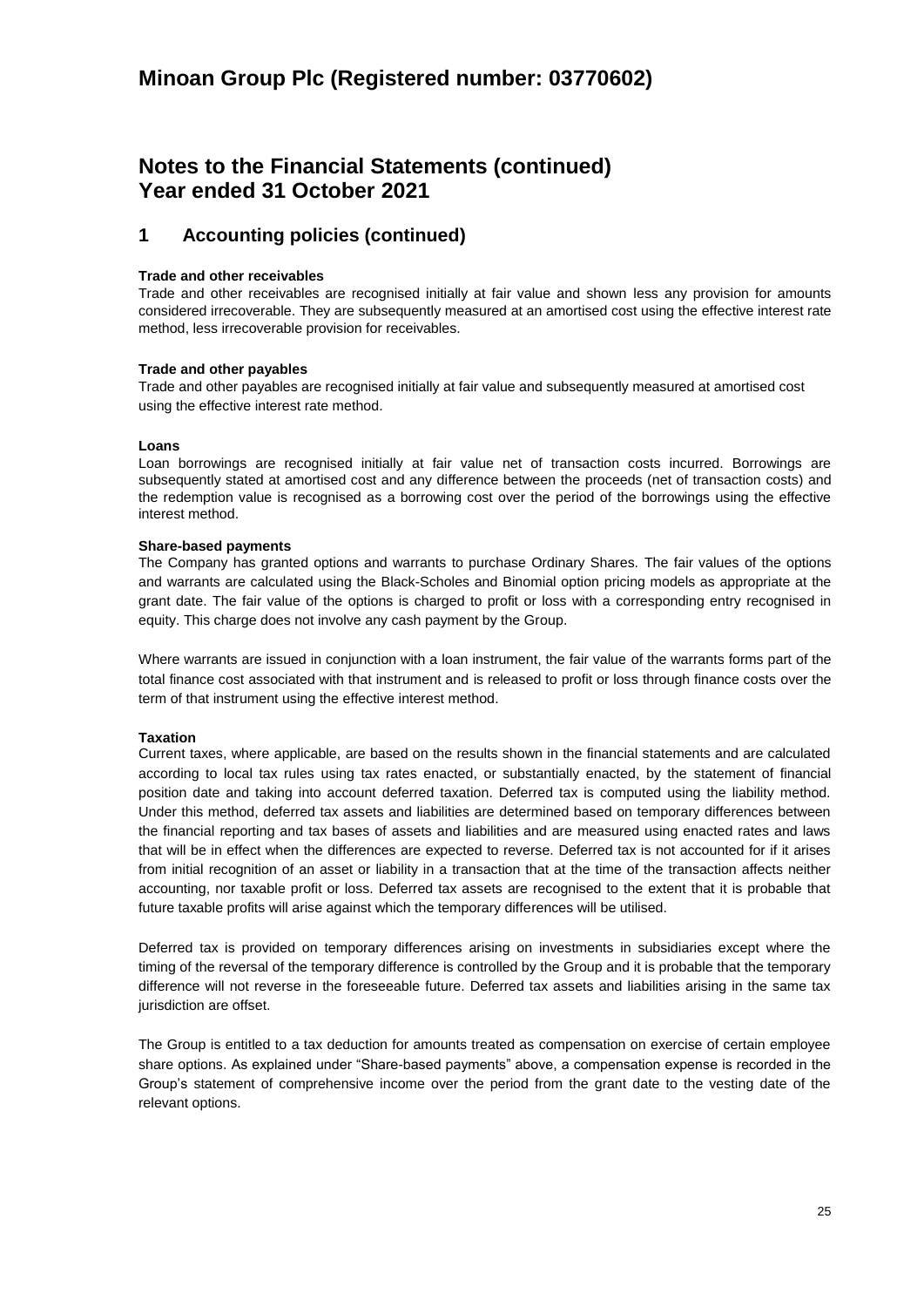# **Notes to the Financial Statements (continued) Year ended 31 October 2020**

## **1 Accounting policies (continued)**

## **Taxation (continued)**

As there is a temporary difference between the accounting and tax bases a deferred tax asset is recorded. The deferred tax asset arising is calculated by comparing the estimated amount of tax deduction to be obtained in the future (based on the Company's share price at the statement of financial position date) with the cumulative amount of the compensation expense recorded in the statement of comprehensive income. If the amount of estimated future tax deduction exceeds the cumulative amount of the remuneration expense at the statutory rate, the excess is recorded directly in equity against retained earnings.

## **2 Information regarding directors and employees**

## **Directors' and key management remuneration**

|                                                                             | Costs taken to<br>inventories | Costs taken to<br>profit or loss | Total |
|-----------------------------------------------------------------------------|-------------------------------|----------------------------------|-------|
|                                                                             | £'000                         | £'000                            | £'000 |
| Year ended 31 October 2021                                                  |                               |                                  |       |
| Fees                                                                        | 35                            | 155                              | 190   |
| Sums charged by third parties for<br>directors' and key management services | $\mathbf{2}$                  | 70                               | 72    |
| Share-based payments (note 17)                                              |                               |                                  |       |
|                                                                             | 37                            | 225                              | 262   |
| Year ended 31 October 2020                                                  |                               |                                  |       |
| Fees                                                                        | 35                            | 144                              | 179   |
| Sums charged by third parties for<br>directors' and key management services | 134                           | 70                               | 204   |
| Share-based payments (note 17)                                              |                               |                                  |       |
|                                                                             | 169                           | 214                              | 383   |

The total directors' and key management remuneration shown above includes the following amounts in respect of the directors of the Company. No director has a service agreement with a notice period that exceeds twelve months.

|                        |                                          | 2021                    |                                          | 2020                    |
|------------------------|------------------------------------------|-------------------------|------------------------------------------|-------------------------|
|                        | Fees/Sums<br>charged by third<br>parties | Share-based<br>payments | Fees/Sums<br>charged by third<br>parties | Share-based<br>payments |
|                        | £'000                                    | £'000                   | £'000                                    | £'000                   |
| C W Egleton (Chairman) | 40                                       | ۰                       | 134                                      |                         |
| <b>B</b> D Bartman     | 35                                       | ۰                       | 35                                       |                         |
| G D Cook               | 35                                       | $\blacksquare$          | 35                                       |                         |
| <b>TRCHII</b>          | 35                                       | $\blacksquare$          | 35                                       |                         |
|                        | 145                                      |                         | 239                                      |                         |

Directors' interests in the Company's share options are shown in note 17.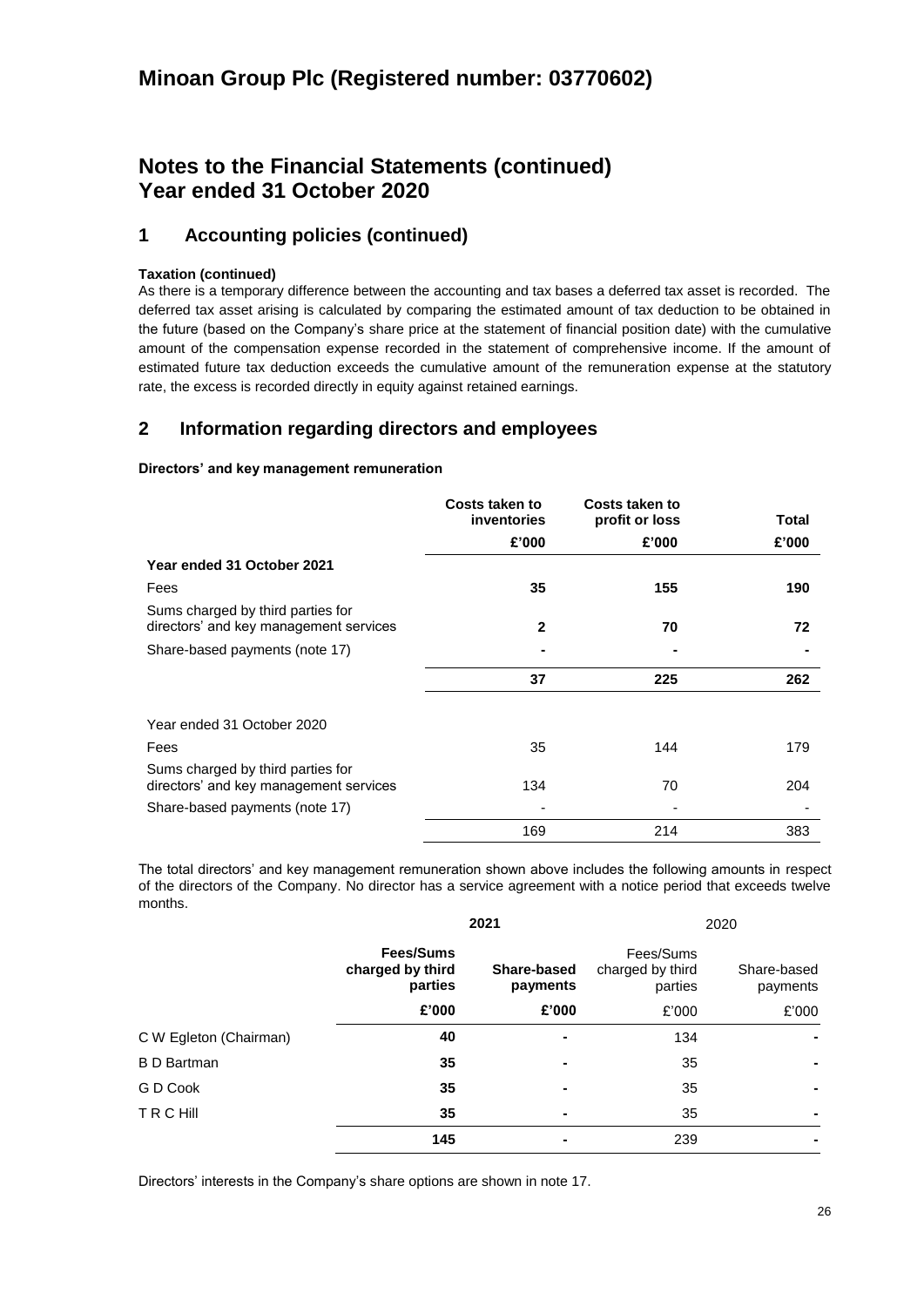# **Notes to the Financial Statements (continued) Year ended 31 October 2021**

## **2 Information regarding directors and employees (continued)**

## **Highest paid director**

The Companies Act 2006 requires certain disclosures about the remuneration of the highest paid director taking into account emoluments, gains on exercise of share options and amounts receivable under long-term incentive schemes. On this basis, the highest paid director in the year was C W Egleton and details of his remuneration are disclosed above.

The Group's policy on directors' remuneration is to:

- 1. attract and retain high quality executives by paying competitive remuneration packages relevant to each director's role, experience and the external market. The packages include contributions to private medical insurance; and
- 2. give incentives to directors to maximise shareholder value through a long-term reward approach, mainly through the award of share options, which are not exercisable immediately, against key performance indicators.

The Remuneration Committee has only needed to meet once during the year to confirm director pay and conditions. The Committee will reconsider remuneration for directors over the coming months.

|                                                  | 2021 | 2020 |
|--------------------------------------------------|------|------|
|                                                  | No.  | No.  |
| Group monthly average number of persons employed |      |      |
| <b>Directors</b>                                 |      |      |
| Management, administration and sales             |      |      |

## **3 Segmental information**

Since the sale of the travel agency business in 2019, the Group's activities have been focussed solely on the luxury resorts division, being the development of a luxury resort in Crete, which includes the central administration costs of the Group. As the Luxury Resorts segment accounts for more than 90% of the Group's activities, no segmental information is appropriate.

## **4 Loss before taxation**

**The loss before taxation is stated after charging:**

|                            | 2021<br>£'000 | 2020<br>£'000 |
|----------------------------|---------------|---------------|
| Depreciation               | ۰             |               |
| Auditor's remuneration     | 17            | 20            |
| Foreign exchange variances |               |               |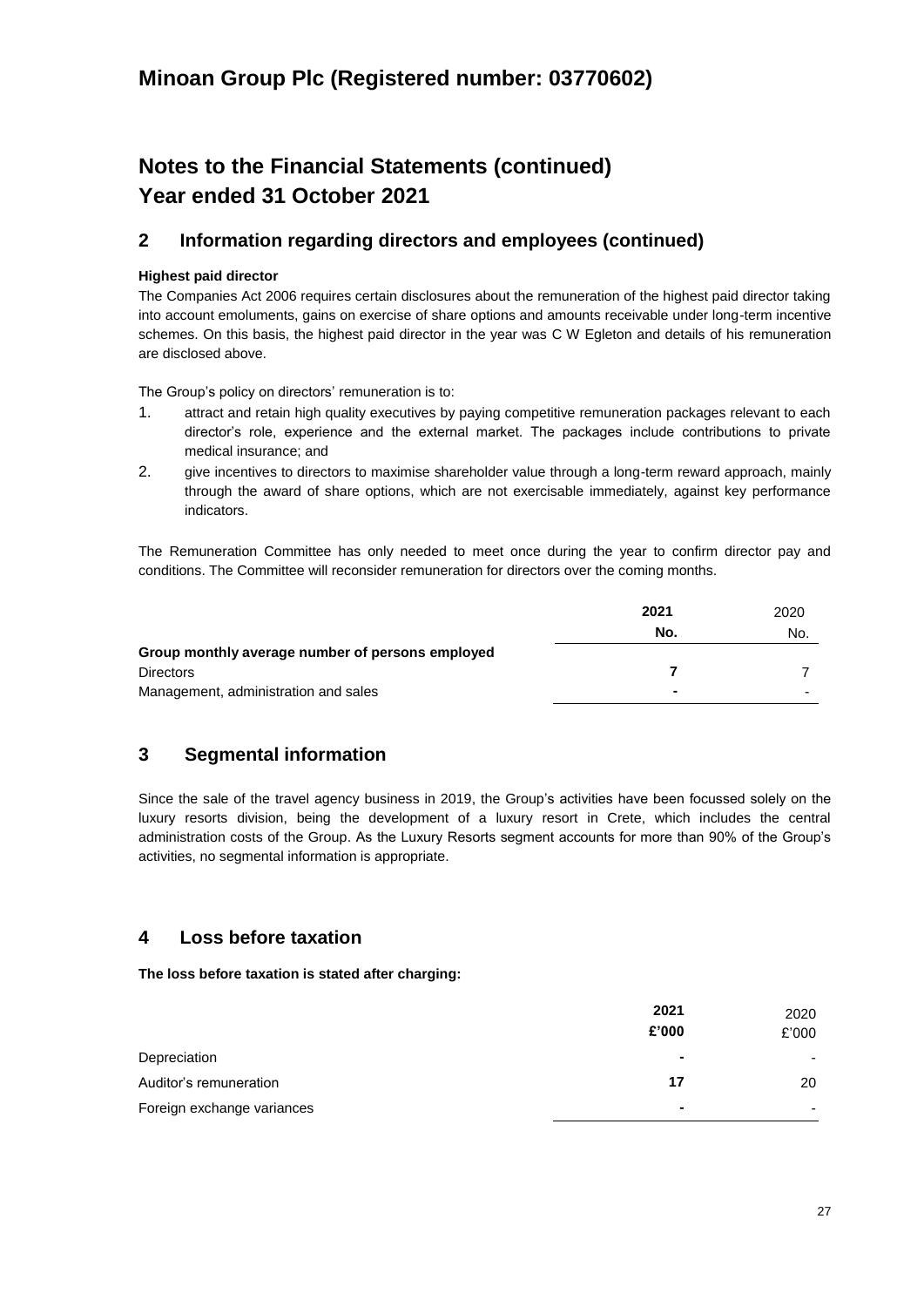# **Notes to the Financial Statements (continued) Year ended 31 October 2021**

## **5 Taxation**

- **Consolidated**
- **(a) Analysis of taxation for the year**

|                    | 2021<br>£'000 | 2020<br>£'000 |
|--------------------|---------------|---------------|
| UK corporation tax |               | -             |

## **(b) Factors affecting taxation for the year**

|                                                                                            | 2021<br>£'000 | 2020<br>£'000 |
|--------------------------------------------------------------------------------------------|---------------|---------------|
| Loss before taxation                                                                       | (749)         | (876)         |
| Tax on ordinary activities multiplied by the UK corporation tax rate<br>of 19% (2020: 19%) | (142)         | (166)         |
| Effects of:                                                                                |               |               |
| Expenses not deductible for tax purposes                                                   |               |               |
| Other timing differences                                                                   |               |               |
| Increase in tax losses                                                                     | 142           | 166           |
| Taxation charge for the year                                                               |               |               |

Taxation losses carried forward appear in note 13.

## **6 Loss per share**

Earnings per share are calculated by dividing the earnings attributable to the equity holders of a company by the weighted average number of ordinary shares in issue during the year. Diluted earnings per share are calculated by adjusting basic earnings per share to assume the conversion of all potential dilutive ordinary shares. As the Group is loss making, there are no dilutive instruments in issue, and therefore the basic loss per share and diluted loss per share are the same. The weighted average number of shares used in calculating basic and diluted loss per share for the year ended 31 October 2021 was 550,510,460 (31 October 2020: 444,380,229).

|                                                   | <b>Earnings</b><br>2021 | 2021 Weighted average<br>number of shares | Per-share amount<br>(pence) |
|---------------------------------------------------|-------------------------|-------------------------------------------|-----------------------------|
| <b>Basic EPS</b>                                  |                         |                                           |                             |
| Earnings attributable to ordinary<br>shareholders | (748, 475)              | 550,510,460                               | (0.14)                      |
| Effect of dilutive securities                     |                         |                                           |                             |
| <b>Diluted EPS</b>                                |                         |                                           |                             |
| Adjusted earnings                                 | (748, 475)              | 550,510,460                               | (0.14)                      |
|                                                   | (748, 475)              | 550,510,460                               | (0.14)                      |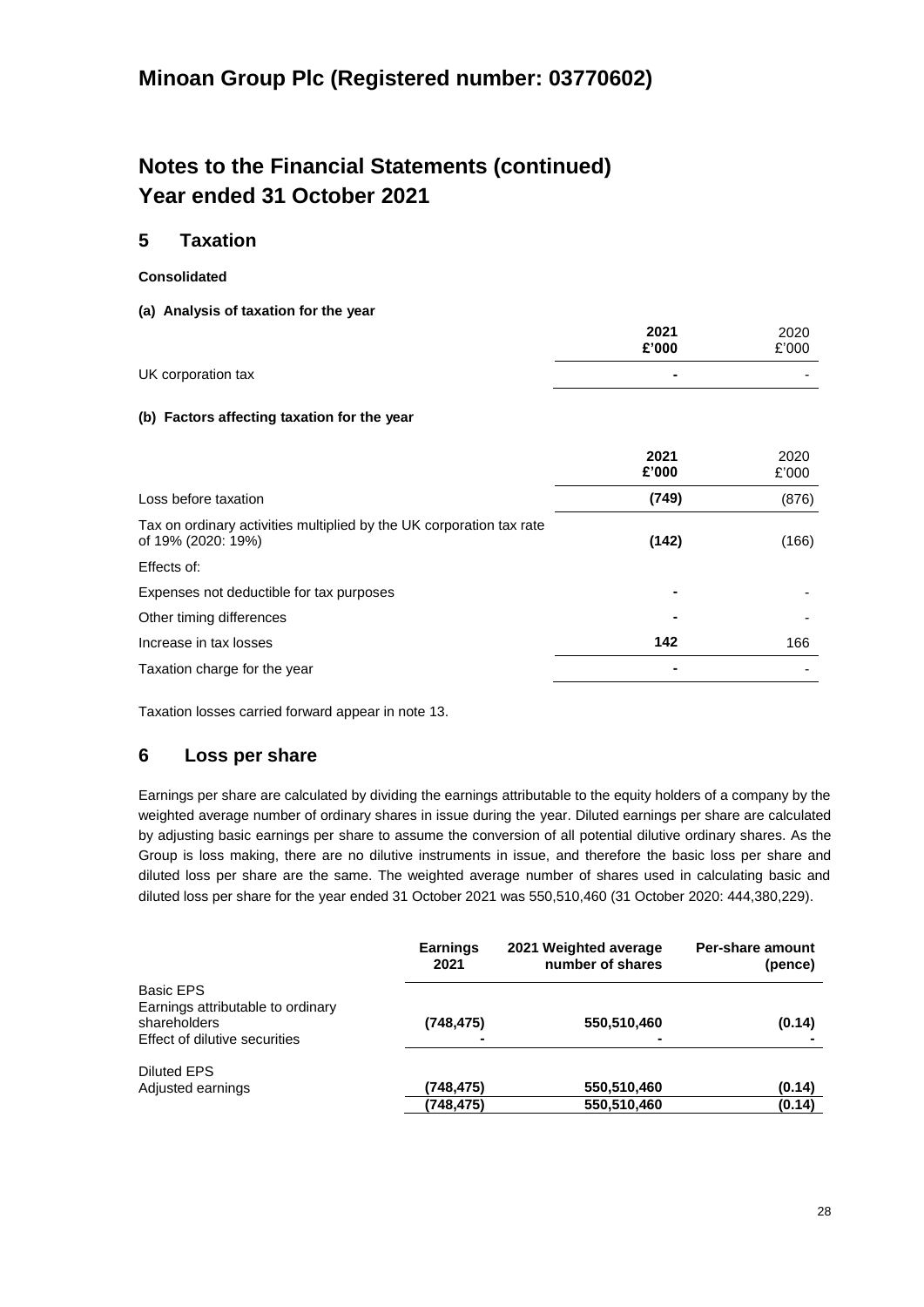# **Notes to the Financial Statements (continued) Year ended 31 October 2021**

## **6 Loss per share (continued)**

|                                                                                    | Earnings<br>2020 | 2020 Weighted average<br>number of shares | Per-share amount<br>(pence) |
|------------------------------------------------------------------------------------|------------------|-------------------------------------------|-----------------------------|
| Basic EPS                                                                          |                  |                                           |                             |
| Earnings attributable to ordinary<br>shareholders<br>Effect of dilutive securities | (876, 119)       | 444,380,229                               | (0.20)                      |
| <b>Diluted EPS</b>                                                                 |                  |                                           |                             |
| Adjusted earnings                                                                  | (876, 119)       | 444,380,229                               | (0.20)                      |
|                                                                                    | (876, 119)       | 444,380,229                               | (0.20)                      |

## **7 Intangible assets**

| <b>Consolidated</b>             | 2021     |              | 2020     |       |
|---------------------------------|----------|--------------|----------|-------|
|                                 | Goodwill | <b>Total</b> | Goodwill | Total |
|                                 | £'000    | £'000        | £'000    | £'000 |
| Cost                            |          |              |          |       |
| At beginning of year            | 3,583    | 3,583        | 3,583    | 3,583 |
| Additions                       |          |              |          |       |
| Transfer to held for sale asset |          |              |          |       |
| At end of year                  | 3,583    | 3,583        | 3,583    | 3,583 |
|                                 |          |              |          |       |
| <b>Accumulated amortisation</b> |          |              |          |       |
| At beginning of year            |          |              |          |       |
| Provided in year                |          |              |          |       |
| Transfer to held for sale asset |          |              |          |       |
| At end of year                  |          |              |          |       |
| Net book value                  |          |              |          |       |
| At beginning of year            | 3,583    | 3,583        | 3,583    | 3,583 |
| At end of year                  | 3,583    | 3,583        | 3,583    | 3,583 |

The Project is assessed using fair value less costs to sell. The directors have assessed the recoverable amount of the Project as being greater than the combined carrying value of the goodwill and inventories of £50,341,000 at 31 October 2021 (31 October 2020: £50,014,000) on the basis of valuations previously carried out and the positive progress made in the period since (see also note 10).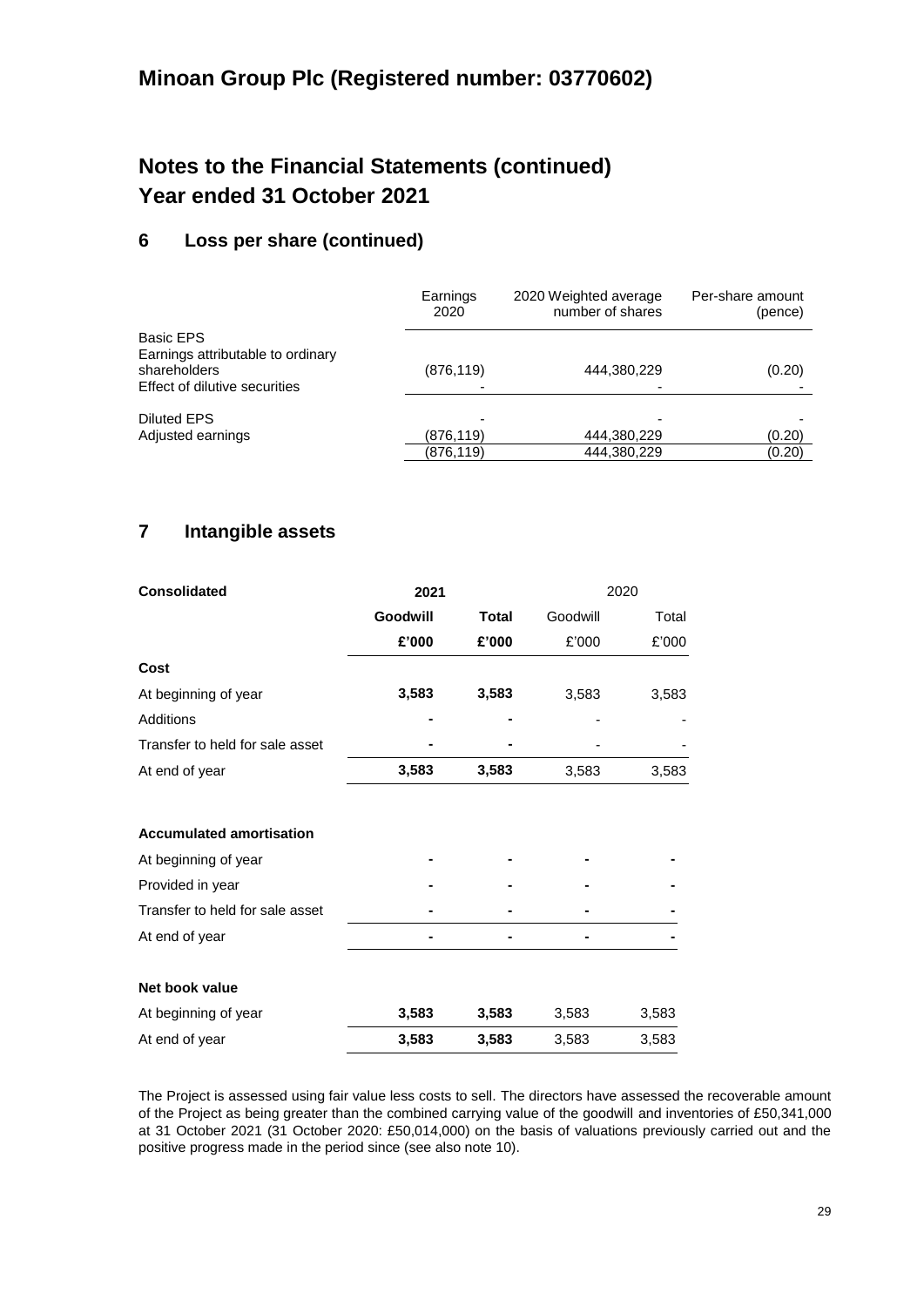# **Notes to the Financial Statements (continued) Year ended 31 October 2021**

## **8 Property, plant and equipment**

**Year ended 31 October 2021** 

| <b>Consolidated</b>             | <b>Freehold land</b> | Furniture,<br>fittings, plant &<br>equipment | Total |  |
|---------------------------------|----------------------|----------------------------------------------|-------|--|
|                                 | £'000                | £'000                                        | £'000 |  |
| Cost                            |                      |                                              |       |  |
| At 1 November 2020              | 203                  | 92                                           | 295   |  |
| Additions                       |                      |                                              |       |  |
| Disposals                       |                      |                                              |       |  |
| At 31 October 2021              | 203                  | 92                                           | 295   |  |
| <b>Accumulated depreciation</b> |                      |                                              |       |  |
| At 1 November 2020              | 53                   | 85                                           | 138   |  |
| Provided in year                |                      |                                              |       |  |
| At 31 October 2021              | 53                   | 85                                           | 138   |  |
| Net book value                  |                      |                                              |       |  |
| At 31 October 2021              | 150                  | 7                                            | 157   |  |

Year ended 31 October 2020

| Consolidated             | Freehold land | Furniture,<br>fittings, plant &<br>equipment | Total |  |
|--------------------------|---------------|----------------------------------------------|-------|--|
|                          | £'000         | £'000                                        | £'000 |  |
| Cost                     |               |                                              |       |  |
| At 1 November 2019       | 203           | 92                                           | 295   |  |
| Additions                |               | ٠                                            |       |  |
| Disposals                |               |                                              |       |  |
| At 31 October 2020       | 203           | 92                                           | 295   |  |
|                          |               |                                              |       |  |
| Accumulated depreciation |               |                                              |       |  |
| At 1 November 2019       | 53            | 85                                           | 138   |  |
| Provided in year         |               |                                              |       |  |
| At 31 October 2020       | 53            | 85                                           | 138   |  |
|                          |               |                                              |       |  |
| Net book value           |               |                                              |       |  |
| At 31 October 2020       | 150           | 7                                            | 157   |  |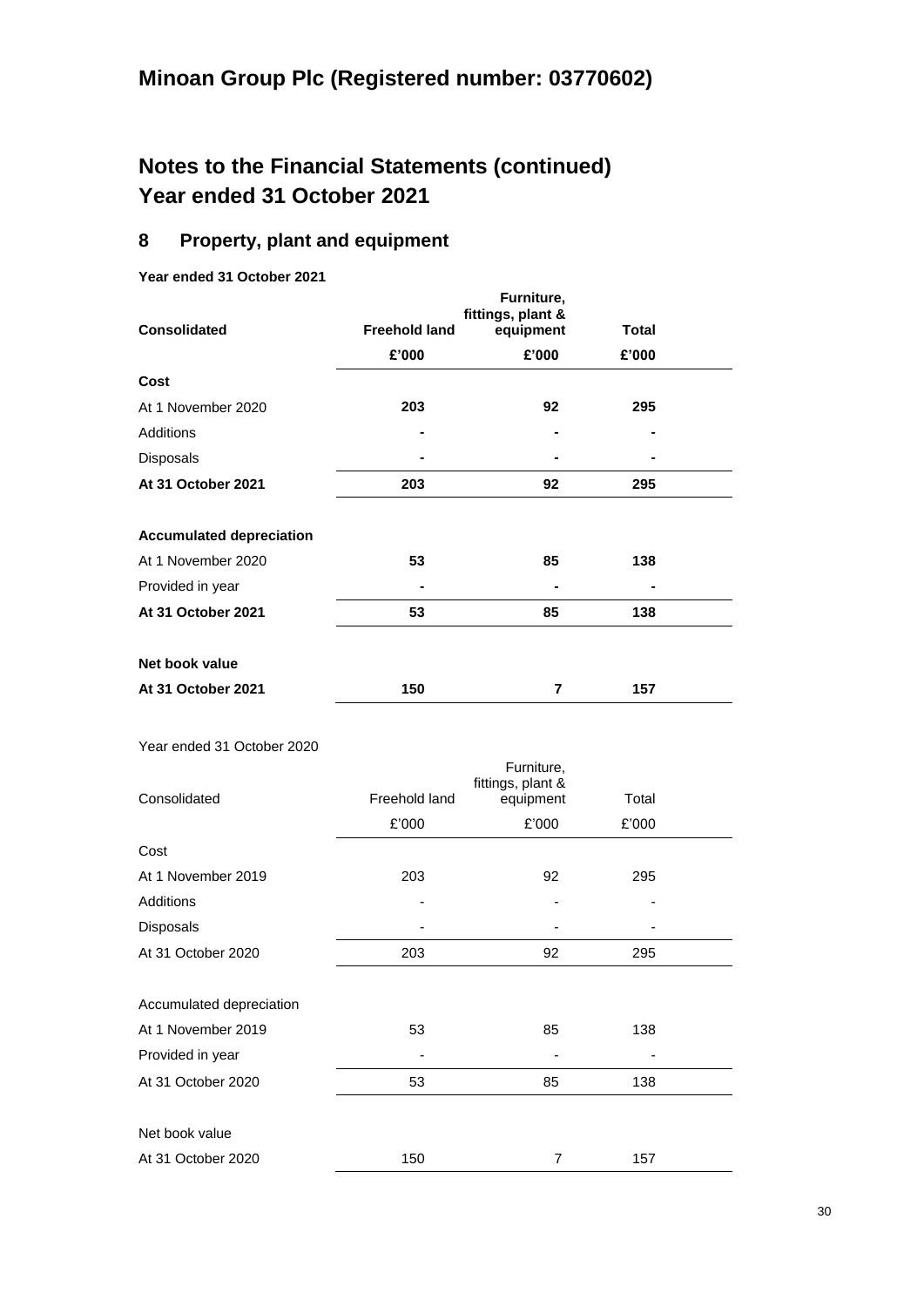# **Notes to the Financial Statements (continued) Year ended 31 October 2021**

## **9 Investments**

**Company**

**Year ended 31 October 2021**

|                                   | <b>Shares in</b><br>subsidiaries |
|-----------------------------------|----------------------------------|
| Cost                              | £'000                            |
| At 1 November 2020                | 21,736                           |
| Additions                         | 10,000                           |
| At 31 October 2021                | 31,736                           |
| <b>Impairment</b>                 |                                  |
| At 31 October 2021                |                                  |
|                                   |                                  |
| Net book value at 31 October 2021 | 31,736                           |

Year ended 31 October 2020

|                                   | Shares in<br>subsidiaries<br>£'000 |
|-----------------------------------|------------------------------------|
| Cost                              |                                    |
| At 1 November 2019                | 21,736                             |
| Additions                         |                                    |
| At 31 October 2020                | 21,736                             |
| Impairment                        |                                    |
| At 31 October 2020                |                                    |
|                                   |                                    |
| Net book value at 31 October 2020 | 21,736                             |

## **Interests in subsidiaries**

| Name                  | Country of incorporation<br>and principal place of<br>business | Proportion of ownership<br>interest at 31 October<br>2021 |
|-----------------------|----------------------------------------------------------------|-----------------------------------------------------------|
| Loyalward Limited     | United Kingdom                                                 | 100%                                                      |
| Loyalward Leisure PLC | United Kingdom                                                 | 100%                                                      |
| Loyalward Hellas S.A. | Greece                                                         | 100%                                                      |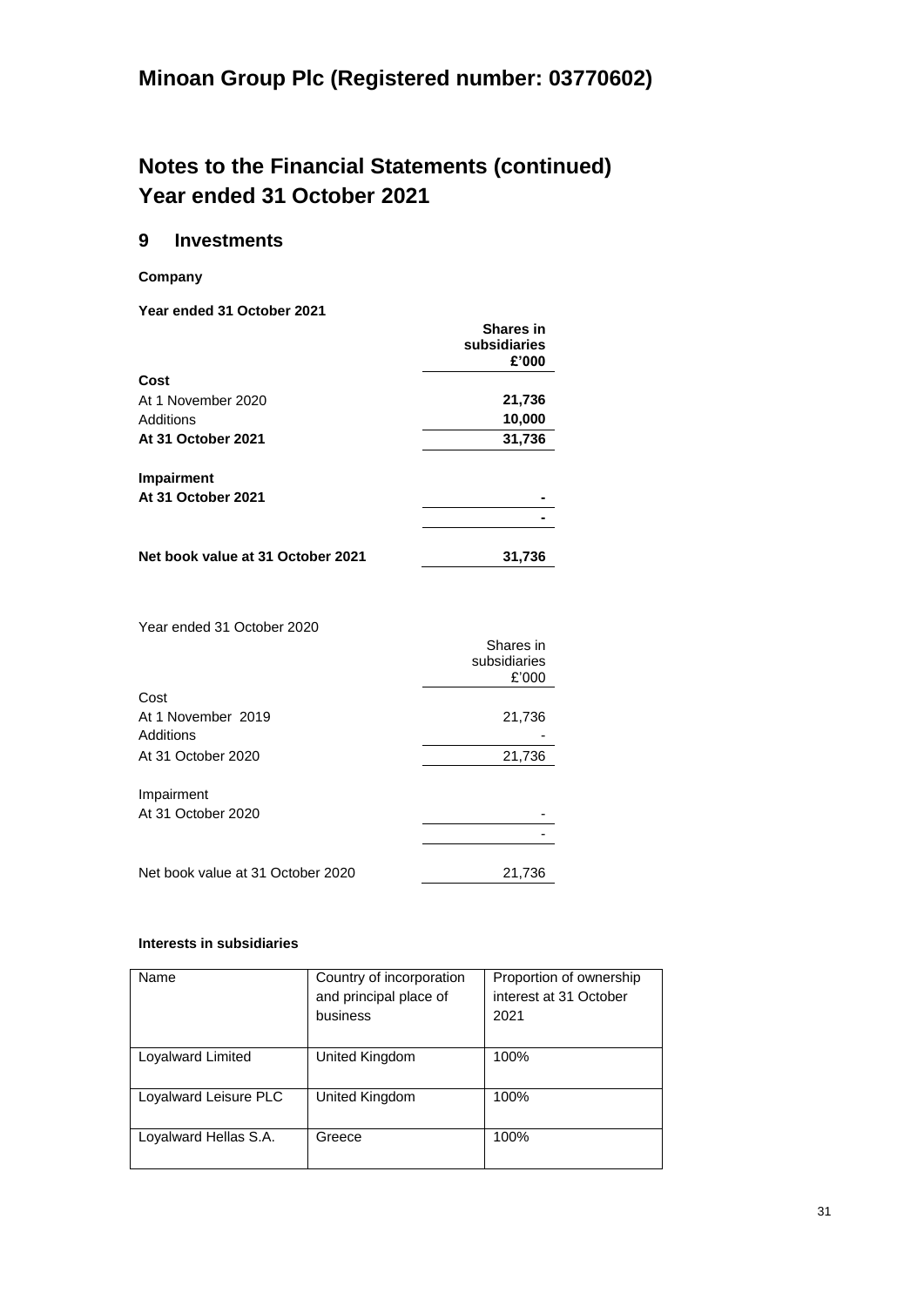# **Notes to the Financial Statements (continued) Year ended 31 October 2021**

## **10 Inventories**

## **Consolidated**

Inventories at 31 October 2021 amounted to £46,758,000 (31 October 2020: £46,431,000), comprising costs associated with acquiring and developing the site in Crete, planning and other design costs.

The development site of the Project is to be leased from the Public Welfare Ecclesiastical Foundation Panagia Akrotiriani ("the Foundation") for an initial 40 year period following contract activation which will follow the relevant authorities approving the land planning and land uses for the Project. The Group has an option over a further 40 years. An amount of £3.9 million is payable to the Foundation on contract activation, plus ongoing royalties earned on revenue generated by the development (see also note 18).

In particular, the directors have considered the current value of the Group's overall interest in the Project and its progress and are of the opinion that the Project site has longer term value in excess of the carrying value of inventories.

## **11 Receivables**

| <b>Consolidated</b>               | 2021<br>£'000 | 2020<br>£'000 |
|-----------------------------------|---------------|---------------|
| Other receivables and prepayments | 74            | 124           |
| Value added tax recoverable       | 88            | 101           |
|                                   | 162           | 225           |

No provision is considered necessary in respect of irrecoverable amounts.

| Company                                            | 2021<br>£'000  | 2020<br>£'000 |
|----------------------------------------------------|----------------|---------------|
| Amounts owed by subsidiary companies (see note 16) | 23.319         | 32.618        |
| Other receivables and prepayments                  | $\blacksquare$ | 50            |
| Value added tax recoverable                        |                | 18            |
|                                                    | 23.326         | 32,686        |

Amounts owed by subsidiary companies are repayable on demand, but are not expected to be received until the realisation of the project.

## **12 Liabilities**

## **Current liabilities**

|                                 | 2021  | 2020  |
|---------------------------------|-------|-------|
| <b>Consolidated</b>             | £'000 | £'000 |
| Trade and other payables        | 3,148 | 2,930 |
| Other creditor (see below)      | 1,000 | 1,000 |
| Social security and other taxes | -31   | 31    |
| Loans (see note 15)             | 2.411 | 2,083 |
| Accruals and deferred charges   | 1,684 | 2,416 |
|                                 | 8.274 | 8.460 |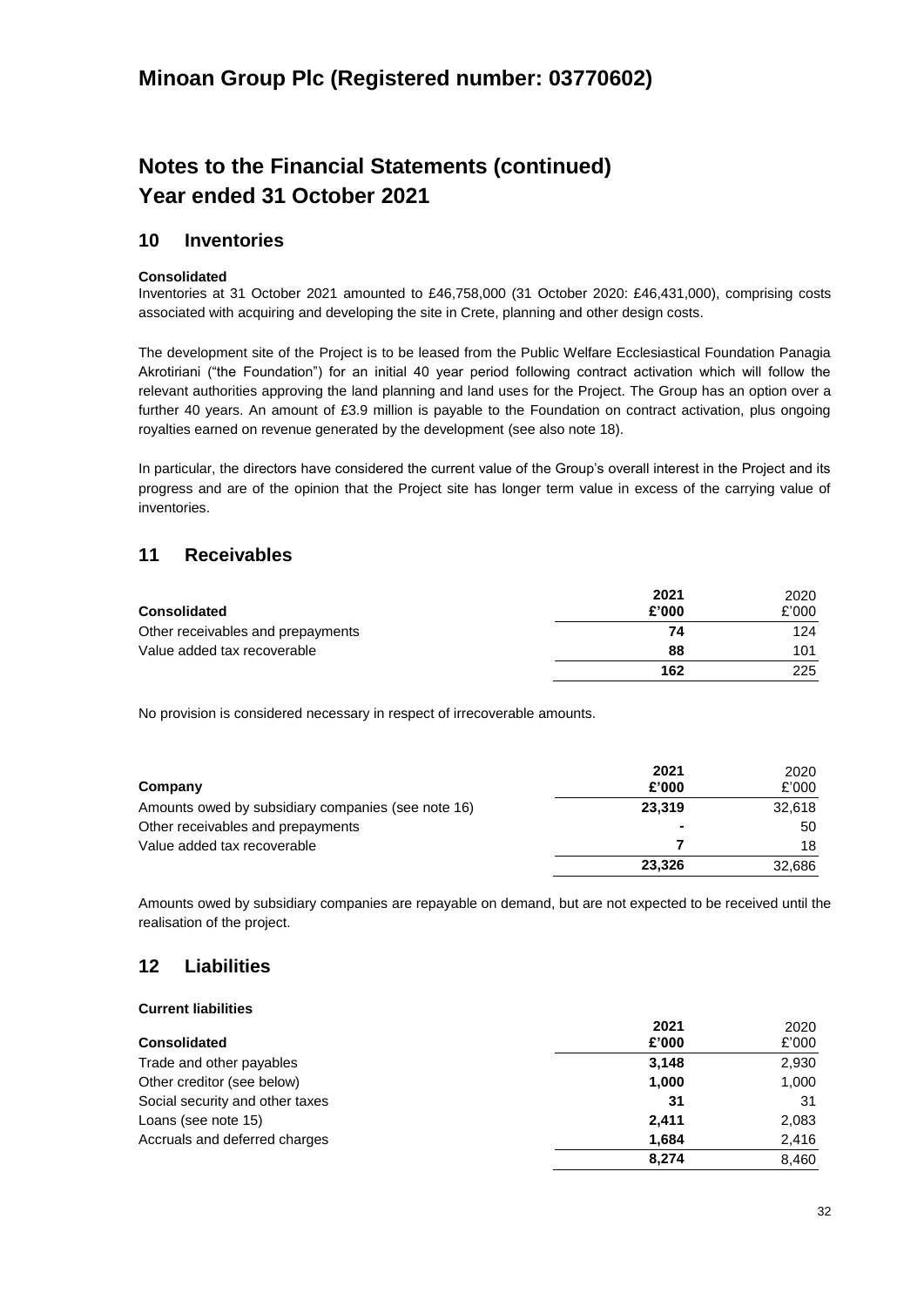# **Notes to the Financial Statements (continued) Year ended 31 October 2021**

## **12 Liabilities (continued)**

The other creditor arises from amounts received under the terms of financial joint venture agreements between the Company and certain third parties by which these third parties will receive an initial 5% economic interest in the Project for a total consideration of £1 million.

## **Current liabilities**

| Company                                            | 2021<br>£'000 | 2020<br>£'000 |
|----------------------------------------------------|---------------|---------------|
| Trade and other payables                           | 395           | 399           |
| Amounts owed to subsidiary companies (see note 16) | 38            | 38            |
| Loans (see note 15)                                | 2,007         | 2,036         |
| Accruals and deferred charges                      | 709           | 697           |
|                                                    | 3,149         | 3.170         |

Amounts owed to subsidiary companies are interest free and repayable on demand.

## **13 Deferred taxation**

## **Consolidated**

No deferred taxation asset has been recognised in the financial statements due to the uncertainty of its recoverability. The total potential asset is as follows:

|                                                 | <b>Total potential asset</b> |                          | <b>Amount recognised</b> |                          |
|-------------------------------------------------|------------------------------|--------------------------|--------------------------|--------------------------|
|                                                 | 2021<br>£'000                | 2020<br>£'000            | 2021<br>£'000            | 2020<br>£'000            |
| Tax effect of timing differences<br>because of: |                              |                          |                          |                          |
| Other short term timing differences             | $\blacksquare$               | $\overline{\phantom{0}}$ | $\blacksquare$           |                          |
| Losses                                          | 4,577                        | 3,618                    | $\blacksquare$           | $\overline{\phantom{0}}$ |
|                                                 | 4,577                        | 3,618                    | $\blacksquare$           |                          |

The above potential deferred tax asset is based on a corporation tax rate of 23% (2020: 19%).

## **Company**

No deferred taxation asset has been recognised in the financial statements. The total potential asset is as follows:

|                                                 | <b>Total potential asset</b> |               | <b>Amount recognised</b> |               |
|-------------------------------------------------|------------------------------|---------------|--------------------------|---------------|
|                                                 | 2021<br>£'000                | 2020<br>£'000 | 2021<br>£'000            | 2020<br>£'000 |
| Tax effect of timing differences<br>because of: |                              |               |                          |               |
| Other short term timing differences             | $\blacksquare$               |               |                          |               |
| Losses                                          | 2,027                        | 1,550         | $\blacksquare$           |               |
|                                                 | 2,027                        | 1,550         |                          |               |

The above potential deferred tax asset is based on a corporation tax rate of 23% (2020: 19%).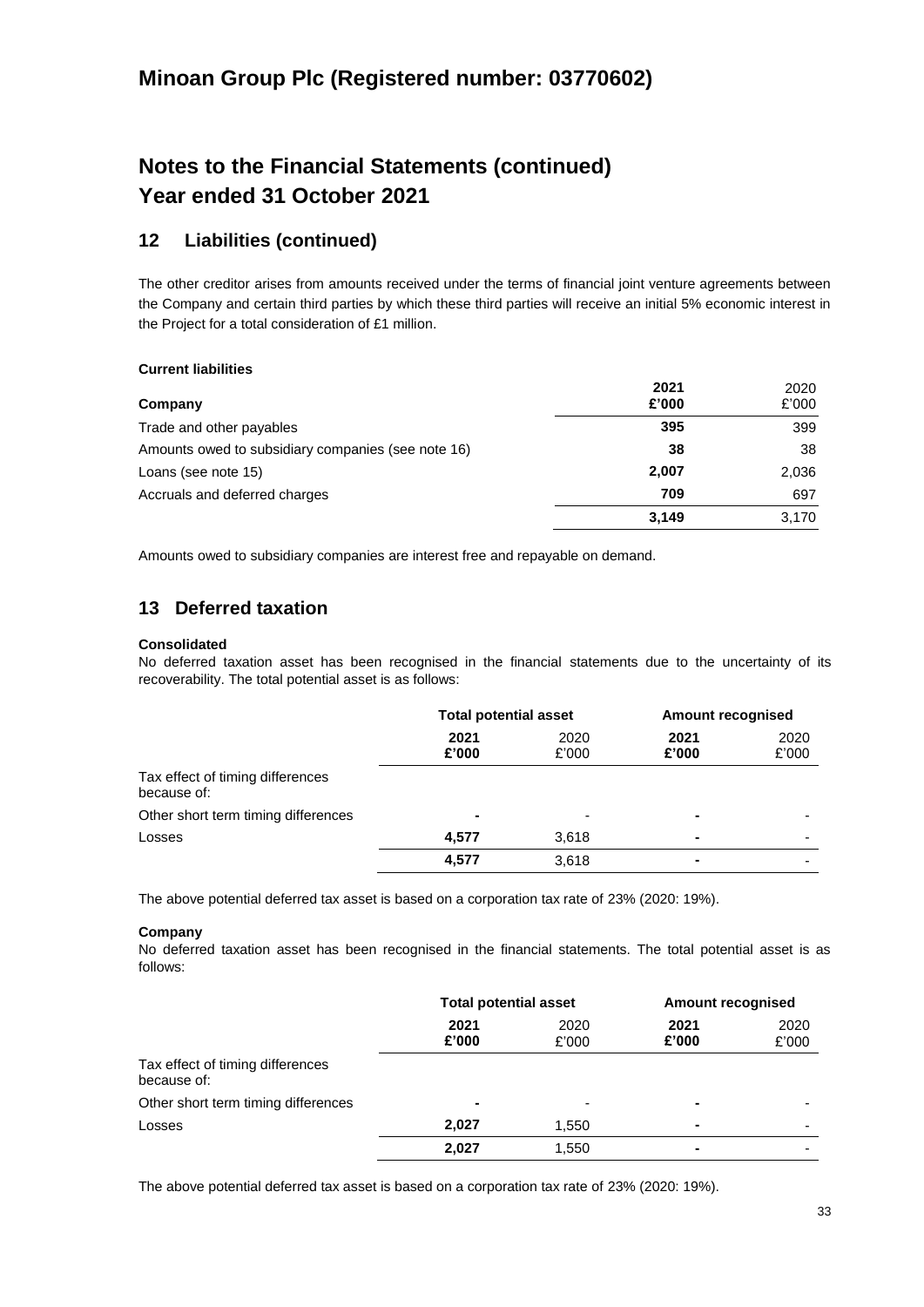# **Notes to the Financial Statements (continued) Year ended 31 October 2021**

## **13 Deferred taxation (continued)**

Following due consideration of the availability of tax losses in relation to future anticipated taxable profits, and in accordance with IAS 12, the deferred tax asset has not been recognised. The deferred tax asset not recognised will be recoverable should there be appropriate future taxable profit.

## **14 Share capital**

|                                                                  | 2021<br>£'000 | 2020<br>£'000 |
|------------------------------------------------------------------|---------------|---------------|
| Called up, allotted and fully paid                               |               |               |
| 602,517,005 Ordinary Shares of 1p each (2020: 496,315,908)       | 6,025         | 4,963         |
| 54,148,031 Deferred Shares of 24p each                           | 12,996        | 12.996        |
| 626,427 Zero Coupon Redeemable Preference Shares of 0.0001p each | ٠             |               |
|                                                                  | 19.021        | 17.959        |

Holders of Ordinary Shares have the right to vote and the right to receive dividends. Holders of Deferred Shares have no right to vote and no right to receive dividends.

On 29 December 2021 a total of 15,000,000 ordinary shares of 1p each were issued at 1p per share in respect of a fee payable on the extension of a loan to the Company.

## **15 Financial instruments and risk management**

The Group's financial instruments comprise borrowings, cash and various items such as trade receivables and trade payables that arise directly from its operations.

It is, and has been throughout the year under review, the Group's policy that no trading in financial instruments shall be undertaken. There have been no substantive changes in the Group exposure to financial instrument risks, its objectives, policies and processes for managing those risks or the methods used to measure from previous periods.

The main risks arising from the Group's financial instruments are interest rate risk, liquidity risk and foreign currency risk. The Board reviews and agrees policies for managing each of these risks and they are summarised below.

## **Liquidity risk**

Liquidity risk arises from the Group's management of working capital and the financial charges and principal repayments on its debt instruments. It is the risk that the Group will encounter difficulty in meeting its financial obligations as they fall due.

The Group maintains sufficient funds in local currency for operational liquidity. The Board considers liquidity risk at Board meetings through the monitoring of cash levels and detailed cash forecasts. Funding to date has been obtained principally through the issue of equity shares as required, either for cash or in settlement of liabilities. The Group has also issued loan agreements which may be settled by the issue of shares. See note 1 for further information relating to current liquidity and funding risk.

All financial liabilities are non-derivative and fall due within one year (see note 12).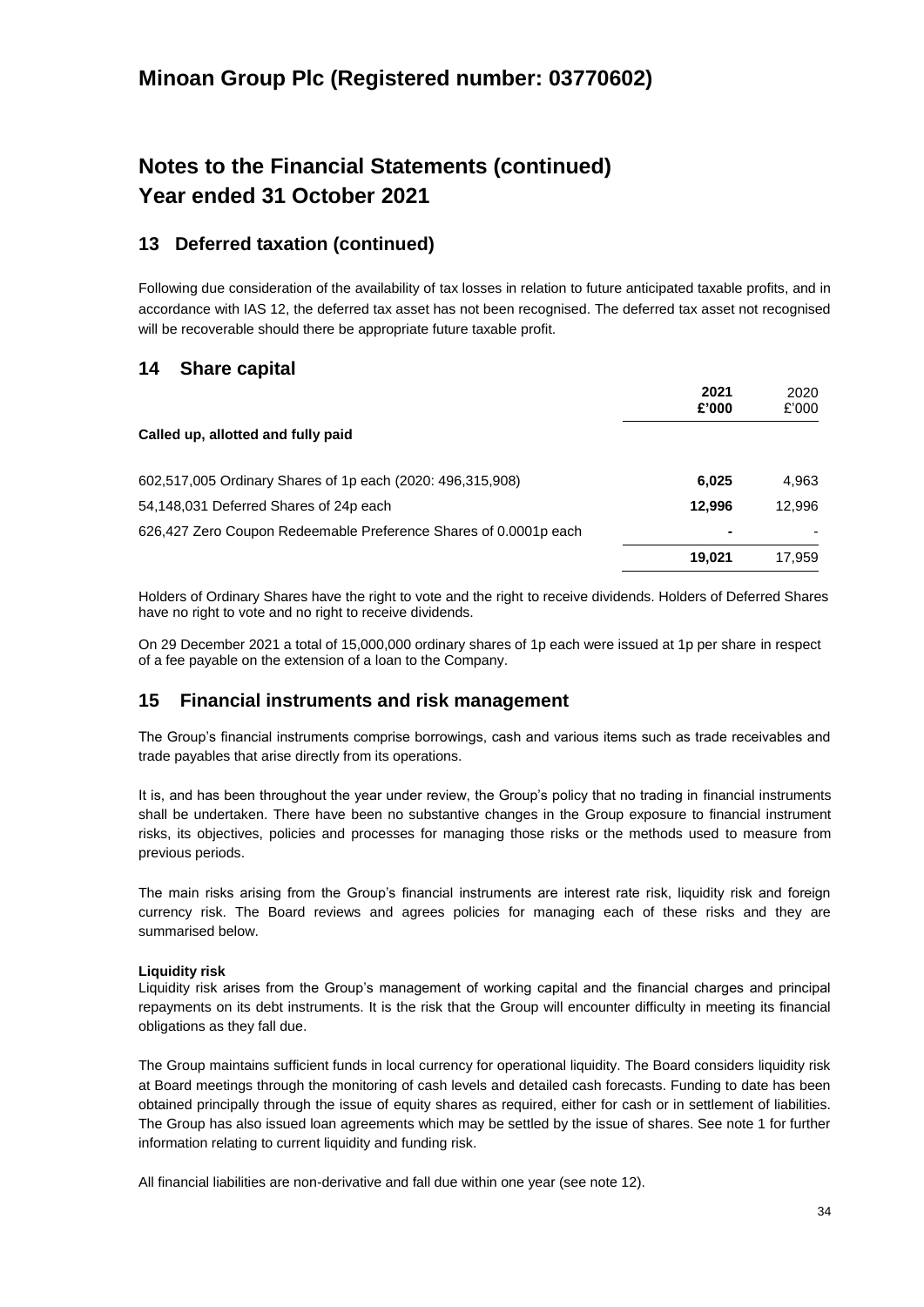# **Notes to the Financial Statements (continued) Year ended 31 October 2021**

## **15 Financial instruments and risk management (continued)**

In order to complete the development of the Project, the Group will require substantial additional financing. It is the directors' current intention to develop the Project in such a way as to minimise or eliminate the need for further equity financing. It is intended that this will be achieved through utilising joint venture arrangements and debt project finance.

## **Foreign currency risk**

Foreign currency risks arise when individual Group entities enter into transactions denominated in a currency other than their functional currency. The Group's policy is, where possible, to allow Group entities to settle liabilities denominated in their functional currency with the cash generated from their own operations in that currency. Where Group entities have liabilities denominated in a currency other than their functional currency, cash already denominated in that currency will, where possible, be transferred from elsewhere within the Group.

The Group has one overseas trading subsidiary, Loyalward Hellas S.A., which operates in Greece and whose revenues and expenses are denominated almost exclusively in Euros. The Group finances Loyalward Hellas S.A. via Euro transfers from Loyalward Limited as required. The amount transferred ensures that the Euro balance held by Loyalward Hellas S.A. at each period end is not material. All UK companies hold cash in UK pounds Sterling only. The Sterling and Euro cash balances attract interest at floating rates.

Of the Group's current assets, excluding the project costs capitalised, less than 1% is held in Euros, the remainder being held in Sterling. Of the Group's current liabilities, less than 2% is held in Euros, with the remainder held in Sterling.

#### **Short-term receivables and payables**

Short-term receivables and payables have been excluded from the following disclosures.

#### **Interest rate risk**

The Group finances its operations through a mixture of equity and borrowings. The Group has historically borrowed in Sterling only.

The Group's liabilities, which are all denominated in Sterling, are as follows:

|                                       | 2021  | 2020  |
|---------------------------------------|-------|-------|
|                                       | £'000 | £'000 |
| Loans repayable in less than one year | 2.411 | 2,083 |

The Board has determined that realistic fluctuations in interest rates will not have a significant impact on financial liabilities.

Included in Loans repayable in less one year for both the Group and the Company is an amount of £1,136,000 with DAGG LLP (the "Loan") which is due for repayment on 30 April 2022. The Company is continuing discussions with the lender and reports that both parties are working towards a mutually acceptable solution to help to ensure the Company has sufficient working capital for the next year. The Loan is secured with a floating charge on the assets of the Company.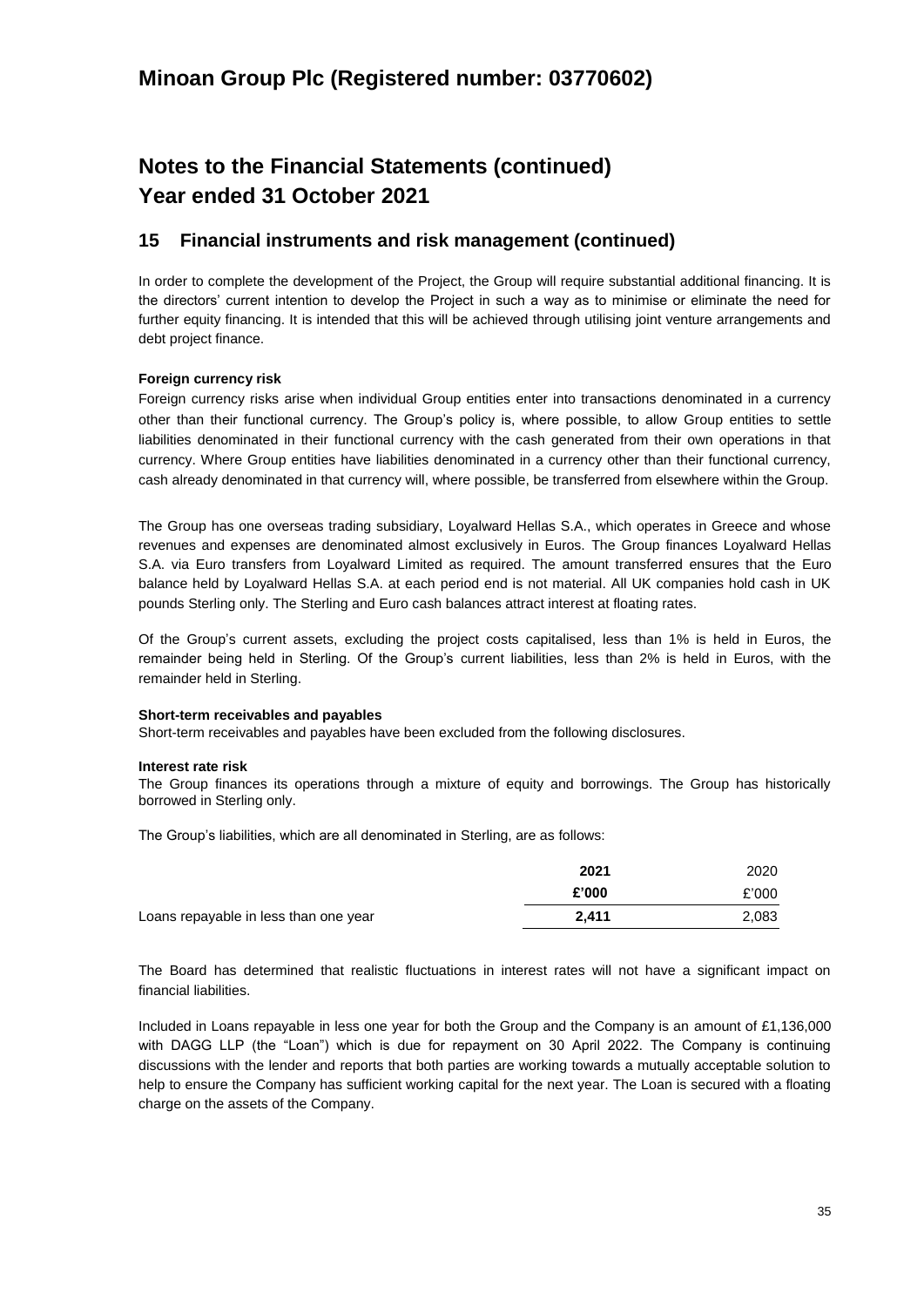# **Notes to the Financial Statements (continued) Year ended 31 October 2021**

## **16 Related party transactions**

The Group has no derivatives or financial instruments other than those disclosed above. There is no material difference between the book value and the fair value of the Group's financial assets and liabilities at 31 October 2021 and at 31 October 2020.

During the year the Group companies entered into the following transactions with related parties who are not members of the Group:

|                                               | Services of the below persons<br>supplied in year ended 31 October |               |               | Payable as at 31 October |  |
|-----------------------------------------------|--------------------------------------------------------------------|---------------|---------------|--------------------------|--|
|                                               | 2021<br>£'000                                                      | 2020<br>£'000 | 2021<br>£'000 | 2020<br>£'000            |  |
| Simmons International Limited                 | 40                                                                 | 134           | 97            | 109                      |  |
| <b>Bizwatch Limited</b>                       |                                                                    |               | 11            | 11                       |  |
| I.H.M. Industry & Hotel<br>Management Limited |                                                                    |               | 70            | 70                       |  |
| B D Bartman & Co                              | 35                                                                 | 35            | 89            | 54                       |  |
| Keith Day & Partners Ltd                      | 35                                                                 | 35            | 130           | 95                       |  |

The nature of the related parties is as follows:

- Simmons International Limited, a company in which C W Egleton is a minority shareholder.
- Bizwatch Limited, a company in which J C Watts, a director of Loyalward Limited, owns 50% of the issued share capital and M A Fitch, a director of Loyalward Hellas S.A. owns 50% of the issued share capital.
- I.H.M. Industry & Hotel Management Limited, a company in which C Valassakis, a director of Loyalward Limited, is a controlling shareholder.
- B D Bartman & Co, a firm in which B D Bartman is a partner.
- Keith Day & Partners Ltd, a company in which N J Day, a director of Loyalward Limited, is a director and shareholder.

There have been no purchases or sales between companies within the Group. The Company's balances outstanding with other Group companies arising from financing transactions are shown below.

| Receivable / (Payable) as at 31 October | 2021   | 2020   |
|-----------------------------------------|--------|--------|
|                                         | £'000  | £'000  |
| Loyalward Limited                       | 23,320 | 32,618 |
| Loyalward Leisure Plc                   | (38)   | (38)   |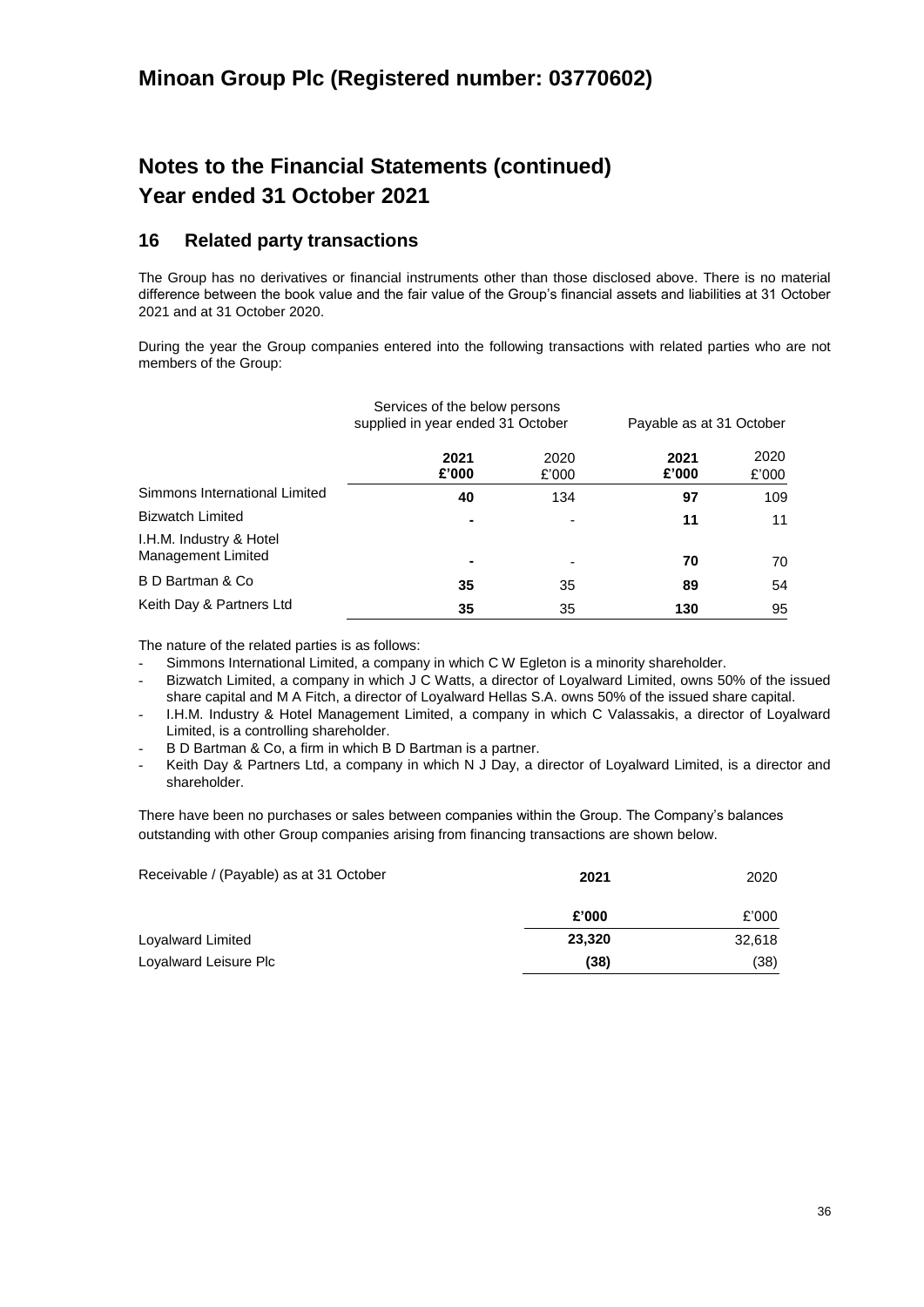# **Notes to the Financial Statements (continued) Year ended 31 October 2021**

## **17 Share options and warrants**

### **Directors' interests in share options**

Options granted in exchange for the waiver of fees etc by current directors and former directors:

|                                          | 31 October 2021          |                           | 31 October 2020       |                   |                    |                |
|------------------------------------------|--------------------------|---------------------------|-----------------------|-------------------|--------------------|----------------|
|                                          | <b>Exercise</b><br>price | Ordinary<br><b>Shares</b> | <b>Expiry</b><br>date | Exercise<br>price | Ordinary<br>Shares | Expiry<br>date |
|                                          |                          |                           |                       |                   |                    |                |
| <b>B</b> D Bartman                       | 1p                       | 1,000,000                 | 31/12/22              | 1p                | 1,000,000          | 31/12/19       |
| <b>B</b> D Bartman                       | 1p                       | 850,000                   | 31/12/22              |                   | 850,000            | 31/12/19       |
| W C Cole (director<br>Loyalward Limited) | 1p                       | 1,000,000                 | 31/12/22              | 1p                | 1,000,000          | 31/12/19       |
| W C Cole (director<br>Loyalward Limited) | 1p                       | 1,711,111                 | 31/12/22              | 1p                | 1,711,111          | 31/12/19       |
| G D Cook                                 | 1p                       | 384,615                   | 31/12/22              | 1p                | 384,615            | 31/12/19       |
| G D Cook                                 | 1p                       | 377,778                   | 31/12/22              | 1p                | 377,778            | 31/12/19       |
| <b>TRCHIII</b>                           | 1p                       | 1,233,333                 | 31/12/22              | 1p                | 1,233,333          | 31/12/19       |
|                                          |                          | 6,556,837                 |                       |                   | 6,566,837          |                |

During the year the expiry date of the above was extended to 31 December 2022. See also Note 21 for Events after the reporting date.

#### **Other share options**

The following additional options to purchase ordinary shares in the Company have been granted:

|                                   | <b>Ordinary Shares</b><br>At 31 October |           |             |
|-----------------------------------|-----------------------------------------|-----------|-------------|
|                                   | 2021                                    | 2020      | Expiry date |
| Exercisable at 60 pence per share | 3,318,000                               | 3,318,000 | See note 1  |
| Exercisable at 1 pence per share  | 4,695,299                               | 4,695,299 | See note 2  |
|                                   | 8,013,299                               | 8,013,299 |             |

The weighted average exercise price of the other share options outstanding at the beginning of the period is 25 pence and outstanding at the end of the period is 25 pence.

#### **Notes re share options:**

1. The Options were granted between 24 June 2005 and 31 December 2013. The expiry dates of these options are 90 days after certain valid building licences and permits have been granted. These building licences and permits have not yet been granted.

2. Options granted in exchange for the waiver of fees etc. by current directors and former directors. During the year, the expiry date was extended to 31 December 2021.

See also Note 21 for Events after the reporting date.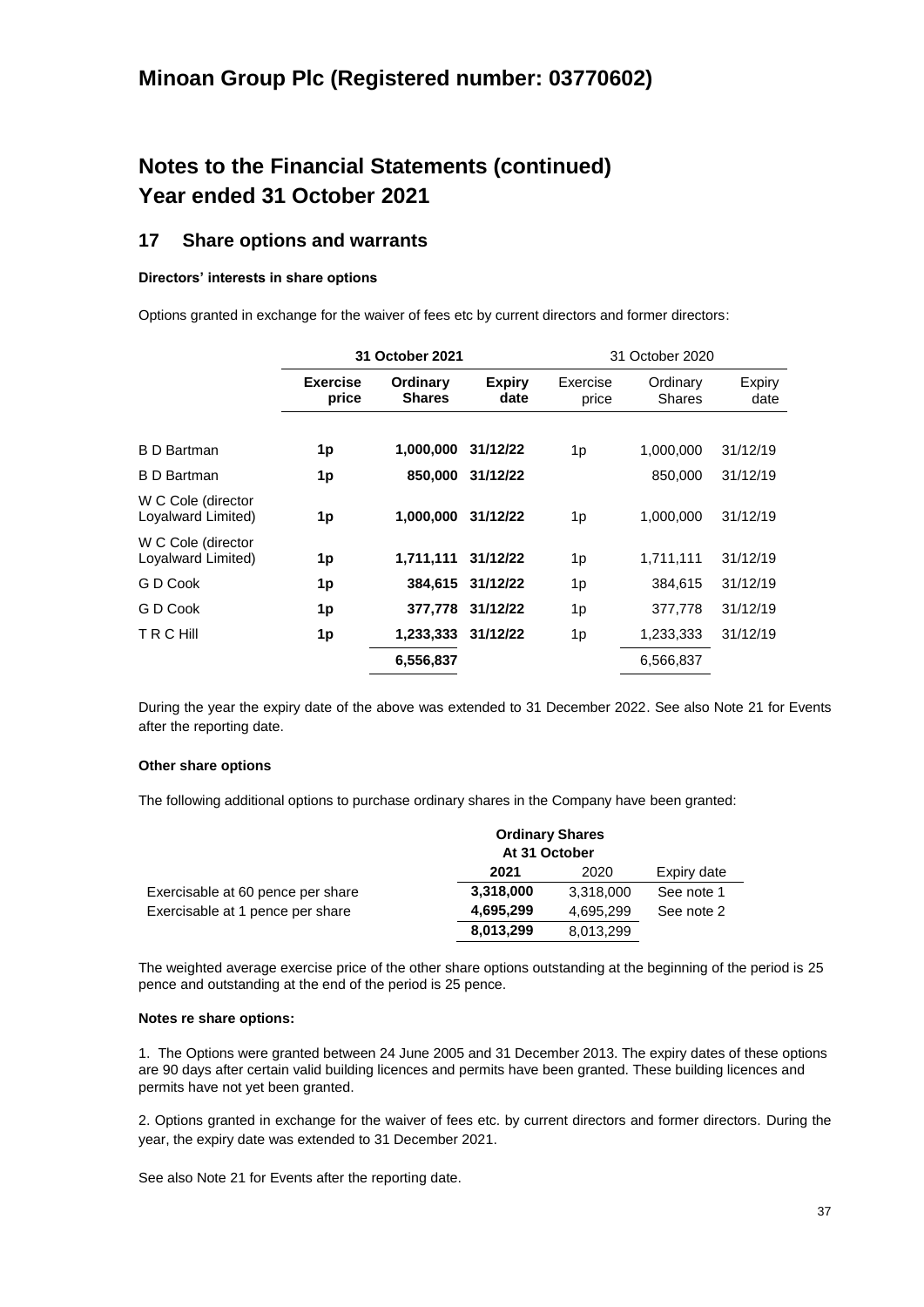# **Notes to the Financial Statements (continued) Year ended 31 October 2021**

## **17 Share options and warrants (continued)**

## **Warrants**

During the year the fair value of the warrants increased by £44,000. This has been spread, along with the existing fair value, across the life of the loan on an amortised cost basis. The modification was valued using Black-Scholes method.

|                                     | <b>Ordinary Shares</b><br>At 31 October |            |             |
|-------------------------------------|-----------------------------------------|------------|-------------|
|                                     | 2021                                    | 2020       | Expiry date |
| Exercisable at 1.4 pence per share  | 41,818,182                              | 41,818,182 | 31/05/22    |
| Exercisable at 1.4 pence per share  | 3,181,818                               |            | 31/12/22    |
| Exercisable at 2.75 pence per share | 3,677,828                               | 3,677,828  | 12/10/23    |
| Exercisable at 6.0 pence per share  | $\overline{\phantom{a}}$                | 458.333    | 26/04/21    |
|                                     | 48,677,828                              | 45.954.343 |             |

### **Finance costs**

| At 31 October                 | 2021<br>£'000 | 2020<br>£'000     |
|-------------------------------|---------------|-------------------|
| Fair value of warrants issued | 44            | (567)             |
| Loan interest                 | 129           | 29                |
| Other interest / fees         | 65            | 550               |
|                               | 238           | $12 \overline{ }$ |

## **18 Contingent liabilities and commitments**

In addition to that stated in note 10, the Group has contingent liabilities in respect of directors' bonuses and options. The directors' bonus scheme, which was approved by the Remuneration Committee of the Board in 2016 and 2019, grants the directors a variable performance award which is based on the monetised value of the Project of up to 10% over and above a minimum value of £15,000,000.

The present directors of the Minoan Group Plc have the right to purchase a total of eight Villas between them under the Villa Participation Scheme. The right allows them to purchase the properties at cost plus 10% upon commencement of construction.

## **19 Operating lease commitments**

The Group has no future minimum lease commitments in respect of non-cancellable operating leases.